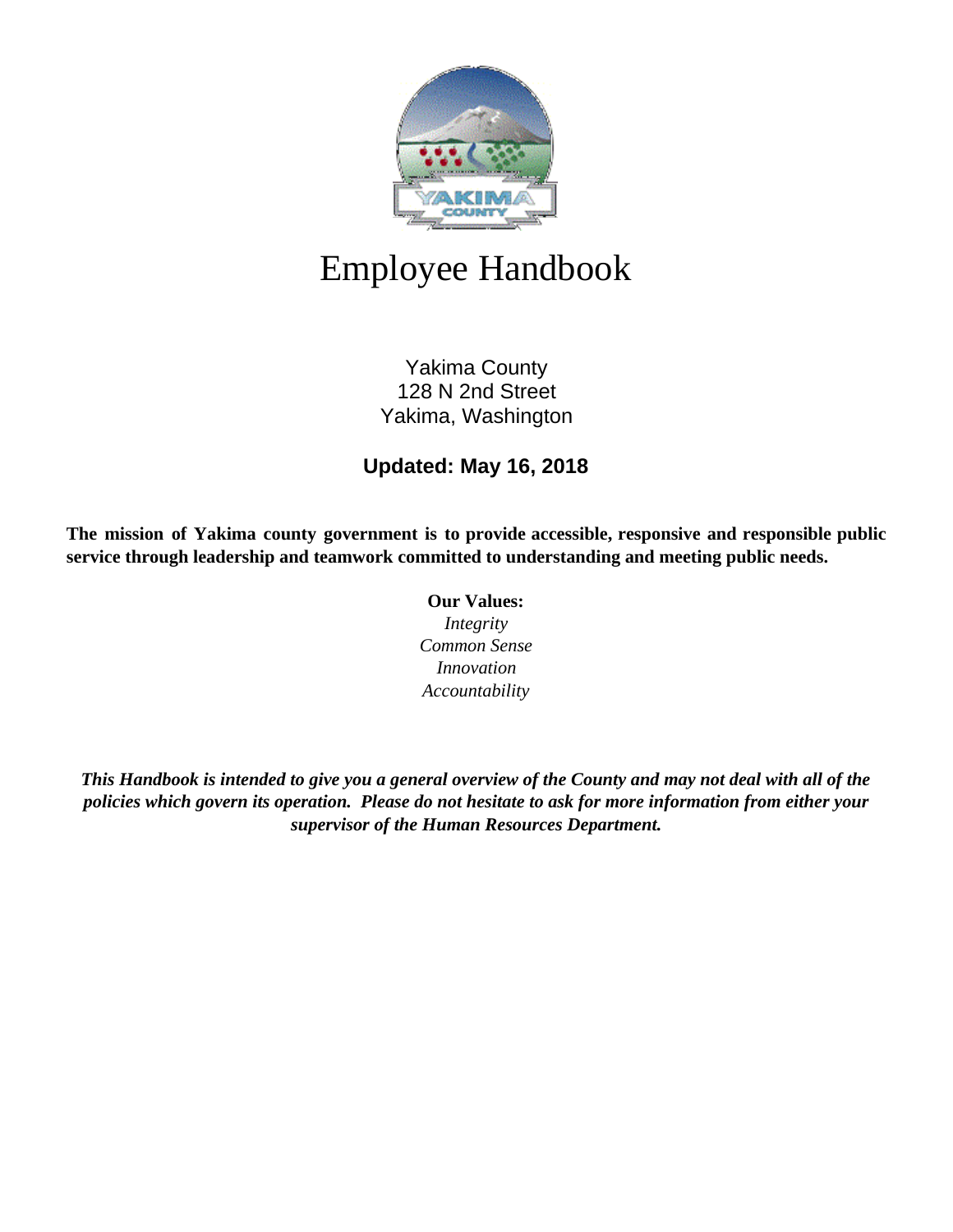## **HANDBOOK DISCLAIMER**

We prepared this handbook to assist you in finding the answers to many questions that you may have regarding your employment with Yakima County. The County's policies described in this handbook serve the purpose of providing a standard method of dealing with personnel-related matters encompassing the terms and conditions of employment with Yakima County. Additionally, they provide a means for the County to carry out its philosophy of developing the capabilities of employees; providing a safe and pleasant work environment; providing appropriate employee compensation, recognition, and benefits; and providing equal employment opportunity for all employees.

We do not expect this handbook to answer all of your questions. Your supervisor, Department Head or Elected Official and Human Resources are also major sources of information.

Yakima County has the right to manage its workplace and direct its employees. This includes the right to hire, transfer, promote, demote, reclassify, layoff and terminate employment.

**THE LANGUAGE IN THIS HANDBOOK IS NOT INTENDED TO CREATE A CONTRACT BETWEEN YAKIMA COUNTY AND ANY ONE OR ALL OF ITS EMPLOYEES. IN THE ABSENCE OF A WRITTEN CONTRACT, EMPLOYMENT CAN BE TERMINATED AT ANY TIME AT THE WILL OF EITHER THE EMPLOYER OR THE EMPLOYEE. PERMANENT EMPLOYMENT OR EMPLOYMENT FOR ANY TERM IS NOT INTENDED BY STATEMENTS IN THIS HANDBOOK. NO EMPLOYEE, SUPERVISOR OR MANAGER IS AUTHORIZED TO MAKE ANY ORAL ASSURANCE OR PROMISES OF CONTINUED EMPLOYMENT.**

The statements contained in this handbook are simply general statements of County policy and are not intended to limit Yakima County's discretion in any way. As the dynamics of County government are constantly changing and in order to serve this purpose, the policies referred to in this handbook will change from time to time. We will notify you of these changes through appropriate distribution such as posting them on the intranet or bulletin boards. Changes will be effective on dates determined by the Board of County Commissioners and you may not rely on policies that have been superseded.

This handbook does not establish policy. The contents are presented as a matter of information only, and are NOT conditions of employment. Nothing contained herein is intended to guarantee continuity of benefits or rights. If you are uncertain about a policy or procedure, please check with your supervisor and/or the Human Resources Department.

Certain matters covered by this handbook, such as benefit plan descriptions, also are described in separate County documents. These County documents are always controlling over any statement made in this handbook or by any member of management.

This Employee handbook supersedes all previous employee handbooks and management memos which may have been issued on these topics.

**This handbook is subject to the terms of any applicable collective bargaining agreement. Language in individual bargaining unit contracts takes precedence over language in this handbook where there are conflicts.**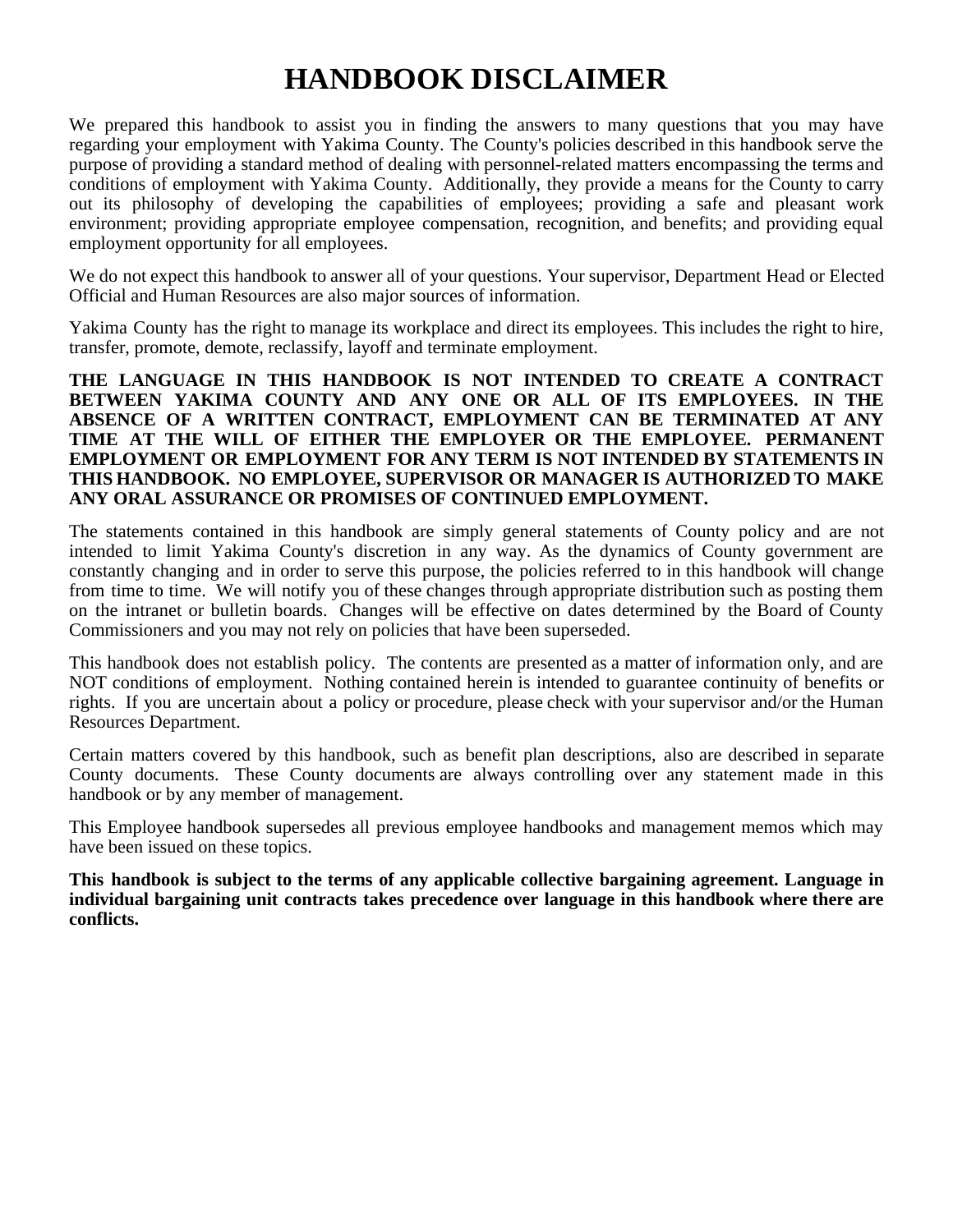| <b>Section 1 - Governing Principles of Employment</b> | $6\,$          |
|-------------------------------------------------------|----------------|
| 1-1. Introduction                                     | 6              |
| 1-2. Equal Employment Opportunity                     | 6              |
| 1-3. Non-Harassment                                   | $\overline{7}$ |
| 1-4. Whistleblower Policy                             | 7              |
| 1-5. Record Retention                                 | 8              |
| 1-6. Workplace Violence                               | 8              |
| 1-7. Drug-Free and Alcohol-Free Workplace             | 8              |
| 1-8. Smoke Free Workplace                             | 9              |
| 1-9. Federal Contractors: Pay Transparency            | 9              |
| 1-10. Pregnancy Accommodations                        | 9              |
| <b>Section 2 - Operational Policies</b>               | 11             |
| 2-1. Your Paycheck                                    | 11             |
| 2-2. Salary Advances                                  | 11             |
| 2-3. Direct Deposit                                   | 11             |
| 2-4. Your Employment Records                          | 12             |
| 2-5. Employment Verification                          | 12             |
| 2-6. Working Hours and Schedule                       | 12             |
| <b>2-7. Lactation Breaks</b>                          | 13             |
| 2-8. Overtime                                         | 13             |
| 2-9. Safe Harbor Policy for Exempt Employees          | 14             |
| 2-10. Timekeeping Procedures                          | 14             |
| 2-11. Travel Time for Non-Exempt Employees            | 15             |
| 2-12. Business Expense Reimbursement                  | 15             |
| 2-13. Trial Period                                    | 15             |
| 2-14. Employee Classifications                        | 16             |
| 2-15. Position Reclassifications                      | 17             |
| 2-16. Job Postings                                    | 17             |
| 2-17. Promotions/Transfers                            | 18             |
| 2-18. Discipline                                      | 18             |
| 2-19. Grievances                                      | 18             |
| 2-20. Resignation                                     | 19             |
| 2-21. Reduction in Force                              | 19             |
| 2-22. Exit Interview                                  | 19             |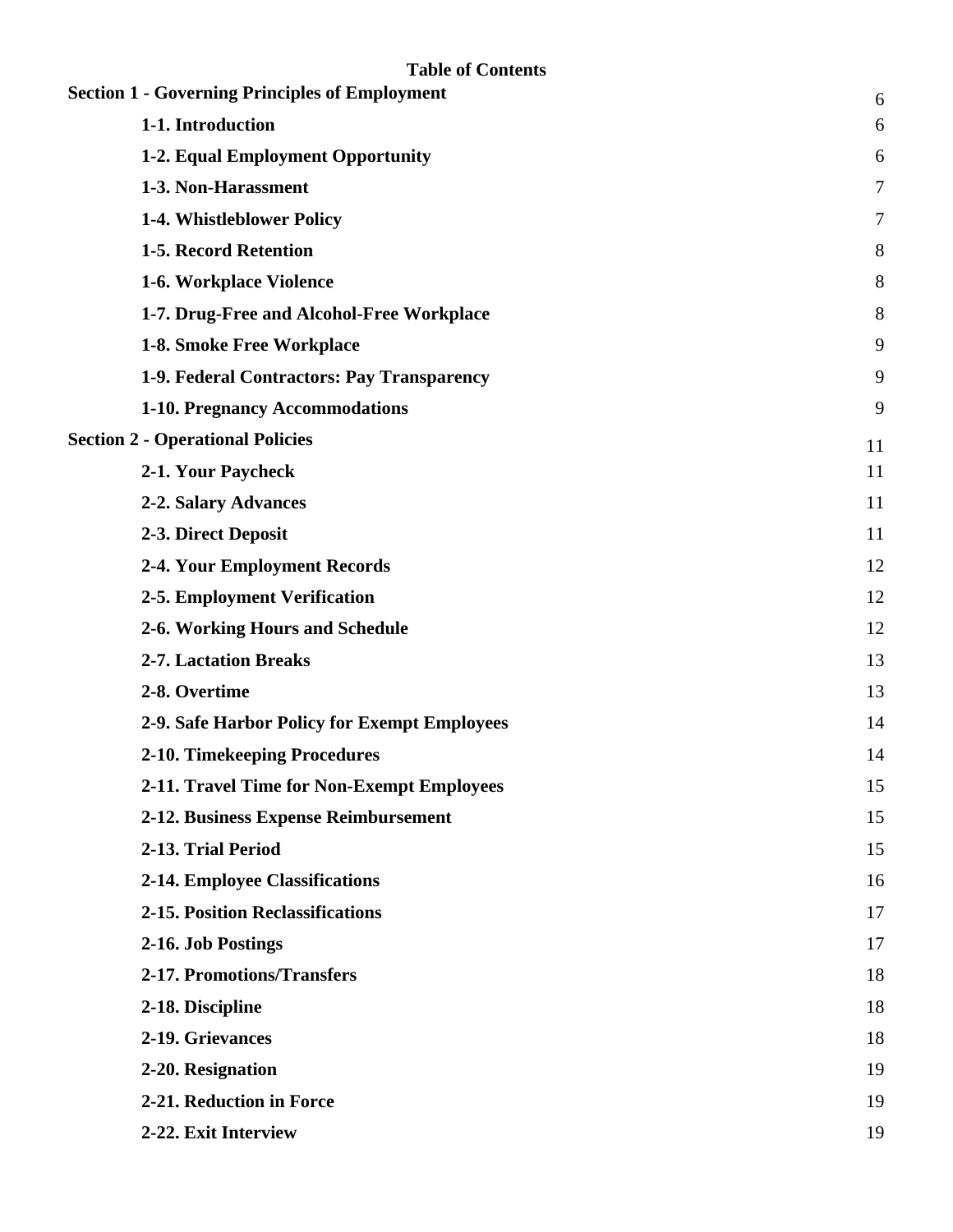| <b>Section 3 - Benefits</b>                                         | 20 |
|---------------------------------------------------------------------|----|
| 3-1. Benefits Overview/Disclaimer                                   | 20 |
| 3-2. Insurance Programs                                             | 20 |
| 3-3. Pre-Tax Medical Premium Plan                                   | 21 |
| <b>3-4. Flexible Spending Accounts</b>                              | 21 |
| 3-5. Health Savings Account (HSA)                                   | 21 |
| <b>3-6. Long-Term Disability Benefits</b>                           | 21 |
| 3-7. Workers' Compensation                                          | 22 |
| 3-8. Paid Holidays                                                  | 22 |
| 3-9. Retirement Plan                                                | 23 |
| 3-10. Employee Assistance Program                                   | 24 |
| <b>Section 4 - Leaves of Absence</b>                                | 25 |
| 4-1. Paid Time Off (PTO)                                            | 25 |
| 4-2. Sick Leave                                                     | 27 |
| <b>4-3. Bereavement Leave</b>                                       | 28 |
| <b>4-4. Extended Sick Leave</b>                                     | 28 |
| <b>4-5. Military Leave</b>                                          | 29 |
| <b>4-6. Spouse of Deployed Military Leave</b>                       | 30 |
| 4-7. Court Leave                                                    | 30 |
| <b>4-8. Personal Leave</b>                                          | 30 |
| <b>4-9. Domestic Violence Leave</b>                                 | 31 |
| 4-10. Family and Medical Leave                                      | 31 |
| 4-11. Family Leave Act (WFLA) and Washington Family Care Act (WFCA) | 32 |
| 4-12. Pregnancy and Child Birth Leave                               | 33 |
| <b>Section 5 - General Standards of Conduct</b>                     | 35 |
| 5-1. Workplace Conduct                                              | 35 |
| <b>5-2. Punctuality and Attendance</b>                              | 36 |
| 5-3. Conflict of Interest and Business Ethics                       | 36 |
| 5-4. Health and Safety                                              | 37 |
| 5-5. Employee Dress and Personal Appearance                         | 38 |
| 5-6. Hiring Relatives/Employee Relationships                        | 38 |
| <b>5-7. Political Activity</b>                                      | 39 |
| 5-8. Publicity/Statements to the Media                              | 40 |
| 5-9. Inspections                                                    | 40 |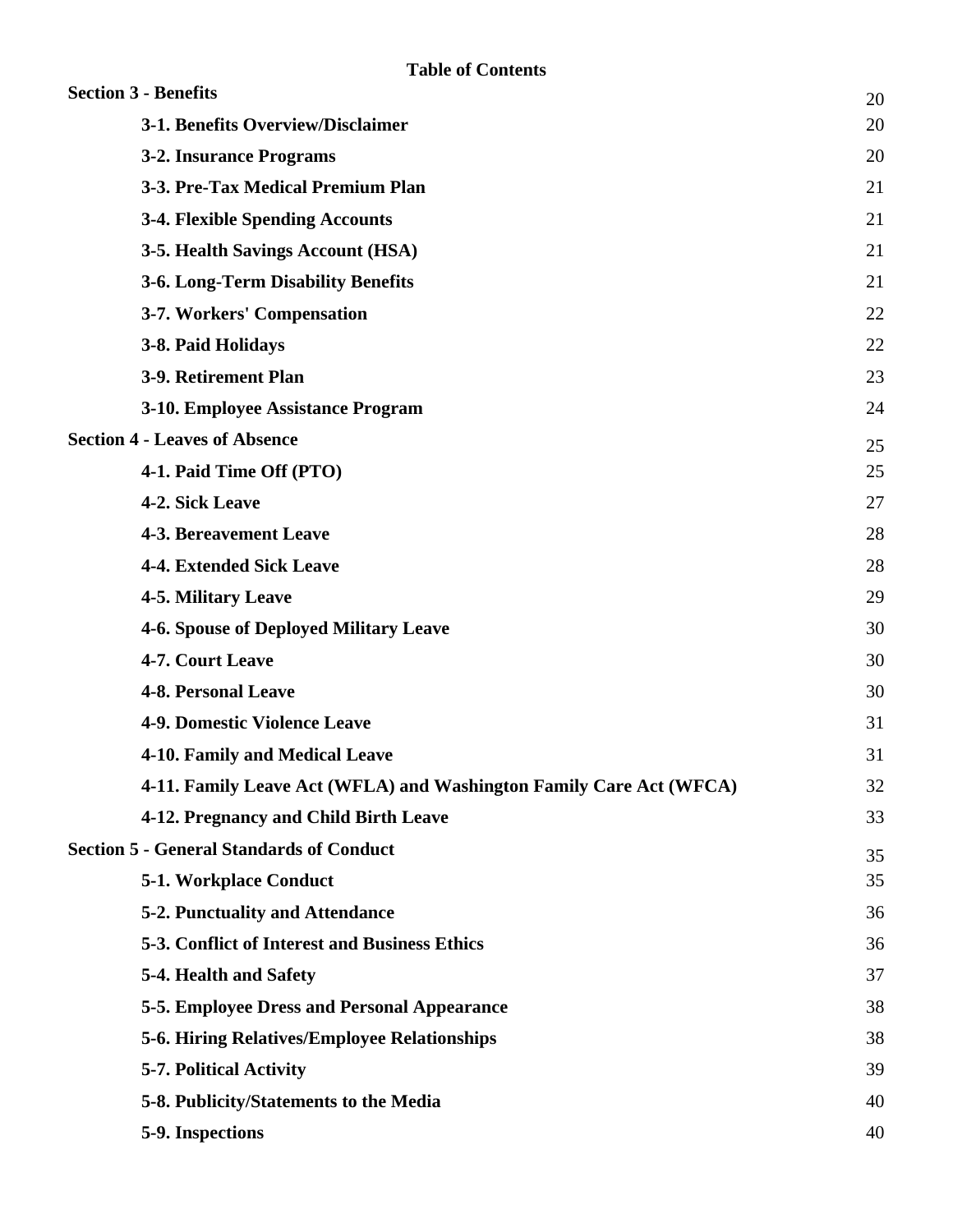| <b>Table of Contents</b>                                          |    |
|-------------------------------------------------------------------|----|
| 5-10. Parking                                                     | 40 |
| <b>5-11.</b> Use of Communications and Computer Systems           | 40 |
| <b>Section 6 - Personal Use of County Resources</b>               | 42 |
| 6-1. Personal Use of County Resources Overview                    | 42 |
| <b>6-2. Use of Communication and Computer Systems</b>             | 42 |
| 6-3. Personal and Company-Provided Portable Communication Devices | 43 |
| 6-4. Use of Social Media                                          | 44 |
| 6-5. Personal Visits and Telephone Calls                          | 44 |
| 6-6. Personal Mail                                                | 44 |
| <b>6-7. Operation of Vehicles</b>                                 | 44 |
| <b>Section 7 - Attachments</b>                                    | 46 |
| 7-1. Non-Discrimination and Anti-Harassment Policy                | 46 |
| 7-2. FMLA Notice of Rights                                        | 46 |
| <b>General Handbook Acknowledgment</b>                            | 47 |
| <b>Receipt of Non-Harassment Policy</b>                           | 48 |
|                                                                   |    |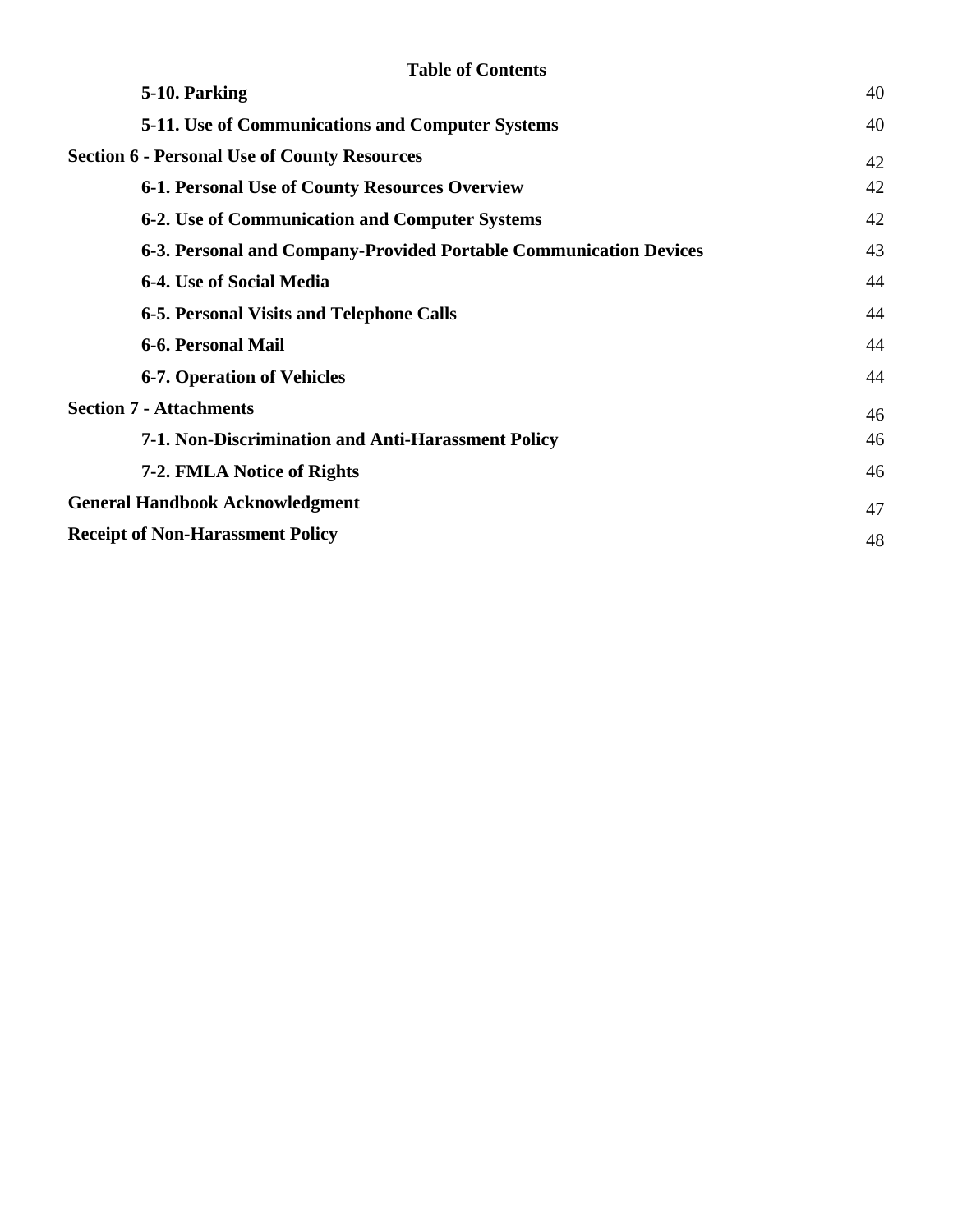## <span id="page-5-0"></span>**1-1. Introduction**

May 16, 2018

Dear Yakima County Employee:

Welcome to employment with Yakima County! We hope your new job will live up to your expectations and your employment with us will be rewarding. We urge you to take pride in your job, set high standards, and to perform your job to the best of your abilities, thus serving the citizens of Yakima County while enhancing your own career opportunities.

This Employee handbook has been prepared as a guideline for our employees. It shall not be construed to form a contract between Yakima County and any employees. Rather, it provides an overview of Yakima County's general employment philosophy and a summary of important policies and procedures. Copies of the policies and procedures are available in Human Resources and may also be available on the Yakima County Intranet. Yakima County may revise this handbook or its policies, practices, or procedures from time to time.

I extend to you my personal best wishes for your success and happiness here at Yakima County. We understand that it is our employees who provide the services that our customers rely upon, and who will grow and enable us to create new opportunities in the years to come.

Sincerely,

Jacqui Lindsay, Human Resources Director

#### **1-2. Equal Employment Opportunity**

Yakima County is an Affirmative Action and Equal Opportunity Employer that does not discriminate on the basis of actual or perceived age, color, creed, sensory, mental or physical disability, genetic information, marital status, national origin, political belief, race religion, sex, sexual orientation, and military status, or any other protected status under federal or state law. Our management team is dedicated to this policy with respect to recruitment, hiring, placement, promotion, transfer, training, compensation, benefits, employee activities and equitable treatment during employment.

The County will endeavor to make a reasonable accommodation to the known physical or mental limitations of qualified employees with disabilities unless the accommodation would impose an undue hardship on the operation of our business. A disabled employee may notify a direct supervisor, manager, or department head/elected official of a need for accommodation, but the request must also be submitted in written form to the ADA Coordinator within 3 business days of the original request for accommodation.

The County will endeavor to accommodate the sincere religious beliefs of its employees to the extent such accommodation does not pose an undue hardship on the County's operations. If you wish to request such an accommodation, please speak to your supervisor.

Employees with questions or concerns about equal employment opportunities in the workplace are encouraged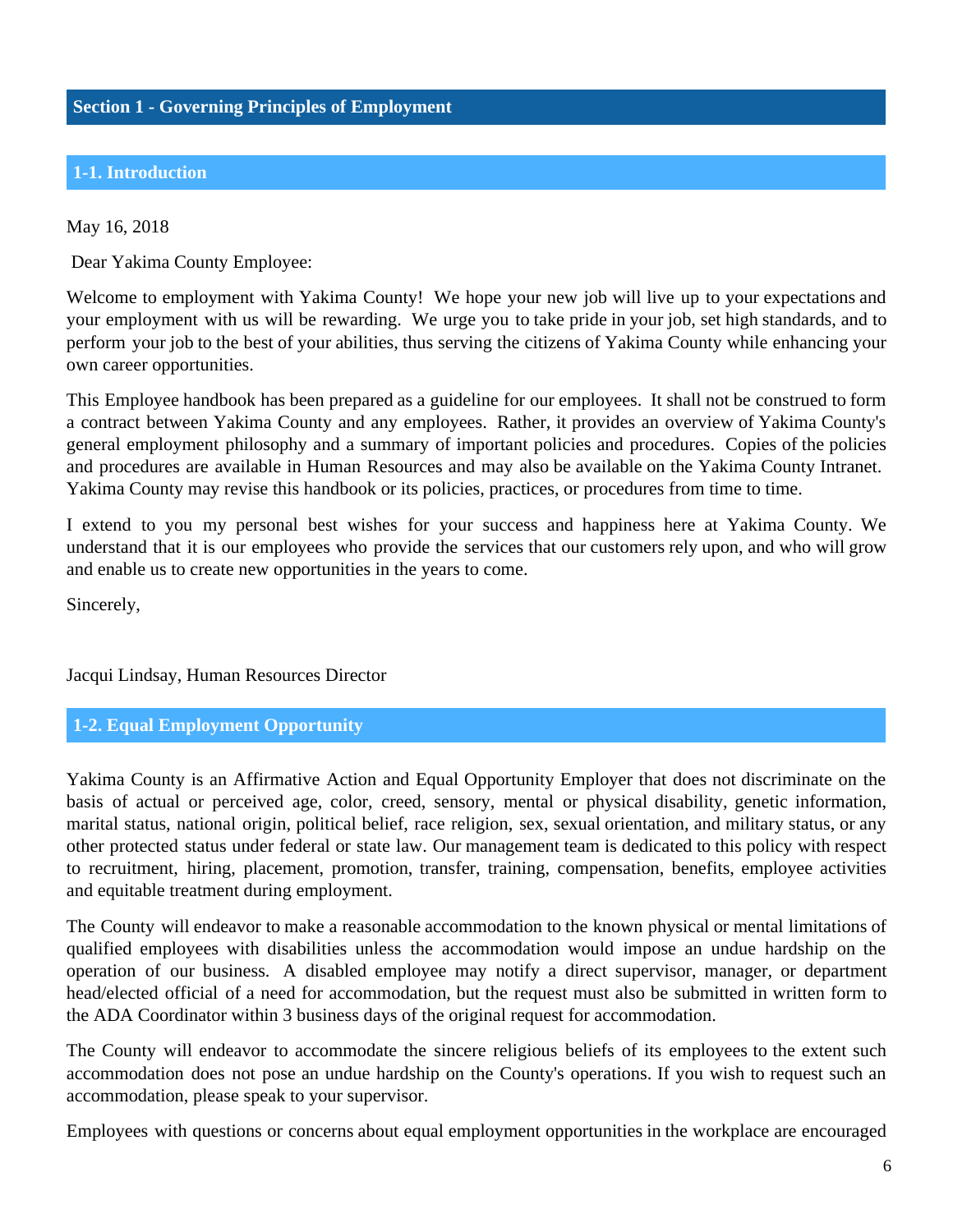<span id="page-6-0"></span>to bring these issues to the attention of the Human Resources Director. The County will not tolerate any form of retaliation against individuals who raise issues of equal employment opportunity. All employees must cooperate with all investigations.

#### **1-3. Non-Harassment**

It is Yakima County's policy to prohibit intentional and unintentional harassment of any individual by another person on the basis of any protected status including, but not limited to age, color creed, sensory, mental or physical disability, genetic information, marital status, national origin, political belief, race religion, sex, sexual orientation, and military status, or any other protected status under federal or state law. The purpose of this policy is not to regulate our employees' personal morality, but to ensure that in the workplace, no one harasses another individual.

Sexual harassment is a form of sex or gender discrimination. It is Yakima County's policy to prohibit harassment of any employee by any Supervisor, employee, customer or vendor on the basis of sex or gender. While it is not easy to define precisely what types of conduct could constitute sexual harassment, examples of prohibited conduct can be found in the Non-Discrimination and Anti-Harassment Policy.

If you feel that you have been subjected to conduct which violates this policy, you should immediately report the matter to your Department Head/Elected Official and the Human Resources Department. If you have not received a satisfactory response within ten (10) business days after reporting any incident of what you perceive to be harassment, please contact the Prosecuting Attorney's Corporate Counsel Division.

Every report of perceived harassment will be fully investigated and corrective action will be taken where appropriate. All complaints will be kept confidential to the extent possible, but confidentiality cannot be guaranteed.

The County will not allow any form of retaliation against individuals who report unwelcome conduct to management or who cooperate in the investigations of such reports in accordance with this policy. Employees who make complaints in bad faith may be subject to disciplinary action, up to and including discharge. All employees must cooperate with all investigations.

The County's Non-Discrimination and Anti-Harassment Policy is attached to this handbook.

## **1-4. Whistleblower Policy**

Yakima County encourages good faith reporting by its employees of improper governmental action taken by County Elected Officials, Department Heads or employees and protects County employees who have reported improper governmental actions in accordance with the County's Whistleblower Policy.

If you become aware of improper governmental actions you should raise the issue first with your supervisor. If you reasonably believe the improper governmental action involves your supervisor, you may raise the issue directly with the Human Resources Director.

Your supervisor and/or the Human Resources Director will take prompt action to properly investigate the report of improper governmental action. Your identity will be protected to the extent possible under law, unless you authorize the disclosure of your identity in writing.

If you are not satisfied with the response from your supervisor or the Human Resources Director, you can report concerns about improper governmental action to the Prosecuting Attorney.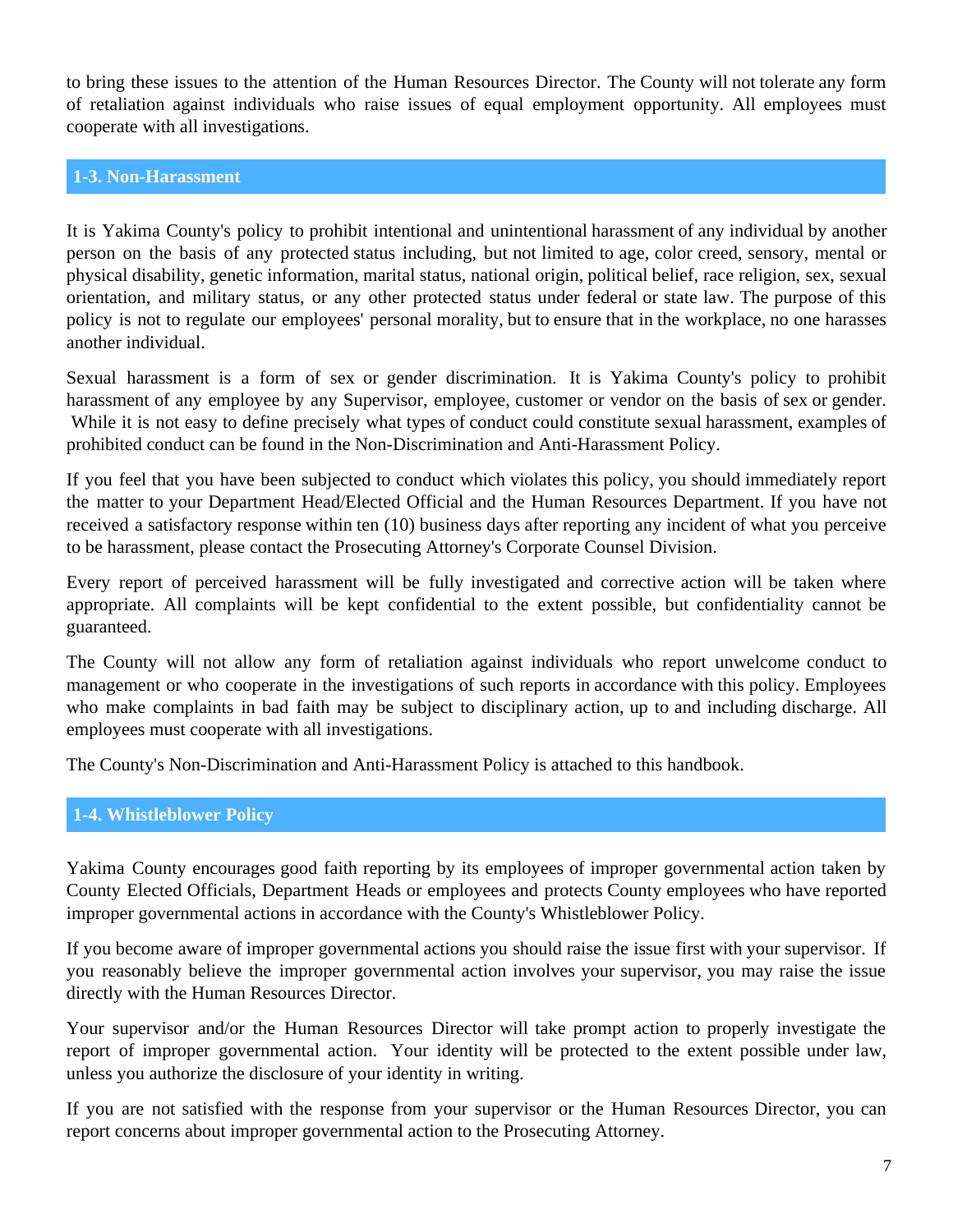<span id="page-7-0"></span>At any time, you may report information about improper governmental action directly to the appropriate State or Federal government agency with responsibility for investigating the improper action.

Yakima County Elected Officials, Department Heads and employees are prohibited from taking retaliatory action against an employee because he or she has reported an improper governmental action in accordance with these policies and procedures.

If you believe that you have been retaliated against for reporting an improper governmental action you should advise your supervisor, the Human Resources Director or the Board of County Commissioners.

## **1-5. Record Retention**

The County has the responsibility to preserve information relating to litigation, audits and investigations. Unauthorized destruction or modification of information can result in possible civil and criminal sanctions against the County and its employees. Violations may result in disciplinary action up to and including termination of employment.

As an employee you have an obligation to contact the Prosecuting Attorney's Office, Civil Division, to inform them of a potential or actual litigation, external audit, investigation or similar proceeding involving the County that may have an impact on record retention protocols.

#### **1-6. Workplace Violence**

Yakima County is strongly committed to providing a safe workplace. Our policy is to minimize the risk of personal injury to employees and damage to County and personal property.

Threats, threatening language or any other acts of aggression or violence made toward or by any County employee will not be tolerated. A threat includes any verbal or physical harassment or abuse, any attempt at intimidating or instilling fear in others, menacing gestures, flashing of weapons, stalking or any other hostile, aggressive, injurious or destructive action undertaken for the purpose of domination or intimidation.

All potentially dangerous situations, including threats by co-workers, must be reported immediately to any member of management with whom you feel comfortable or the Department of Security. All reports of threats will be kept confidential to the extent possible, but confidentiality cannot be guaranteed. All threats will be promptly investigated. All employees must cooperate with all investigations. No employee will be subjected to retaliation, intimidation or disciplinary action as a result of reporting a threat in good faith under this policy.

If you are the recipient of a threat made by an outside party, please follow the steps detailed in this section. It is important for us to be aware of any potential danger to our employees. Indeed, we want to take effective measures to protect everyone from the threat of a violent act by an employee or by anyone else.

#### **1-7. Drug-Free and Alcohol-Free Workplace**

To help ensure a safe, healthy and productive work environment for our employees and others, to protect County property, and to ensure efficient operations, the County has adopted a policy of maintaining a workplace free of drugs and alcohol.

The unlawful or unauthorized use, abuse, solicitation, theft, possession, transfer, purchase, sale or distribution of controlled substances, drug paraphernalia or alcohol by an individual anywhere on County premises, while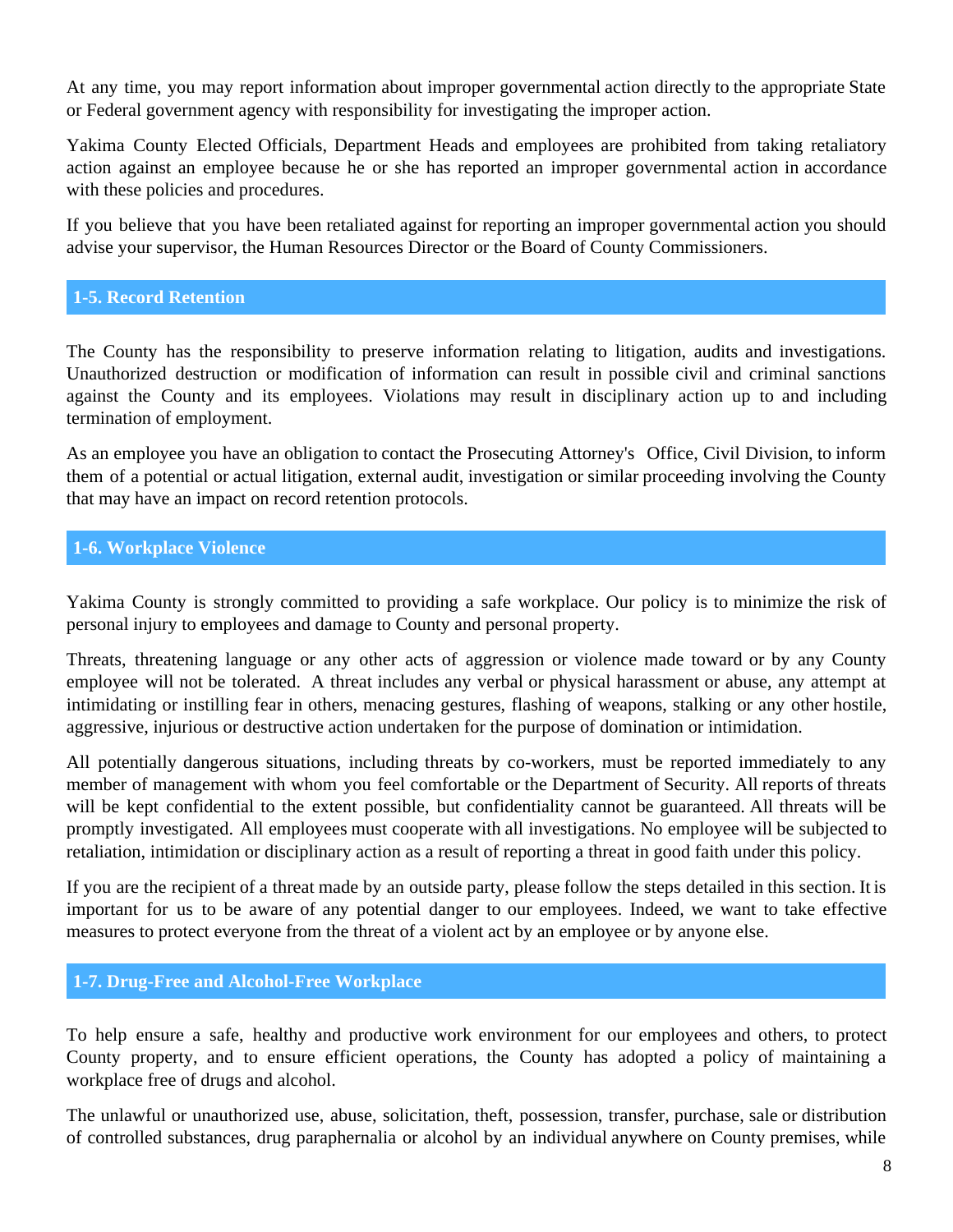<span id="page-8-0"></span>on County business (whether or not on County premises) or while representing the County, is strictly prohibited. Employees and other individuals who work for the County also are prohibited from reporting to work or working while they are using alcohol or any controlled substances, which may impact an employee's ability to safely perform his or her job or otherwise pose safety concerns. Employees taking prescribed medication with warning labels detailing possible side effects that may affect their ability to do their job should immediately notify their supervisor. In addition, this provision does not extend any right to report to work under the influence of medical marijuana or to use medical marijuana as a defense to a positive drug test.

Employees must notify the County within five calendar days if they are convicted of a criminal drug violation in the workplace. Such employees will be subject to discipline up to and including discharge.

The County maintains a policy of non-discrimination and will endeavor to make reasonable accommodations to assist individuals recovering from substance and alcohol dependencies, and those who have a medical history which reflects treatment for substance abuse conditions. However, employees may not rely on a request for accommodation under the ADA/WLAD to avoid discipline for a policy violation. We encourage employees to seek assistance before their substance abuse or alcohol misuse renders them unable to perform the essential functions of their jobs, or jeopardizes the health and safety of any County employee, including themselves.

Substance abuse counseling is available through the Employee Assistance Program (See Section 3-10).

## **1-8. Smoke Free Workplace**

Yakima County, in an effort to protect the health and welfare of all County employees, has banned smoking, including the use of electronic smoking devices and hoodahs, within County buildings, facilities, vehicles and within 25 feet of building entrances. Facilities and buildings include office spaces, conference rooms, restrooms, break rooms, shop areas, and any off-site area utilized for the purpose of conducting a function of County government. Vehicle is defined as any County-owned car, truck, van, bus, other motorized vehicle or heavy equipment operated by an employee.

## **1-9. Federal Contractors: Pay Transparency**

Yakima County will not discharge or in any other manner discriminate against employees or applicants because they have inquired about, discussed or disclosed their own pay or the pay of another employee or applicant. However, employees who have access to the compensation information of other employees or applicants as a part of their essential job functions cannot disclose the pay of other employees or applicants to individuals who do not otherwise have access to compensation information, unless the disclosure is: (a) in response to a formal complaint or charge; (b) in furtherance of an investigation, proceeding, hearing or action, including an investigation conducted by the employer; or (c) consistent with Yakima County's legal duty to furnish information.

#### **1-10. Pregnancy Accommodations**

In compliance with Washington law, Yakima County will not discriminate against an employee in relation to pregnancy and pregnancy-related health conditions. The County will endeavor to provide reasonable accommodations for conditions related to pregnancy and pregnancy-related health conditions, unless the accommodation would pose an undue hardship on the County's program, enterprise or business. Reasonable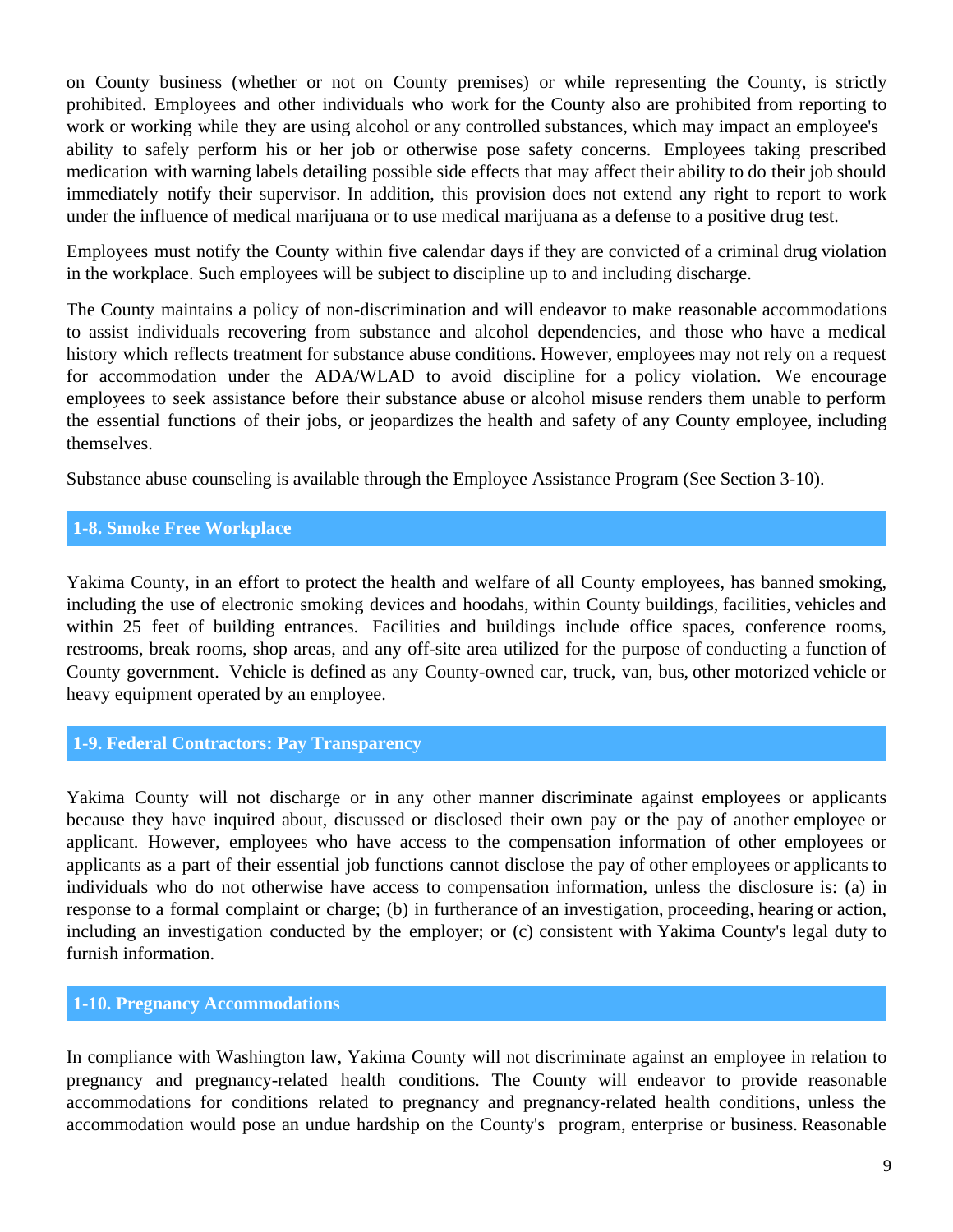accommodations include:

- 1. providing more frequent, longer or flexible restroom breaks;
- 2. modifying a no food or drink policy;
- 3. job restructuring, part-time or modified work schedules, reassignment to a vacant position or acquiring or modifying equipment, devices or an employee's work station;
- 4. providing seating or allowing the employee to sit more often if the employee's job requires the employee to stand;
- 5. providing for a temporary transfer to a less strenuous or less hazardous position;
- 6. providing assistance with manual labor and limits on lifting;
- 7. scheduling flexibility for prenatal visits; and
- 8. any further pregnancy accommodation an employee may request, and to which the County must give reasonable consideration in consultation with information provided on pregnancy accommodation by the Washington Department of Labor and Industries or the attending health care provider of the employee.

The County may request that the employee provide a written certification from the employee's treating health care professional regarding the need for reasonable accommodation except for accommodations listed in points 1, 2 and 4 above or limits on lifting subject to applicable law.

The County is not required to create additional employment that would not otherwise have been created or discharge any employee, transfer any employee with more seniority or promote any employee who is not qualified to perform the job, unless the County does so or would do so for other classes of employees who need accommodation.

The County will not take adverse action against an employee who requests, declines or uses an accommodation under this policy. Further, the County will not deny employment opportunities to an otherwise qualified employee or prospective employee if such denial is based on the County's need to reasonably accommodate an employee's or prospective employee's condition related to pregnancy, childbirth or a related medical condition. Additionally, the County will not require an employee to take leave if another reasonable accommodation can be provided for the employee's pregnancy and pregnancy-related health conditions.

If employees have any questions about or would like to request a reasonable accommodation pursuant to this policy, they should contact the ADA Coordinator in Human Resources.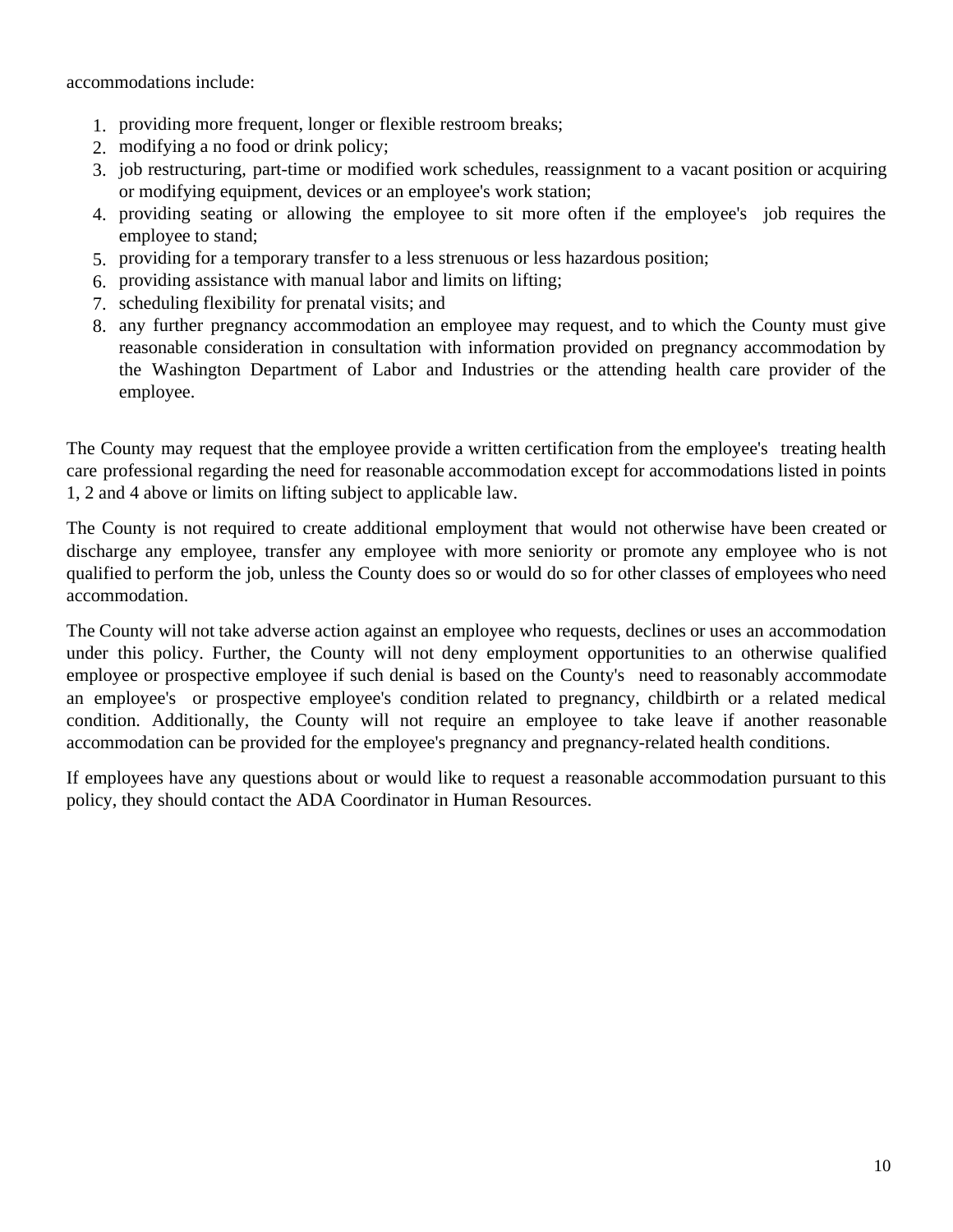## <span id="page-10-0"></span>**Section 2 - Operational Policies**

## **2-1. Your Paycheck**

Yakima County employees are paid on a monthly basis. Employees receive their regular payroll checks on the 10th day of the month for salary or wages earned in the previous month. Should payday fall on a weekend or a holiday, paychecks will be issued on the preceding workday.

Your paycheck or pay stub will be given only to you, unless you request that it be mailed, or authorize in writing another person to accept your check/pay stub for you.

Your payroll stub itemizes deductions made from your gross earnings. By law, the County is required to make deductions for Social Security, Medicare, federal income tax and any other appropriate taxes. These required deductions also may include retirement contributions and any court-ordered garnishments. Your payroll stub will differentiate between regular pay received and overtime pay received. In addition, leave accruals, use and balances will be reported. Voluntary deductions from your pay for items such as health insurance, credit union payments, union dues, parking fee, United Way contribution, deferred compensation, etc., may only be made or changed with your written authorization.

It is your responsibility to review your payroll stub for accuracy and report any discrepancies immediately to your department Payroll Clerk so the County can resolve the matter quickly and amicably.

#### **2-2. Salary Advances**

Draw pay is an advance on the employee's monthly paycheck.

The draw paycheck allows the employee to receive an advance on his/her monthly paycheck. A draw paycheck is available only to employees in regular budgeted positions. Draw checks are available in increments of \$10 up to a maximum of 40% of monthly base pay. Draw checks are available to the employee on the 25th day of the month or the closest working day prior to the 25th.

As a new regular employee you may sign up for a draw during your month of hire. Thereafter, you may change your draw once a year in the month of December for the following calendar year.

Yakima County reserves the right to adjust Draws as necessary. Draws may be changed or suspended during the calendar year in the case of a long-term leave of absence without pay, or if a change in pay status results in insufficient earnings to cover necessary deductions.

#### **2-3. Direct Deposit**

Yakima County encourages employees to use direct deposit. Direct deposit ensures the safety and security of your employee paycheck and the convenience of immediate access to funds without having to deposit or cash the pay check.

Participation in this program allows Yakima County to automatically deposit your paycheck and draw check, if applicable, directly into your checking or savings account the morning of each pay day. Most financial institutions will accept direct deposit paychecks. It is your responsibility to notify Human Resources if, and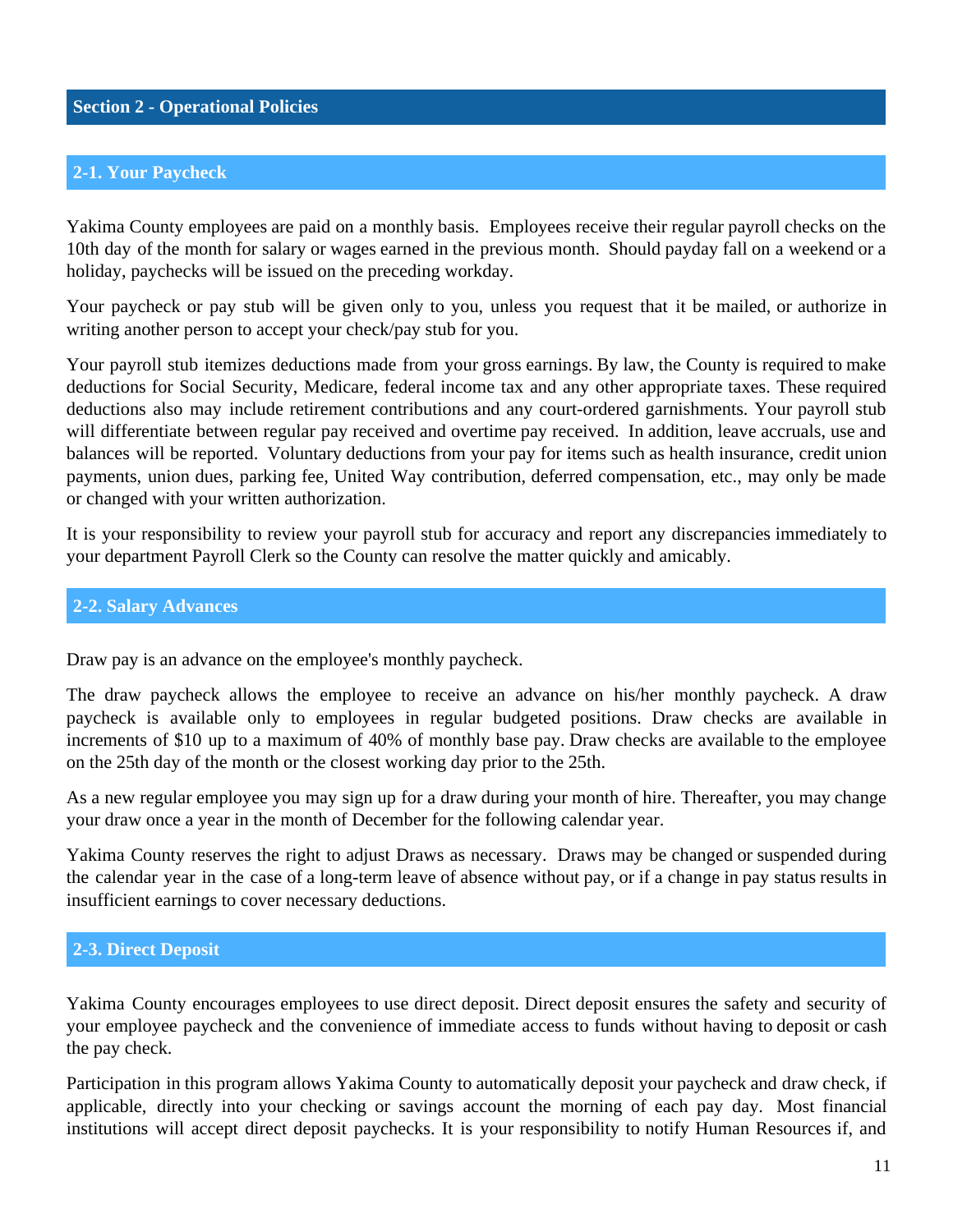<span id="page-11-0"></span>when, a financial institution changes ownership or if account and/or routing numbers change.

You will receive your monthly check stub on payday. You won't receive a check stub on draw day.

## **2-4. Your Employment Records**

Important events in your employment history with the County will be recorded and kept in your personnel file. Regular performance reviews, data change forms, commendations, certifications and corrective action warnings are examples of records maintained.

Your personnel file is available for review in the Human Resources Department. Contact the department three days in advance of your request so your records can be made available. Costs may be incurred when copies are requested.

You are responsible for notifying the Human Resources Department of changes in address, telephone number, and/or family status (births, marriage, death, divorce, legal separation, etc.) as income tax status and group insurance may be affected by these changes.

## **2-5. Employment Verification**

Yakima County will respond to verification of employment requests through the Human Resources Department. Yakima County will provide general public information concerning the employee such as date of hire, date of termination, and positions held. Non-public information will only be released upon written authorization from the employee.

Please refer all requests for verification of employment to the Human Resources Department.

#### **2-6. Working Hours and Schedule**

The Board of County Commissioners and the Elected Official or Department Head shall exercise their prerogatives in determining the number of hours to be worked by employees in each work day. The normal County seven (7) day work period is 12:00 a.m. Sunday through 11:59 p.m. the following Saturday. The normal work schedule is typically 8:00 am to 5:00 pm, Monday through Friday. However, regular hours may vary in accordance with the different work requirements of certain departments.

The options for consecutive hours of work include but are not limited to: seven and one-half (7.5) consecutive hours of work, eight (8) consecutive hours of work, ten (10) consecutive hours of work, and/or twelve (12) consecutive hours of work within a twenty-four (24) hour period.

Rest Breaks and Meal Periods: Employees assigned to work seven and one-half (7.5), eight (8) or ten (10) hour shifts, shall be allowed two fifteen (15) minute breaks and a minimum of one thirty (30) minute meal period. Employees assigned to work twelve (12) hour shifts shall be allowed two fifteen (15) minute rest breaks and a minimum of two thirty (30) minute meal periods per shift. The rest periods shall normally be scheduled at the middle of each one-half shift. Rest periods shall not be used to extend the meal period, or adjust the normal daily work schedule to arrive late or leave early.

Employees are responsible for ensuring that they take rest breaks and designated meal periods. Employees, who are unable to take rest breaks or designated meal periods due to workload, must notify their supervisor as soon as possible, but no later than the end of the work shift.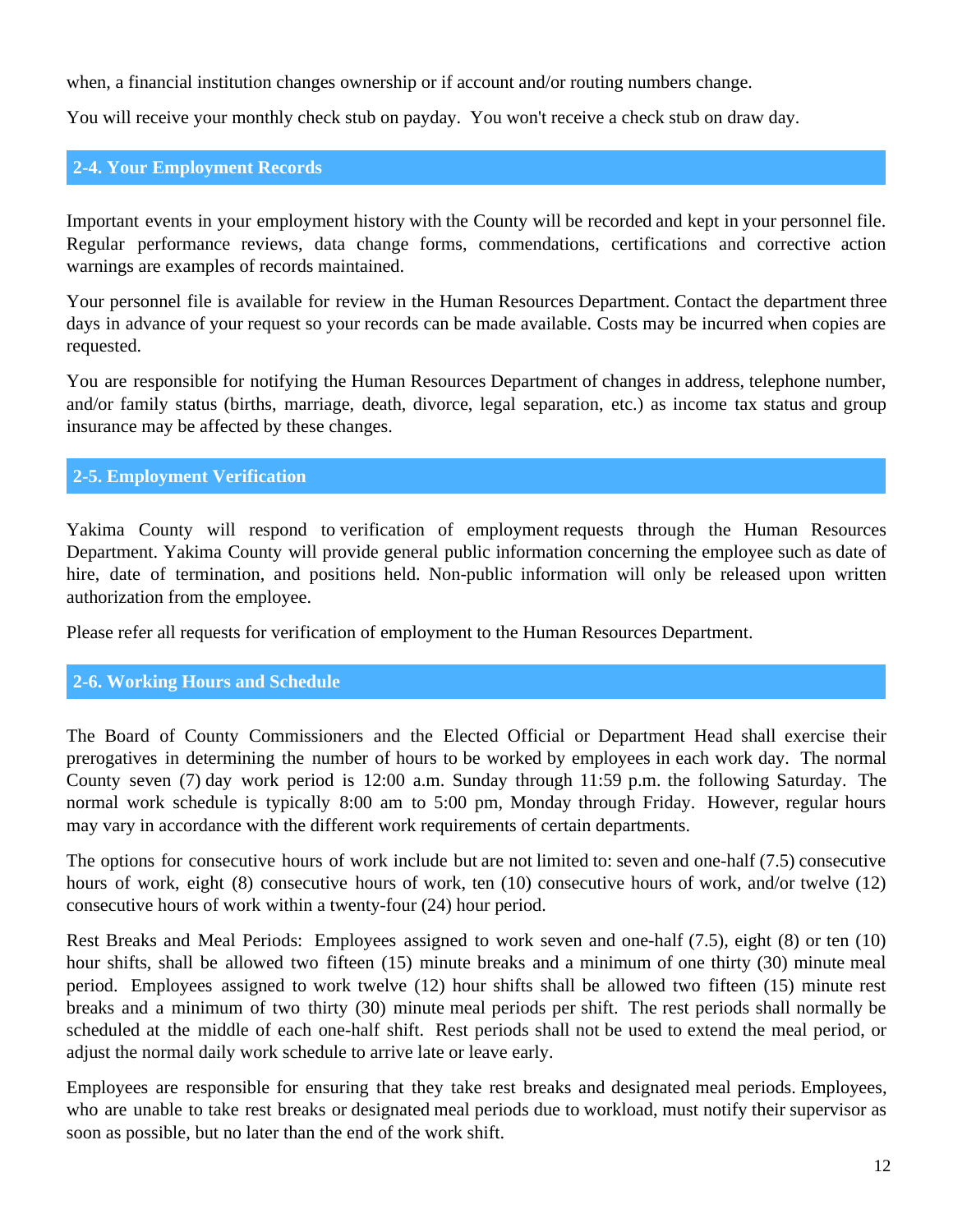#### <span id="page-12-0"></span>**2-7. Lactation Breaks**

Yakima County will provide reasonable break time for an employee to express breast milk for her nursing child for up to one year after the child's birth. The break time, if possible, must run concurrently with rest and meal periods already provided to the employee. If the break time cannot run concurrently with rest and meal periods already provided to the employee, the break time will be unpaid, subject to applicable law. The County may not be able to provide additional break time if doing so would seriously disrupt the Company's operations.

The County will make reasonable efforts to provide employees with the use of a room or location for the employee to express milk in private.

Employees will not be discriminated against or retaliated against for exercising their rights under this policy.

Please advise management if you need break time and an area for this purpose. Please consult the Human Resources Department if you have questions regarding this policy.

## **2-8. Overtime**

All hours in paid status (hours worked and paid time off) are counted as "time worked" for the purpose of determining whether overtime or FLSA compensatory time is earned.

All time worked in excess of the regularly scheduled shift must be authorized in advance by the supervisor. All time worked by non-exempt employees in excess of forty (40) hours per week will be compensated by either cash payment at one and one-half (1 ½) the employee's hourly rate of pay or by compensatory time off at the rate of one and one-half  $(1 \frac{1}{2})$  times the amount of time worked in excess of forty (40) hours per week

**Note**: Employees who normally work less than forty (40) hours per week will be compensated at straight time pay or compensatory time off for hours over their normal work schedule until they exceed forty (40) hours.

If the Department Head/Elected Official allows an employee to earn Comp Time in lieu of overtime pay, the employee may elect either payment at the overtime rate on their next regular paycheck or compensatory time to be added to their Comp Time Bank for use at a later date. Employees may be asked to designate their preference in writing for overtime or compensatory time.

An employee's Comp Time Bank may not exceed a maximum of 60 hours. For both overtime and compensatory time purposes, for most departments, a week is defined as a period of seven consecutive days starting on Sunday and ending on the following Saturday. Alternate department workweek definitions must be formally established by the Department Head/Elected Official.

Compensatory time, once banked, may be used for time off from regularly scheduled work with prior approval. At the end of December of each year any unused compensatory time accumulated in the Comp Time Bank is typically paid to the employee in combination with the December wages. Compensatory time may not be carried forward into the next calendar year unless this is specifically included in the applicable bargaining unit contract or with Department Head/Elected Officials approval as provided in the Compensatory Time Policy.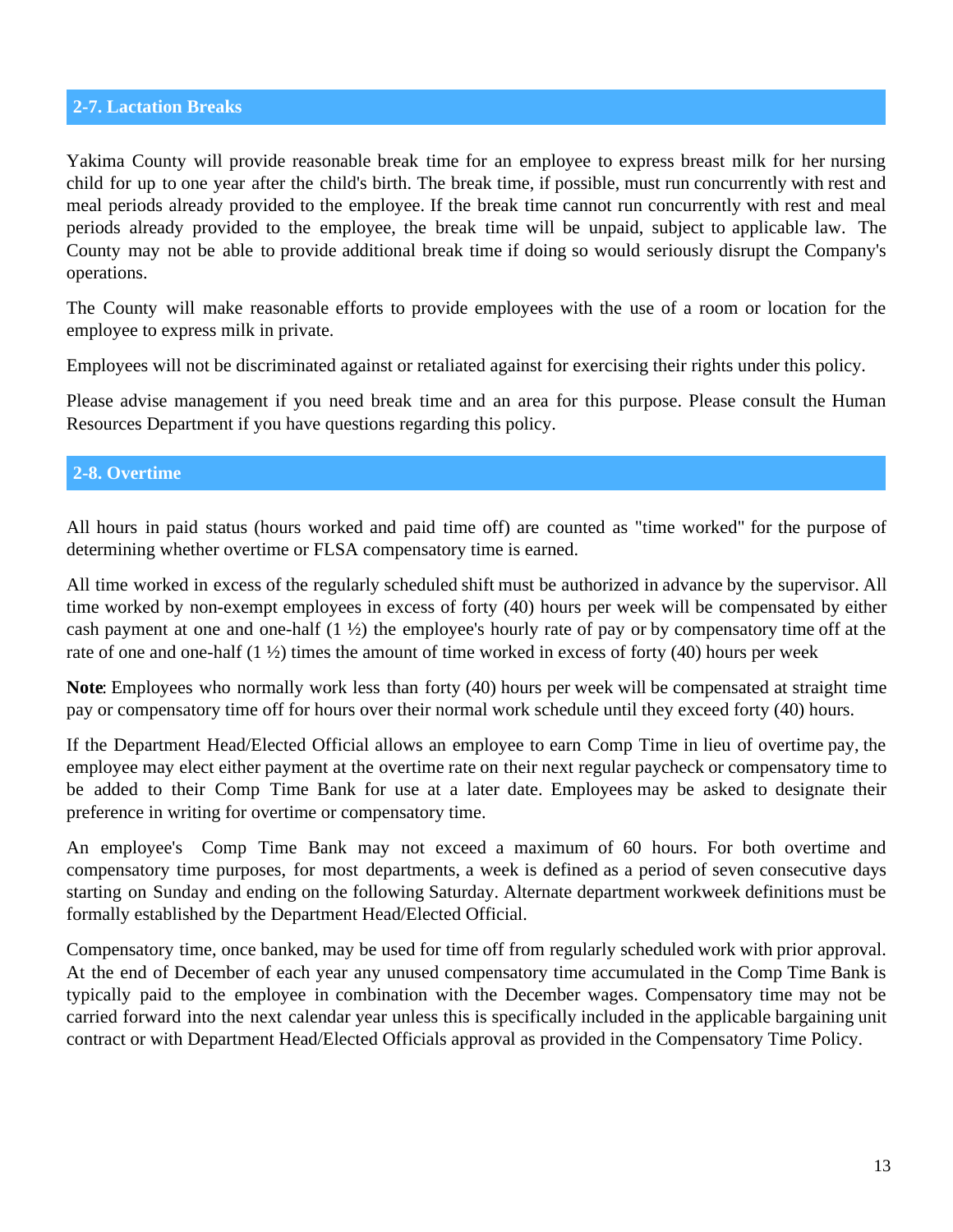## <span id="page-13-0"></span>**2-9. Safe Harbor Policy for Exempt Employees**

Exempt employees receive a salary which is intended to provide compensation for all hours worked for the County during the pay period. This salary is established at the time of hire or appointment. While it may be subject to review and modification from time to time, the salary will be a predetermined amount that will not be subject to deductions for variations in the quantity or quality of the work performed.

Under federal and state law, an exempt employee's salary is subject to certain deductions. For example, unless state law requires otherwise, salary can be reduced for the following reasons:

- Full-day absences for personal reasons, sickness or disability.
- Full-day disciplinary suspensions for major safety violations.
- Family and Medical Leave absences (either full- or partial-day absences).
- The first or last week of employment if only a partial week is worked.
- Any full work week in which no work is performed.

Salary may also be reduced for certain types of deductions such as state, federal or local taxes; social security; legally mandated deductions or other voluntary deductions.

In any work week in which work is performed, salary will not be reduced for any of the following reasons:

- Partial day absences not covered by FMLA for personal reasons, sickness or disability.
- Absence on a day because the employer has decided to close a facility on a scheduled work day.
- Absences for jury duty, attendance as a witness, or military leave in any week in which any work is performed.
- Any other deductions prohibited by state or federal law.

**Note**: Deductions may be made to accrued leave for full- or partial-day absences.

If you believe you have been subject to any improper deductions, you should immediately report the matter to your supervisor. If the supervisor is unavailable, you should immediately contact the Human Resources Department.

Exempt employees may earn compensatory time at a rate of one hour for each hour worked over forty (40) hours in a work week up to a maximum of 60 hours. There is no cash compensation for accrued exempt compensatory time.

#### **2-10. Timekeeping Procedures**

Non-exempt employees must record their actual time worked on a daily basis for payroll and benefit purposes on forms prescribed by management.

Non-exempt employees may not start work until their scheduled starting time.

All employees are required to report absences from work to the nearest quarter (1/4) hour.

It is your responsibility to sign your time/attendance record to certify the accuracy of all time/attendance recorded. Any errors in your time record should be reported immediately to your Supervisor.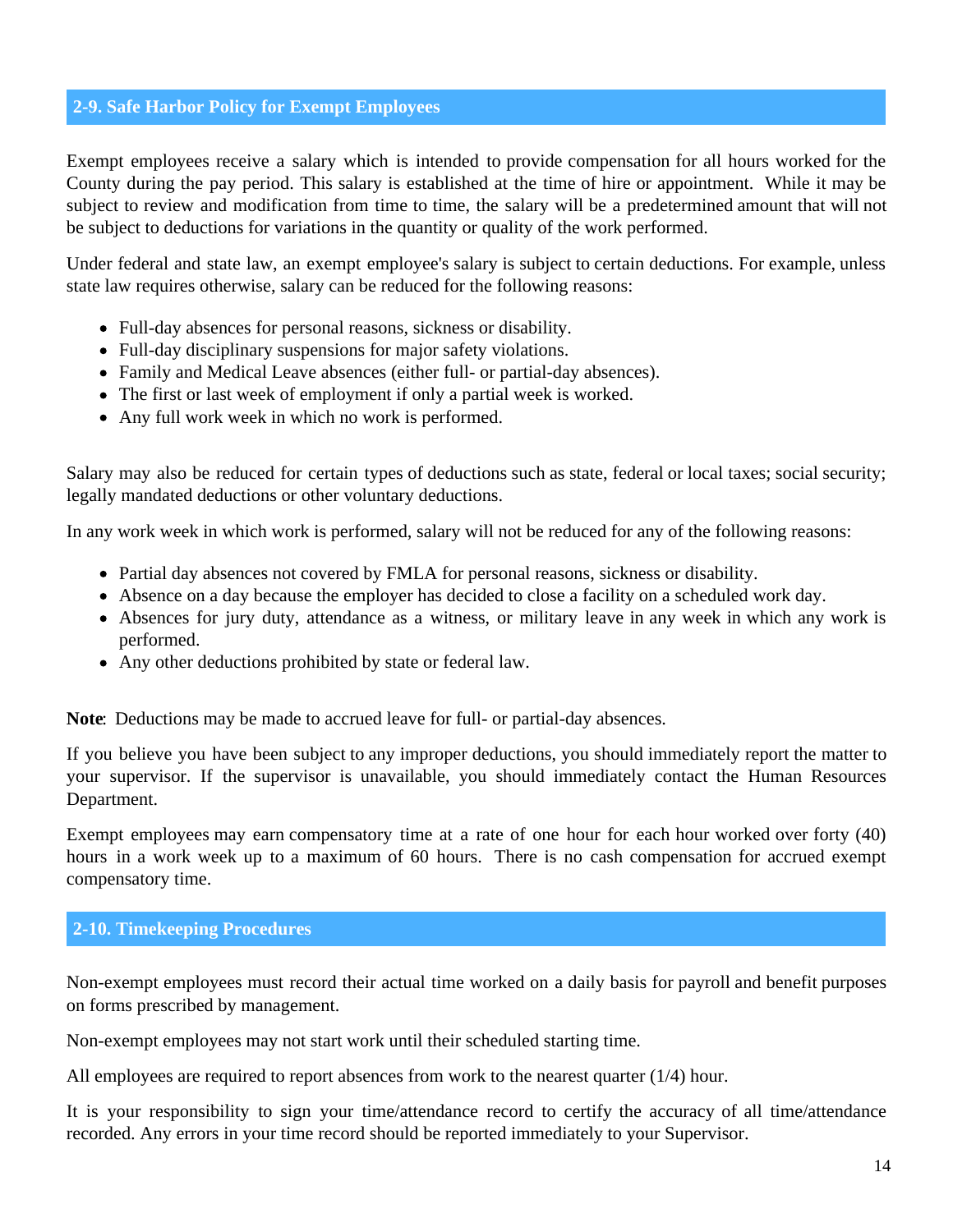<span id="page-14-0"></span>Unauthorized altering, falsifying or tampering with time/attendance records is prohibited and subjects the employee to discipline, up to and including discharge.

#### **2-11. Travel Time for Non-Exempt Employees**

#### **Out-of-Town Trips for One Day**

: Non-exempt employees who travel out of town for a one-day assignment will be paid for all travel time, except for, among other things: (i) time spent traveling between the employee's home and the local railroad, bus or plane terminal; and (ii) meal periods.

Time spent traveling outside normal working hours during day-trips will be compensated at the regular hourly rate, unless said travel time causes the employee to exceed 40 hours total compensable time for the week. Travel time performed in excess of 40 hours per week will be compensated at the rate of one and one-half time the normal rate of pay.

#### **Overnight, Out-of-Town Trips**

: Non-exempt employees will be compensated for time spent traveling (except for meal periods) during their normal working hours, on days they are scheduled to work and on unscheduled work days (such as weekends).

Time spent traveling outside normal working hours will be compensated if the traveler is operating a vehicle.

Travel outside normal working hours as a passenger on either commercial or private transportation is not considered compensable time unless the employee is directly involved in a work activity that benefits the employer.

#### **2-12. Business Expense Reimbursement**

Yakima County reimburses employees for travel related expenses paid by the employee in conjunction with official County business when properly documented and authorized. The responsible Elected Official and/or Department Head may limit and/or refuse to authorize the reimbursement of expenses which they determine to be non-compliant with the Yakima County Business Expense Reimbursement Policy. Employees are expected to exercise restraint and good judgment when incurring expenses.

Out-of-area travel must be authorized in advance by your Supervisor and/or . You should contact your Supervisor and/or in advance if you have any questions about whether an expense will be reimbursed.

Refer to the Yakima County Business Expense Reimbursement Policy for more information. The policy is available on the County's Intranet.

#### **2-13. Trial Period**

During the probationary/trial period, employees receive training, assistance, and supervision to allow them to become familiar and proficient with their duties and responsibilities. An employee's attitude toward work and co-workers, the quality of work, and the employee's willingness to assume responsibilities will be carefully observed. Supervisors will observe the employee's ability and adaptability to the particular position.

Newly hired employees, other than Extra Help or At-Will employees, are required to serve a probationary period of not less than six consecutive months. During the probationary period, either the employer or the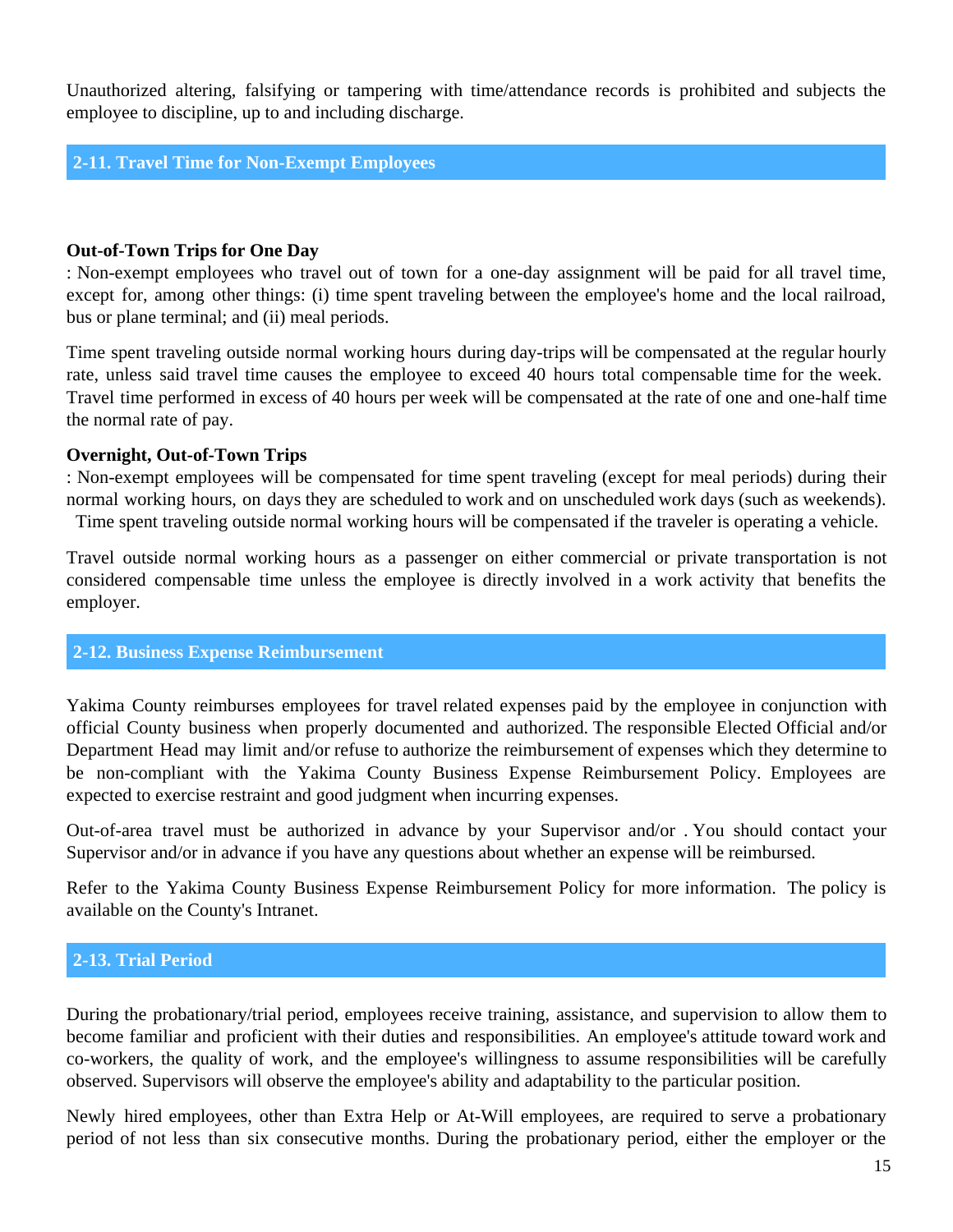<span id="page-15-0"></span>employee may terminate the employment relationship without cause and without recourse.

Employees who transfer to other departments, receive promotions within their own department, or change classifications through a competitive process may be required to serve a trial period in the new position.During the trial period, the Employer or employee may determine the employee is not capable of performing the work in the new position. The employee may request to return to their former position, if available. The request will be subject to approval by the Department Head/Elected Official who has budgetary authority over the former position.

## **2-14. Employee Classifications**

The following terms are used to describe Yakima County employment status:

**Regular Full-time:** Employees scheduled to work thirty-seven and one-half hours or more per week who have successfully completed a probationary period in a regular budgeted position and who are eligible for benefits.

**Regular Part-time:** Employees scheduled to work less than thirty-seven and one-half hours per week who have successfully completed a probationary period in a budgeted position. Pro-rated benefits are provided for regular part time employees who work at least 20 hours per week. Regular part-time employees who work less than 20 hours per week receive pro-rated holiday pay benefits only.

**Extra Help:** Employees scheduled to work on a temporary, seasonal/intermittent or on-call basis and who are not eligible for benefits. Some Extra Help employees are placed in the retirement system according to the Washington State Department of Retirement System rules. Extra Help employees are considered At-Will employees.

**Acting/Interim Appointment:** A temporary appointment of an employee to a supervisory or management position.

**Emergency Appointment:** An appointment to a classified position, not to exceed thirty days, made in an emergency to prevent disruption of County services.

**Probationary:** A trial period of six months to one year of employment during which an employee is required to demonstrate fitness for continued employment.

**At-Will:** Employees who serve at the will of the hiring authority and may be terminated with or without cause. At-Will Employees are not required to serve nor are they required to successfully complete a probationary period.

In addition to the above definitions, employees are categorized as either "**exempt**" or "**non-exempt**" for purposes of federal and state wage and hour laws. Employees classified as exempt do not receive overtime pay; they generally receive the same salary regardless of hours worked.

You will be informed of your employment status upon hire and informed of any subsequent changes to your employment status.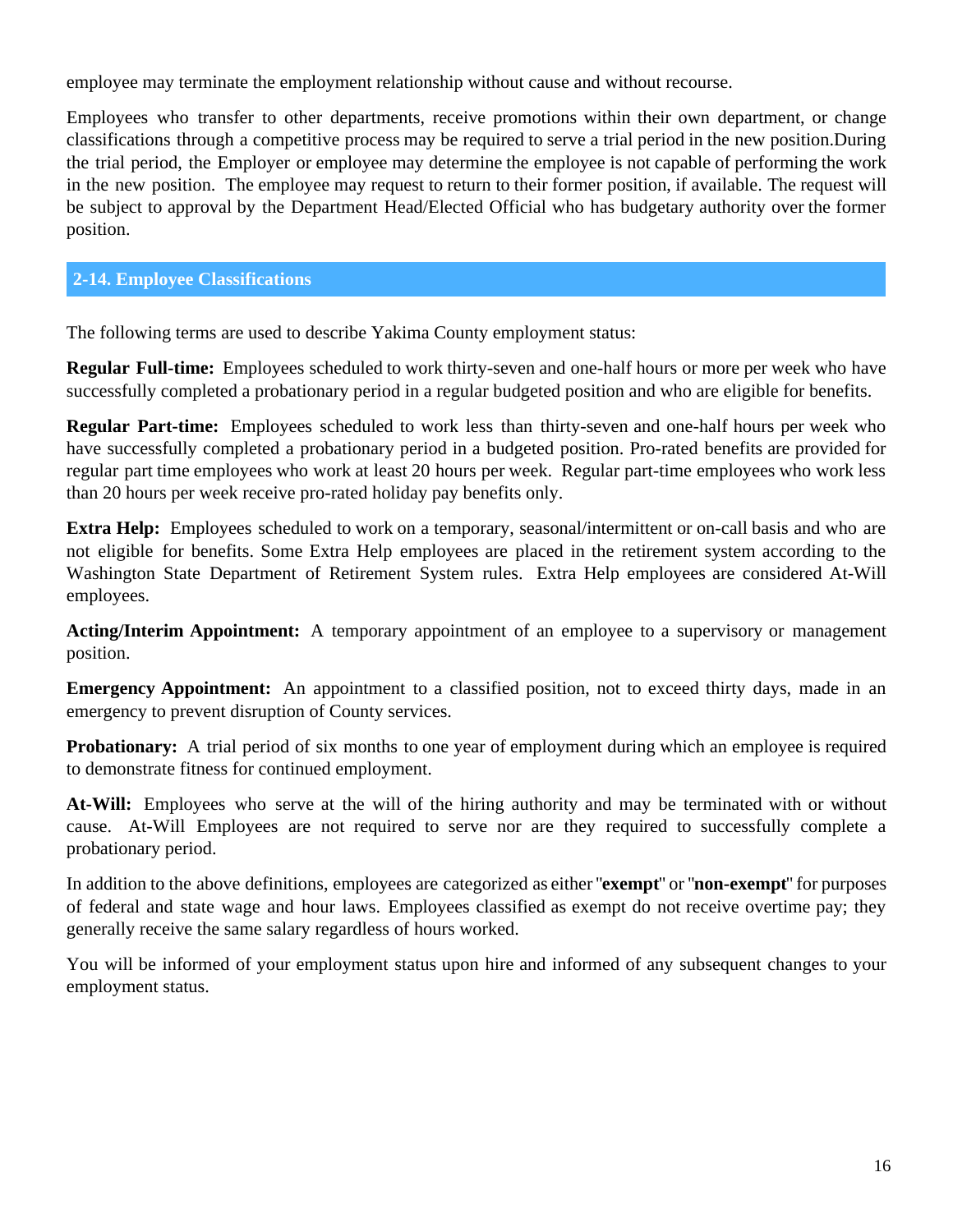## <span id="page-16-0"></span>**2-15. Position Reclassifications**

Each non-elected position is allocated to a job classification with a designated job title, set of assigned duties, and level of responsibility.

A reclassification request is appropriate when the employee or supervisor believes that the duties essential to the position which the employee currently performs are at a level other than those described in the class specification for the job classification to which the position is allocated. A request to reclassify a position may be submitted to the Human Resources Department by the employee through the Department Head or Elected Official.

The Department Head/Elected Official will submit to the Human Resources Department a written request for reclassification and an original Position Description Questionnaire (PDQ) signed by the Department Head and employee (if applicable). In no case will a classification review begin without the completion of a PDQ.

Human Resources will typically conduct a position analysis that consists of review of the revised PDQ, personal interview (desk audit) with incumbent/Department Head/Elected Official or designee and application of the Decision Band Methodology. A classification recommendation shall be given to the Personnel Committee, who shall make a classification determination and forward a recommendation to the Board of County Commissioners.

The Department Head/Elected Official may appeal the determination of the Personnel Committee and submit a request for reconsideration. The Board of County Commissioners makes the final decision.

Requests for reclassification are limited to once per 12 month period.

#### **2-16. Job Postings**

Generally, notices of vacancies are posted a minimum of seven days on the Human Resources Department bulletin board, within the department, on the bulletin board adjacent to the 2nd Street entrance of the Courthouse and at offsite County work locations. Notices are also mailed to various organizations and posted on the Yakima County Internet/Intranet. Not all positions are guaranteed to be posted. Yakima County reserves the right to post positions internally, externally or both.

Yakima County ensures equal employment opportunities regardless of a person's age, color, creed, sensory, mental or physical disability, genetic information, marital status, national origin, political belief, race, religion, sex, sexual orientation, and military status, or any other protected status under federal or state law. Disabled applicants may request accommodation to participate in the job application and/or selection process for employment.

For more specific information about job postings, please contact the Human Resources Department. If you find a position of interest on the job posting website and meet the eligibility requirements, an application must be completed in order to be considered for the position.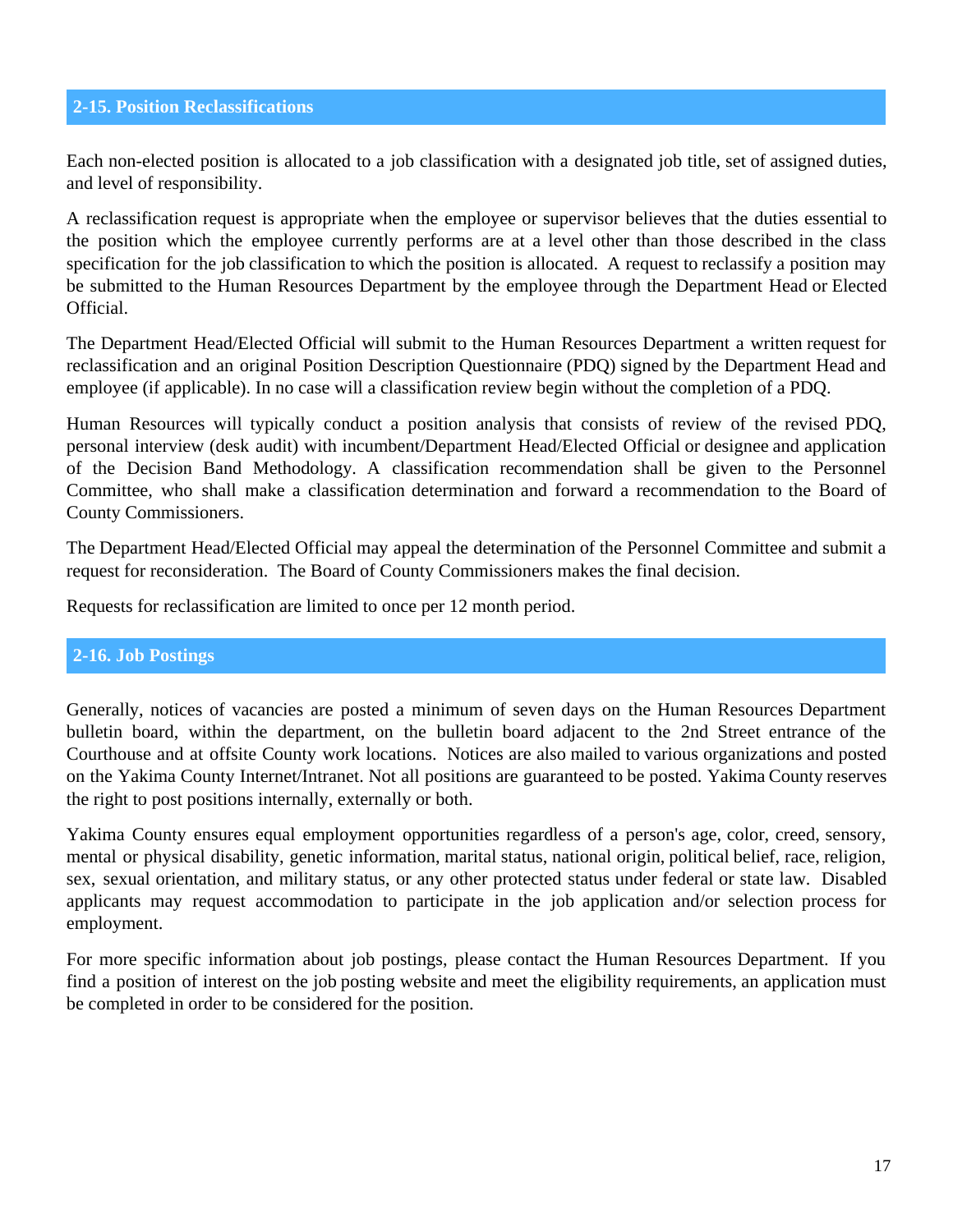## <span id="page-17-0"></span>**2-17. Promotions/Transfers**

For most positions, an employee will receive a minimum 5% salary increase when promoted. An employee who accepts a transfer to a position within the same pay range will not receive a salary adjustment.

#### **2-18. Discipline**

The disciplinary actions which the Department Head/Elected Official may take against an employee include but are not limited to the measures listed below. (Note that the specific procedures for bargaining unit employees vary slightly depending upon bargaining agreements. Consult the union contract for specifics.)

- Counseling
- Oral reprimand
- Written reprimand
- Suspension from work without pay
- Demotion
- Discharge or termination

Normally, disciplinary action will be administered in progressive fashion. However, the disciplinary action taken depends upon the seriousness of the employee's conduct as determined by the Department Head or Elected Official and disciplinary actions may be implemented without regard to the sequence indicated above.

The Department Head/Elected Official may suspend, demote, discharge or terminate an employee for cause. The specified charges shall be made available to the employee in writing. Probationary and At-Will employees may be discharged with or without cause.

#### **2-19. Grievances**

A grievance is defined as a complaint regarding working conditions or application, interpretation or violation of rules and regulations of the County or the department/office for which the employee works.

Employees having a problem regarding their employment should first discuss the problem with the immediate supervisor. If the problem is not settled to the employee's satisfaction, the employee has the right to present a grievance. Grievance forms are available in the Human Resources Department or, in the case of an employee covered by a collective bargaining agreement, from a union representative.

It is the policy of Yakima County to treat all employees in a fair and equitable manner. Each employee of the County will be provided an opportunity to resolve matters which the employee believes are unjust. Employees have the right to present their grievances without fear of reprisal.

Employees in bargaining unit positions must adhere to the Grievance Procedures under their appropriate collective bargaining agreement.

**Note:** Discrimination complaints may be filed at any time, with or without a grievance form, directly with the Human Resources Department.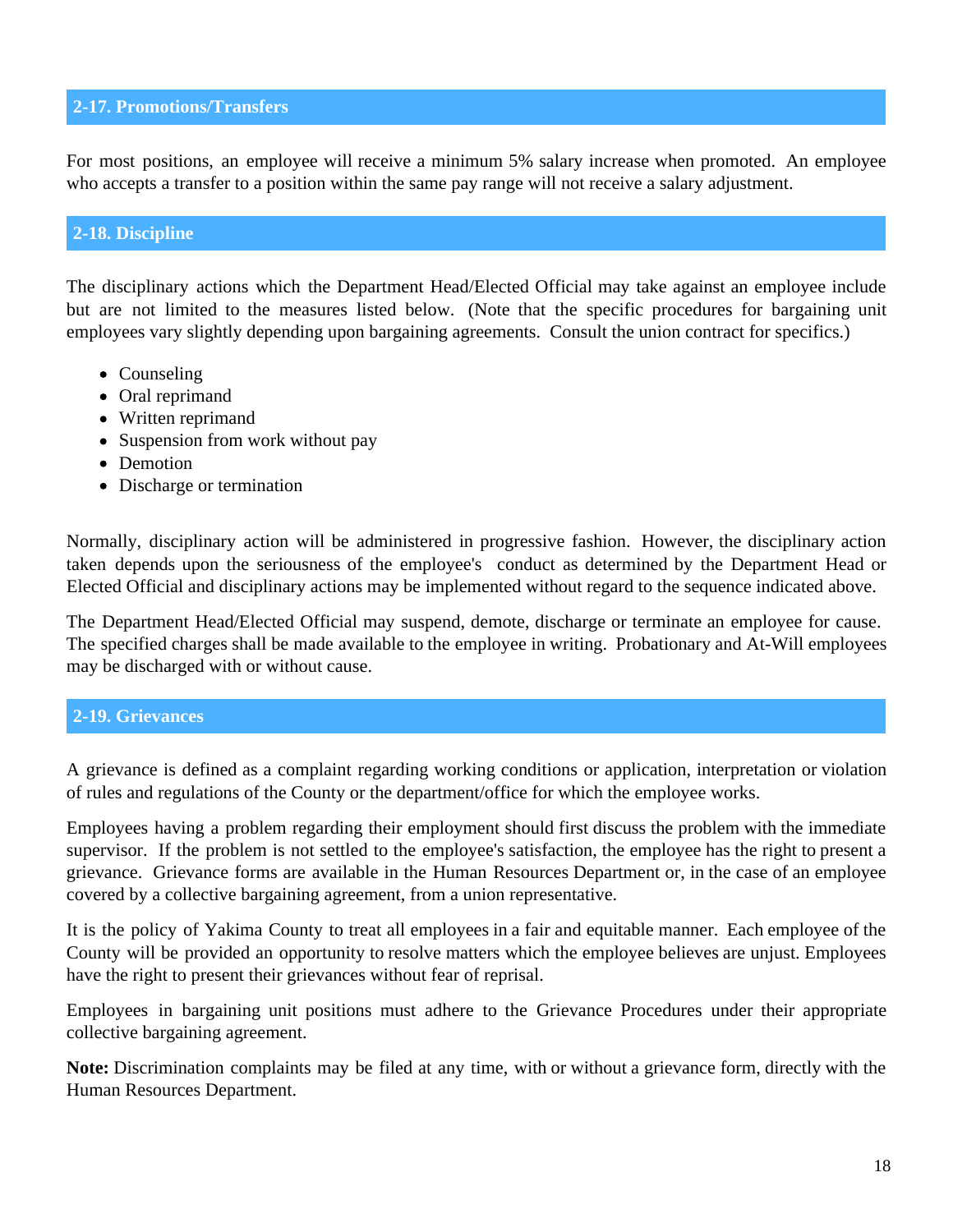## <span id="page-18-0"></span>**2-20. Resignation**

Any employee wishing to leave County employment in good standing must notify his/her Supervisor by submitting a written letter of resignation stating the resignation date. In order to leave the County in good standing and receive pay for accrued leave, a minimum of two weeks notice is normally required. Substituting paid leave for a portion of the required two weeks is not allowed unless approved by the Department Head. Employees who separate from County service during their first six months of employment do not receive payment for any accrued leave.

All County property including, but not limited to, keys, security cards, laptop computers, work files, uniforms, etc. must be returned prior to separation. Employees also must return all of Yakima County's Confidential Information prior to separation.

#### **2-21. Reduction in Force**

The Elected Official or Department Head is the sole determiner of when layoffs are necessary. Layoffs are non-disciplinary and are ordinarily for lack of work and/or lack of funds, but are not limited to these reasons. A regular employee who has been laid off may be reinstated to a position of the same class in the department or office within one year of the effective date of separation. The Department Head/Elected Official or Human Resources will send a certified letter to the employee advising of the recall. An employee interested in returning to work must respond either in writing or by personal notification within time limits specified in the recall letter.

Regular full-time or regular part-time employees recalled to employment after a reduction-in-force will have previous seniority, sick leave credits and leave accrual rates restored; however, no credit will accrue during the period in which the employee was on layoff status. Recalled regular full-time and regular part-time employees are not required to serve a new probationary period. Employees laid off during their probationary period will be required to complete their probationary period upon recall.

#### **2-22. Exit Interview**

A regular employee who leaves employment with Yakima County, will be asked to schedule an exit interview with the Human Resources Department on or before the last day of work. The purpose of the exit interview is to discuss the continuation of benefits, to make arrangements for the refund and/or transfer of retirement monies and to solicit feedback to help improve County employment practices.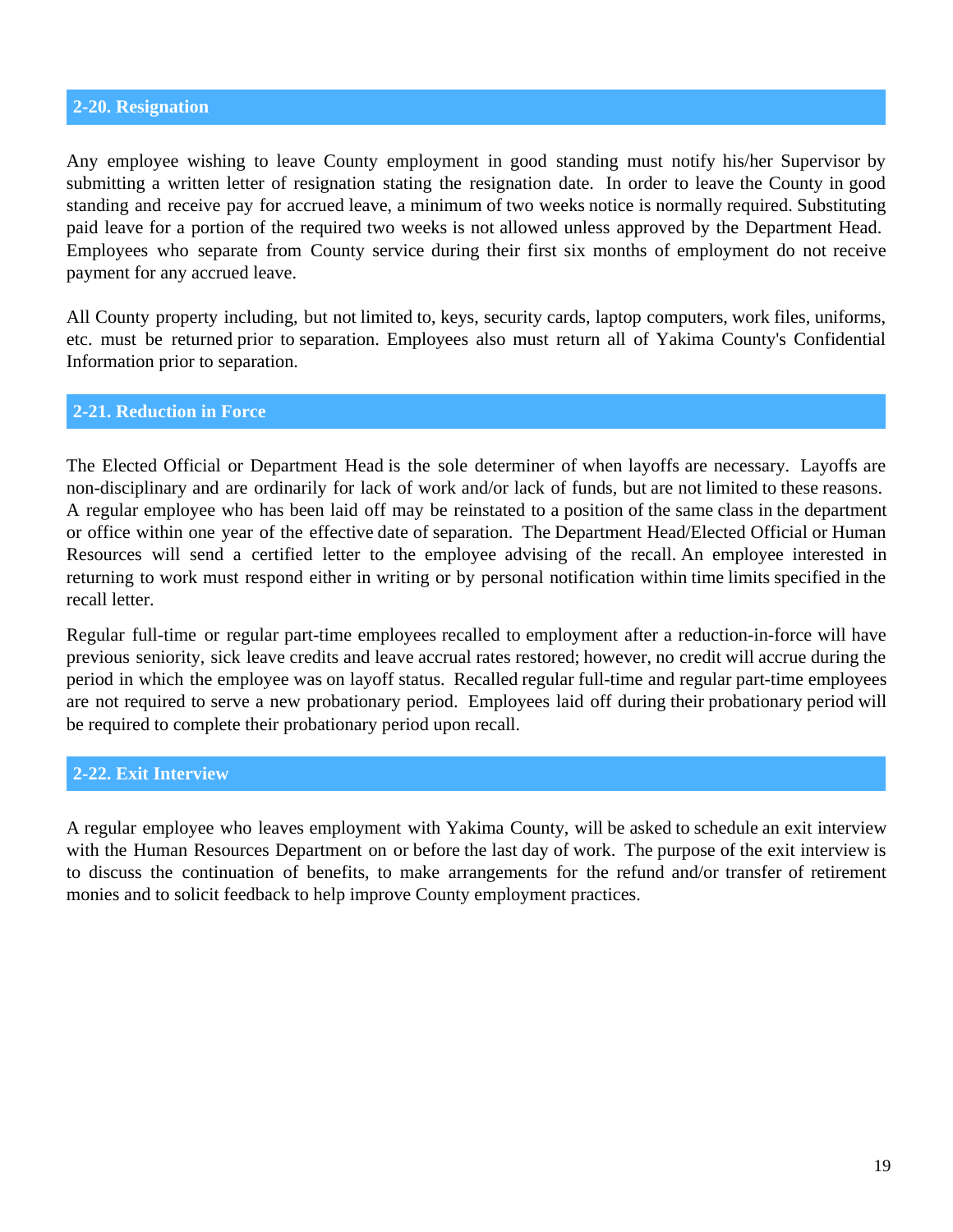### <span id="page-19-0"></span>**3-1. Benefits Overview/Disclaimer**

In addition to good working conditions and competitive pay, Yakima County provides a combination of supplemental benefits to all eligible employees. In keeping with this goal, each benefit program has been carefully designed. These benefits include paid leave, insurance and other voluntary benefits. Yakima County is constantly studying and evaluating our benefits programs and policies to better meet your present and future requirements. These policies have been developed over the years and continue to be refined to keep up with changing times and needs. The County reserves the right to modify, amend or discontinue these benefits at any time and for any reason.

The next few pages contain a brief outline of the benefits programs Yakima County provides for you and your family. The information presented here is intended to merely highlight certain aspects of the plans for your general information.

The details of the plans are spelled out in the official plan documents, which are available for review upon request from the Human Resources Department. Additionally, you can access summary plan descriptions (SPDs), which include eligibility and benefits provisions, on the Intranet. The terms of the official plan documents shall govern or take precedence over any SPDs or this handbook.

If you have any questions regarding your benefits, please contact the Human Resources Department.

#### **3-2. Insurance Programs**

The County provides a comprehensive package of insurance benefits for employees in regular, budgeted positions who work at least twenty hours per week. There are a number of medical plans to consider. The County pays a portion of the cost of a comprehensive medical, dental, and life insurance program for employees and covered dependents. Benefits become effective on the first day of the month following the date of employment.

Open enrollment periods are held once per year in the Fall, during which employees may change benefit plans, and add or delete eligible dependents. Outside the open enrollment period, changes may only be made due to qualifying events as outlined in the plan documents.

Dental coverage and basic term life insurance are available to employees and dependents who are eligible for medical insurance and may not be elected separately.

Vision coverage may be purchased as part of a comprehensive insurance plan or purchased separately as a supplemental benefit.

Upon becoming eligible to participate in these plans, you will receive summary plan descriptions (SPDs) describing the benefits in greater detail. Please refer to the SPDs for detailed plan information. Contact Human Resources or the benefit provider if you have any further questions.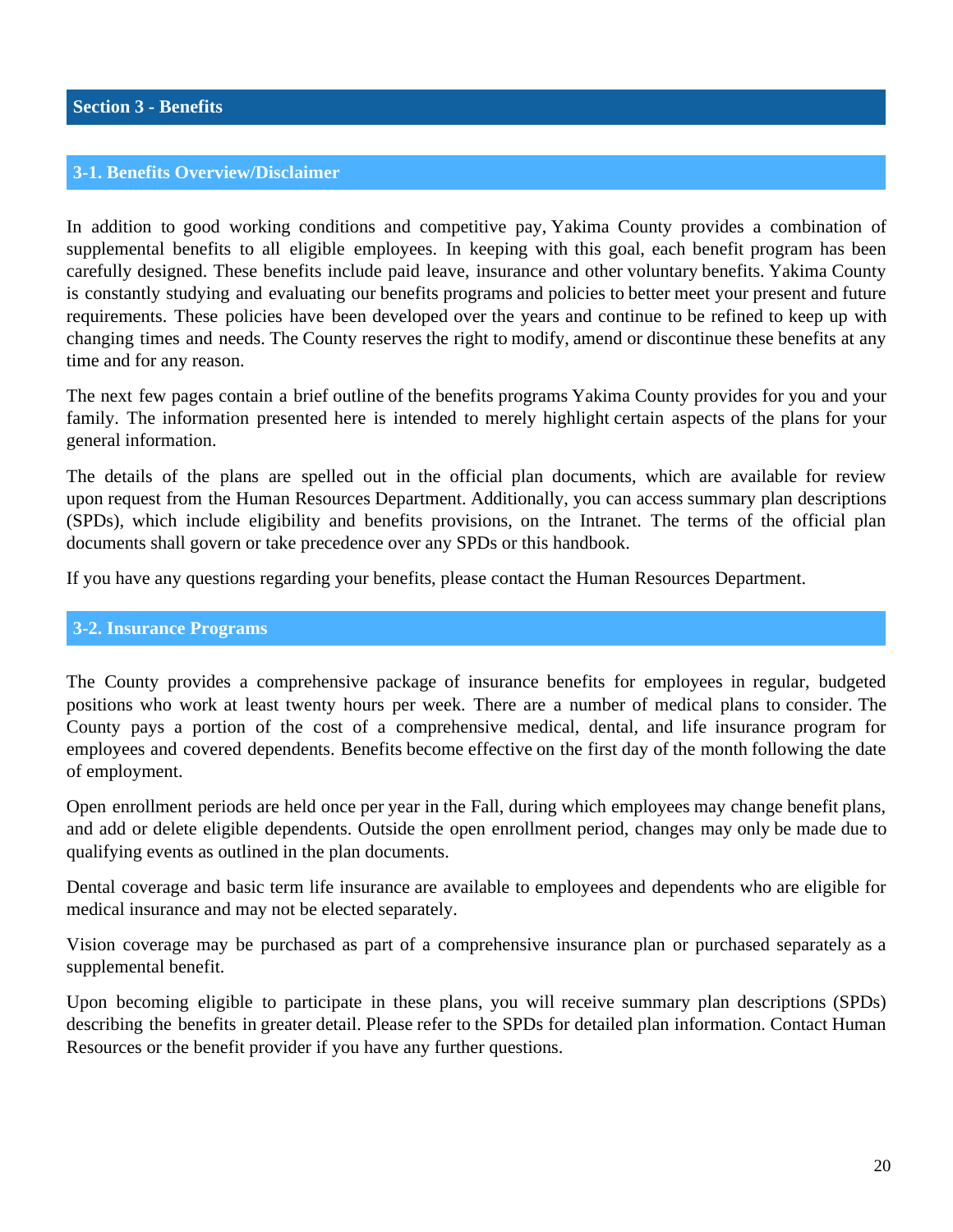#### <span id="page-20-0"></span>**3-3. Pre-Tax Medical Premium Plan**

As provided under Section 125 of the IRS guidelines, Yakima County maintains a Pre-Tax Medical Premium Plan. This plan allows you to pay your share of insurance premiums through payroll deduction before federal income and Social Security/Medicare (FICA) taxes are withheld. This results in lower taxes and greater spendable pay. You may sign up for this plan at the time of hire or during Yakima County's open enrollment period. Outside the open enrollment period, changes may only be made due to qualifying events as outlined in the plan documents.

#### **3-4. Flexible Spending Accounts**

As provided under Section 125 of the IRS guidelines, Yakima County maintains a Flexible Spending Account Plan. The Flexible Spending Program consists of two accounts: a Health Care Account and a Dependent Care Account. The dollars you contribute to these accounts reimburse you for eligible healthcare expenses not normally covered by health insurance and/or dependent child care expenses. Contributions are pre-tax, with a minimum and maximum contribution for health care and child care expenses per year. The current maximum contribution amount is available on the Intranet.

Outside the open enrollment period, changes may only be made due to qualifying events as outlined in the plan documents.

#### **3-5. Health Savings Account (HSA)**

Yakima County offers a Health Savings Account program in order for you to make pre-tax contributions from your paycheck to go towards the payment of out-of-pocket health care expenses. To qualify, you must:

- be enrolled in Yakima County's Qualified High Deductible Health Plan;
- have no other health insurance coverage ("double coverage");
- have no other pre-tax health care account (Exception: Health Reimbursement Account (HRA VEBA) or Flexible Spending Account (FSA) reimbursements are allowed for dental and vision expenses only); and
- open the account at a financial institution designated by Yakima County.

In addition to your monthly pre-taxed contribution, Yakima County may make contributions to your account as well. All contributions roll over annually and are owned by you and go with you should you leave employment. Account access and contributions are subject to IRS regulations. Your account may be subject to banking fees.

#### **3-6. Long-Term Disability Benefits**

Additional Voluntary Insurance Benefits are available, at the employee's expense, for eligible employees who wish to enroll. Refer to the vChoice brochure for more information regarding:

- Accidental Death & Dismemberment
- Injury/Accident Medical Insurance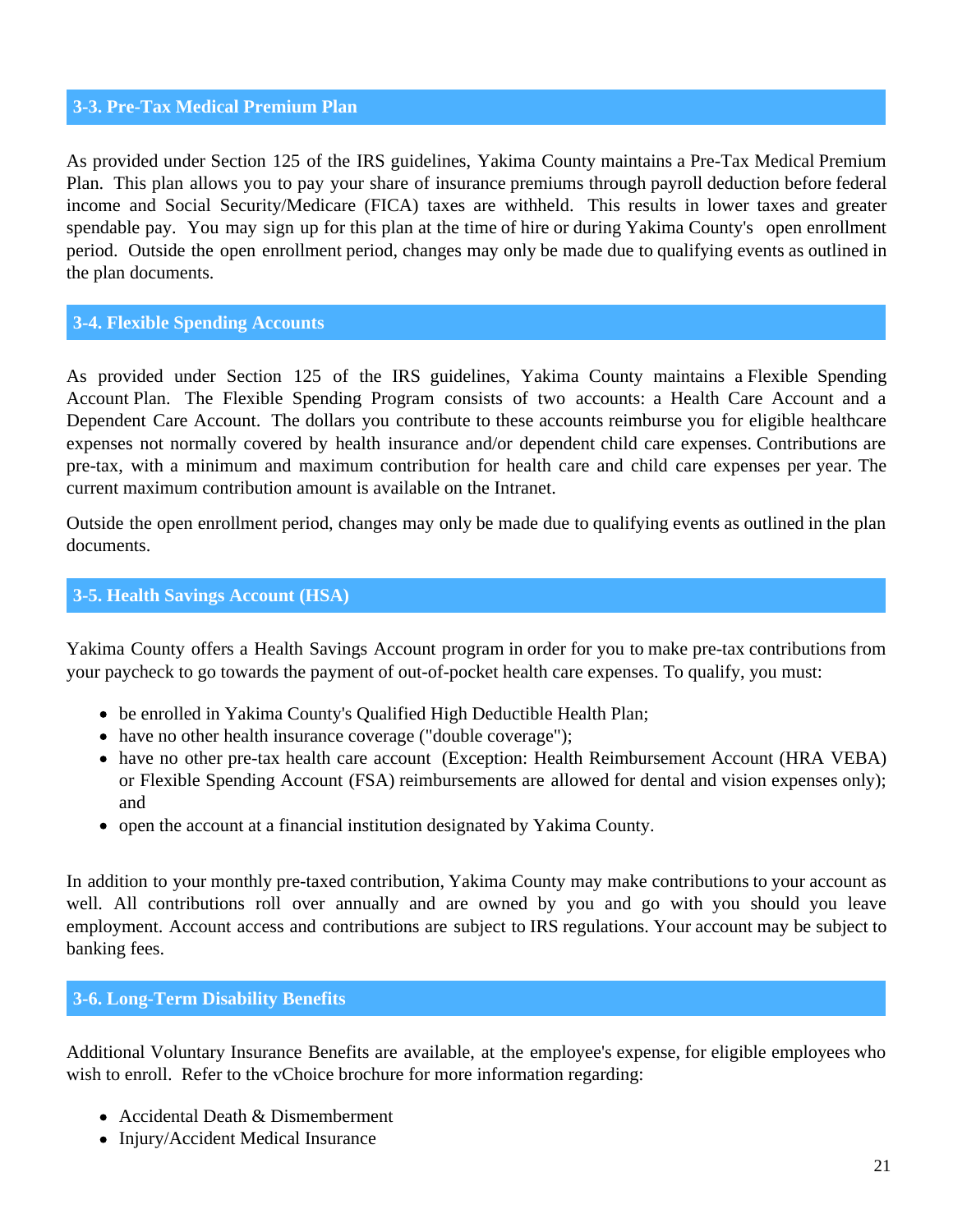- <span id="page-21-0"></span>Critical Illness
- Short Term Disability Insurance
- Long Term Disability Insurance
- Supplemental Term Life Insurance
- Vision Hardware and Exam Insurance
- Pet Insurance (Direct Billing)

Premiums for voluntary insurance benefits are paid by the employee through payroll deduction or direct billing.

## **3-7. Workers' Compensation**

As an employee, you are covered for work-related injuries and illnesses under Yakima County's self-insured program. If you experience a work-related illness, injury or hazardous exposure, immediately notify your Supervisor and the Human Resources Department and complete an Incident/Accident Form. You will also need to complete an Accident Report (SIF-2) form if you require medical services. Your Supervisor will provide you with the form.

Please contact your Supervisor or the Human Resources Department for more information about Yakima County's workers' compensation program or if you have questions about a claim for benefits.

## **3-8. Paid Holidays**

Employees in regular budgeted positions receive compensation for the following legal holidays:

## **Holiday** (**Date Usually Observed):**

- New Year's Day (January 1)
- Martin Luther King Day (Third Monday in January)
- Presidents Day (Third Monday in February)
- Memorial Day (Last Monday in May)
- $\bullet$  Independence Day (July 4)
- Labor Day (First Monday in September)
- Veteran's Day (November 11)
- Thanksgiving Day (Fourth Thursday in November)
- Day Following Thanksgiving Day (Fourth Friday in November)
- Christmas Day (December 25)

## **Legal Holiday Rules:**

- Whenever a legal holiday falls on a Sunday, the succeeding Monday shall be observed as the holiday. Whenever a legal holiday falls on a Saturday, the preceding Friday shall be observed as the holiday.
- Any employee on an approved vacation when a holiday occurs will not be charged leave for that day.
- Any employee who is on compensated sick leave when a holiday occurs will receive a day's pay for that holiday and will not have sick leave charged.
- Any employee who is on leave of absence without pay immediately prior to, or following a holiday shall not receive holiday pay.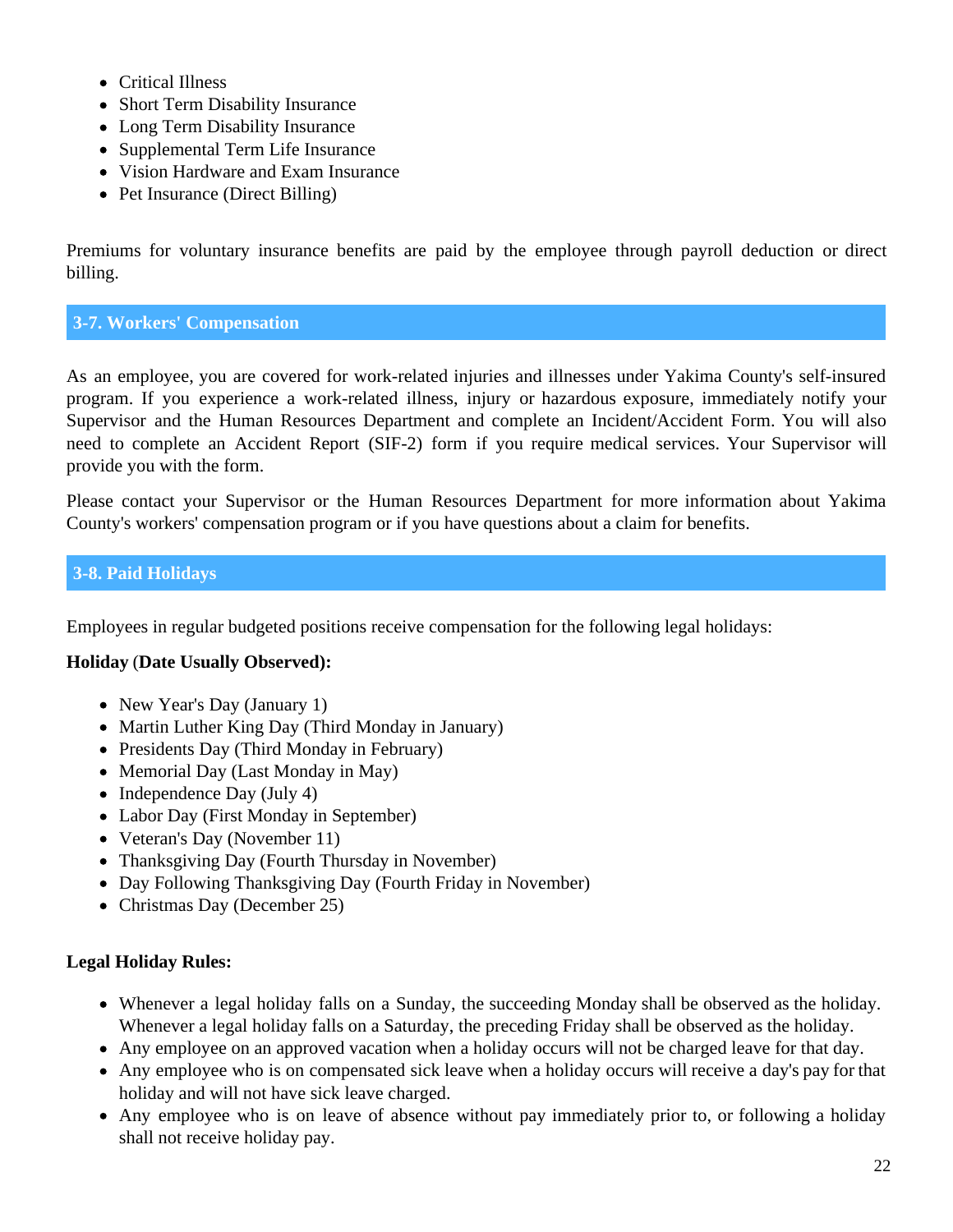- <span id="page-22-0"></span>If a holiday occurs on an employee's scheduled day off, the employee shall be given an alternate day off at the employee's discretion and with the supervisor's approval.
- A holiday shall not exceed an 8 hour work day. Holiday benefits are prorated for part-time employees.
- Non-exempt employees who are required to work on legal holidays receive:
	- Pay at one and one half times their hourly rate for all hours worked in addition to holiday pay;
	- Compensatory time off at time and one half plus holiday pay; or
	- A day off within the same pay period in lieu of the legal holiday.

## **3-9. Retirement Plan**

## **Retirement Benefit**

All County employees meeting eligibility requirements must become members of one of the following Washington State Department of Retirement Systems:

- Public Employees Retirement System (PERS)
- Law Enforcement Officers and Fire Fighters (LEOFF)
- Public Safety Employee Retirement System (PSERS)

The retirement systems are financed jointly by employees and the employer.

PERS employees hired before October 1, 1977, are enrolled in the PERS Plan I. Employees hired on or after October 1, 1977, are enrolled in the PERS Plan II. Employees hired after September 1, 2002 will have the option of joining PERS Plan II or PERS Plan III.

The Law Enforcement Officers and Fire Fighters Plans (LEOFF) cover fully commissioned Sheriff's Department officers. Those hired before October 1, 1977, are enrolled in LEOFF Plan I. Those hired on or after October 1, 1977 are enrolled in LEOFF Plan II.

Employees hired on or after July 1, 2006 into a Public Safety Employee Retirement System (PSERS) position, must enroll in PSERS.

If you plan to retire or want information about retirement, please contact the Human Resources Department at least three to six months before your anticipated retirement date. This will allow forms to be completed and mailed to the Department of Retirement Systems (DRS) so that DRS can calculate your estimated retirement benefits and your retirement application can be processed by DRS in advance.

## **Deferred Compensation**

Yakima County offers employees an opportunity to participate in a supplemental retirement program by making contributions from their regular monthly pay check to a Deferred Compensation Plan. Tax deferred contributions may not exceed the maximum limit set each year by the Internal Revenue Service. The minimum monthly contribution is \$30.00 and the annual maximum contribution limit is set annually by the IRS. Employees 50 and older may make additional contributions. Please check with Human Resources for the current contribution and maximum limit amounts. Enrollment and changes to the plan may be made on a monthly basis.

Please contact Human Resources if you have questions regarding the Retirement Systems or Deferred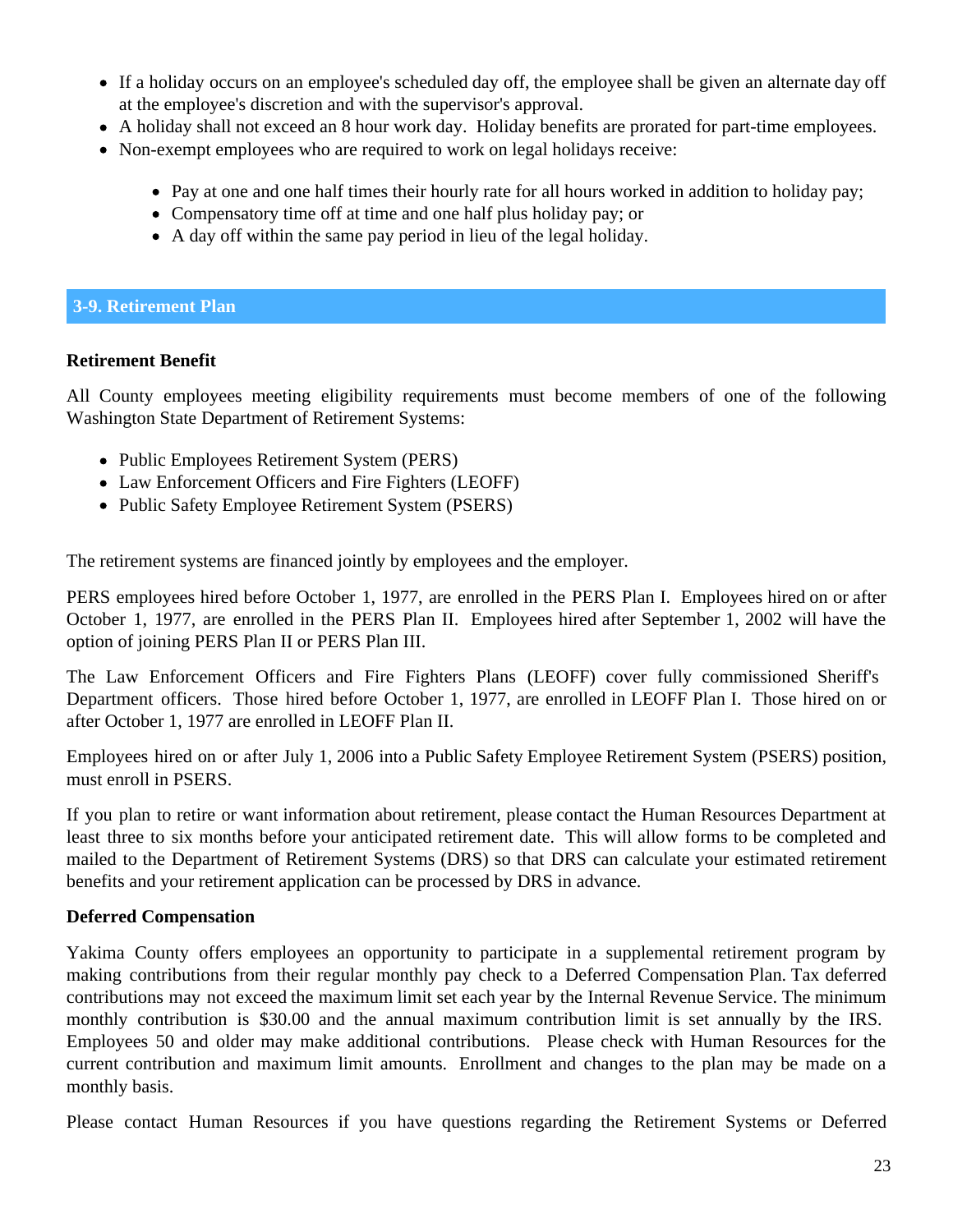## <span id="page-23-0"></span>Compensation Program.

## **3-10. Employee Assistance Program**

The Employee Assistance Program (EAP) is an employee benefit that provides private and confidential counseling assistance at no cost to the employee and qualified dependents for a specified number of visits. These services are designed to help employees and their families resolve problems that interfere with their well being or impair the employee's job performance.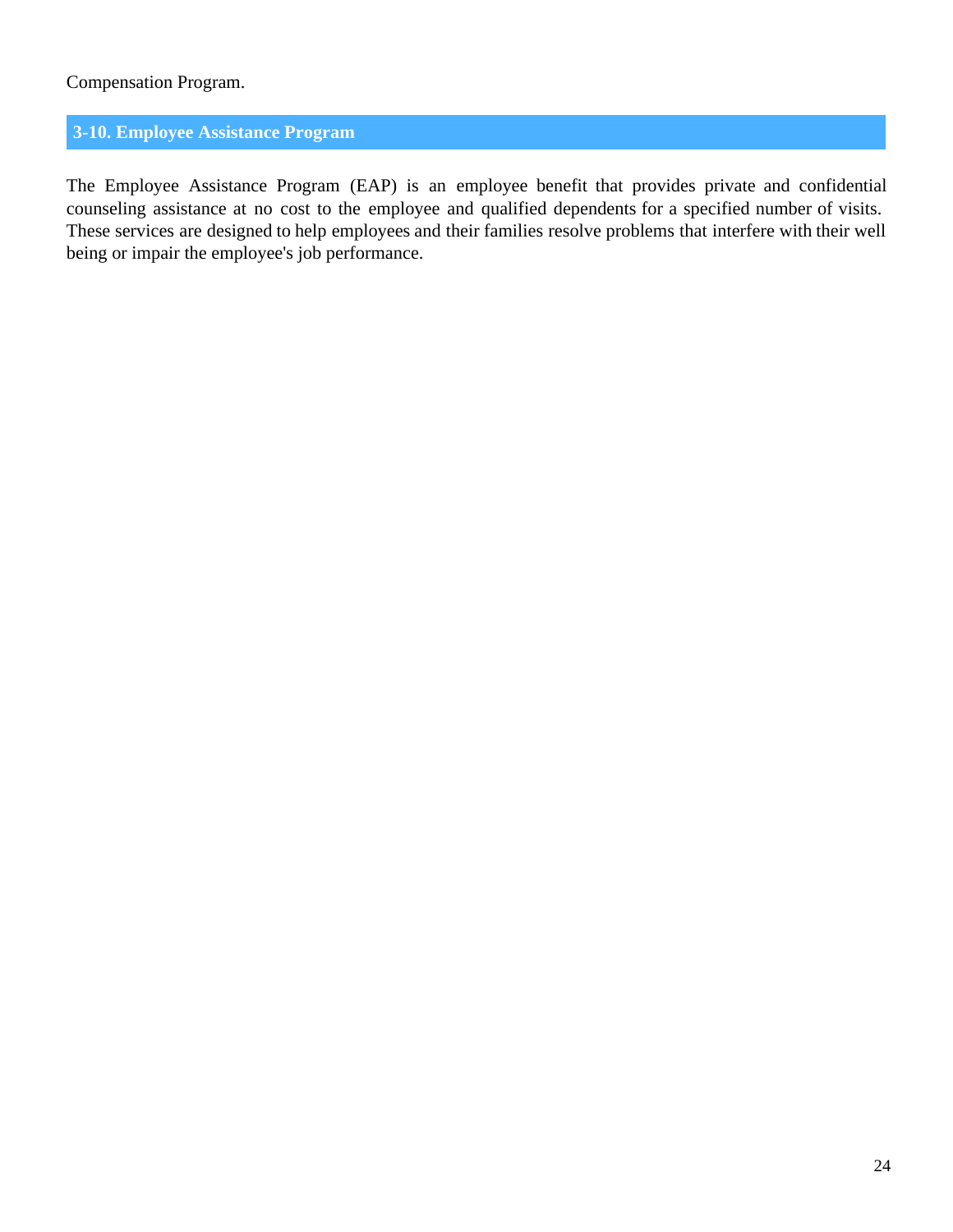## <span id="page-24-0"></span>**4-1. Paid Time Off (PTO)**

The County recognizes that employees must establish balance between their work lives and their personal lives. In balancing their obligations, employees may, from time to time, need approved leaves of absence from work.

In recognition of employee needs and obligations, Yakima County provides reasonable opportunity for employees to obtain approval for both paid and unpaid leaves of absence from work.

**PTO** Leave: PTO leave is earned by full-time and part-time employees (excluding Extra Help employees and Elected Officials) according to length of service and regularly scheduled work week. Part-time employees (20 hours per week minimum) earn PTO leave on a pro-rated basis. One working day is equivalent to seven and one-half (7 ½) hours for employees working a total of thirty seven and one-half (37 ½) hours per week and eight (8) hours for employees working a total of forty (40) hours per week.

**Eligibility:** PTO leave is not available to the employee until after having served thirty (30) consecutive days of employment.

- 1. The Department Head shall be the final judge of satisfactory completion of continuous service.
- 2. All re-employed persons, whose continuous service has been interrupted by termination, shall be considered new employees and shall be subject to the applicable qualifying period of employment. Exception: Employees rehired within the layoff period after a reduction in force will have their previous monthly accrual rate restored.
- 3. PTO leave credits accumulated are forfeited automatically on separation for employees who leave County service with less than six (6) continuous months of employment.

**Accrual:** Eligible employees earn PTO leave for their first calendar month of employment if they are placed on the payroll on or before the fifteenth (15th) of the month and if they work continuously through the rest of the month. Employees who are placed on the payroll after the fifteenth (15th) of the month do not earn PTO leave for their first calendar month of employment. Accrual does not occur in any month in which the employee is in leave without pay status for more than 50% of the regularly scheduled work.

PTO leave is cumulative to a total of forty (40) working days after which time additional accrual does not occur. An employee cannot have more than forty (40) days of PTO leave credit in the bank.

An employee's PTO leave accrual rate is based upon length of service and regularly scheduled work week. Listed below are the accrual rates for most employees: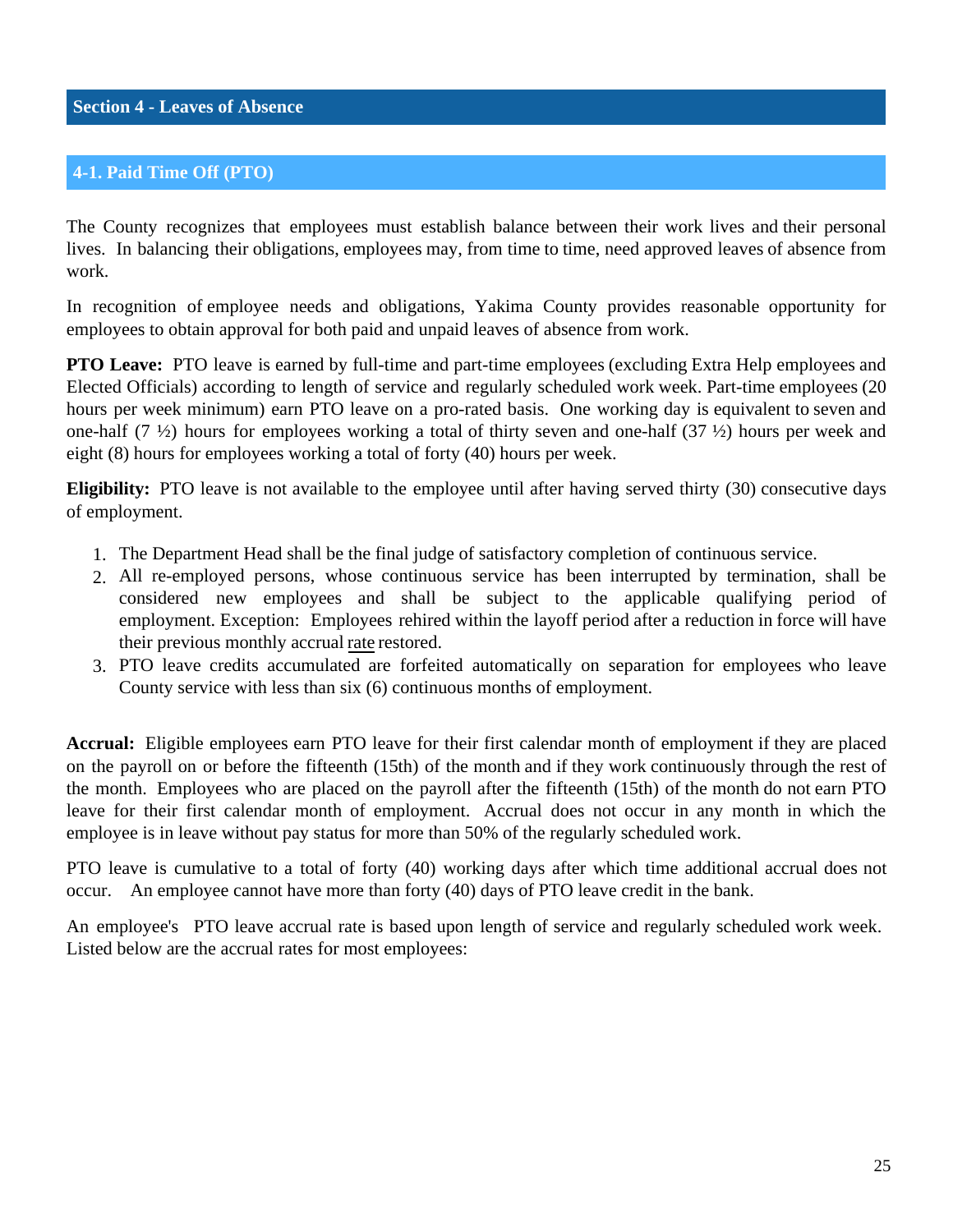| Length of                    | <b>Regular Work Week</b> |           |  |  |
|------------------------------|--------------------------|-----------|--|--|
| <b>Service</b>               | $37.5$ hrs/wk            | 40 hrs/wk |  |  |
| Less than 2 years of service | 9.38                     | 10.00     |  |  |
| 2 to 3 years                 | 11.25                    | 12.00     |  |  |
| 3 to 5 years                 | 12.50                    | 13.34     |  |  |
| 5 to 10 years                | 13.75                    | 14.67     |  |  |
| 10 to 15 years               | 15.63                    | 16.67     |  |  |
| 15 to 20 years               | 16.88                    | 18.00     |  |  |
| More than 20 years           | 18.75                    | 20.00     |  |  |

Anniversary dates for the accrual of additional PTO leave hours shall be adjusted for breaks in service or periods when employees are on authorized leave without pay.

**PTO** Use: PTO leave must be taken at such time as the employee can best be spared, but employees will be allowed to take leave, if at all possible, when desired. Therefore, it will be necessary to schedule planned absences as far in advance as possible and notify the employer of unplanned absences as early as possible in order to receive approval by the Department Head.

- 1. With the approval of the Department Head/Elected Official, an employee may take all or any portion of the PTO leave at any time, providing the total continuous working days of PTO leave taken shall not exceed 40 days. Employees are not permitted to use PTO leave in excess of their accrued balance. Leave may not be taken before it is accrued. Any leave taken prior to accrual of such leave shall be considered a leave of absence without pay and deducted from the employee's monthly pay check.
- 2. PTO leave may be used for any purpose, however employees must comply with the leave request/reporting requirements for leave used in conjunction with state and federal family medical leave laws. If possible, an employee requesting PTO must make a written request in advance. The Supervisor shall consider the request and shall approve or deny it. A medical release may be required before the employee is permitted to return to work, if the employee has been absent more than 3 consecutive days due to the employee's injury or illness.
- 3. PTO leave use will be approved when conditions of the Federal Family and Medical Leave Act, Washington Family Leave Act and/or Washington Family Care Act are met.
- 4. PTO leave shall be charged in quarter hour increments. PTO leave is charged at a rate equal to the number of work hours absent from the normally assigned shift.

**Payment at Termination**: All accumulated PTO leave is paid when an employee leaves employment with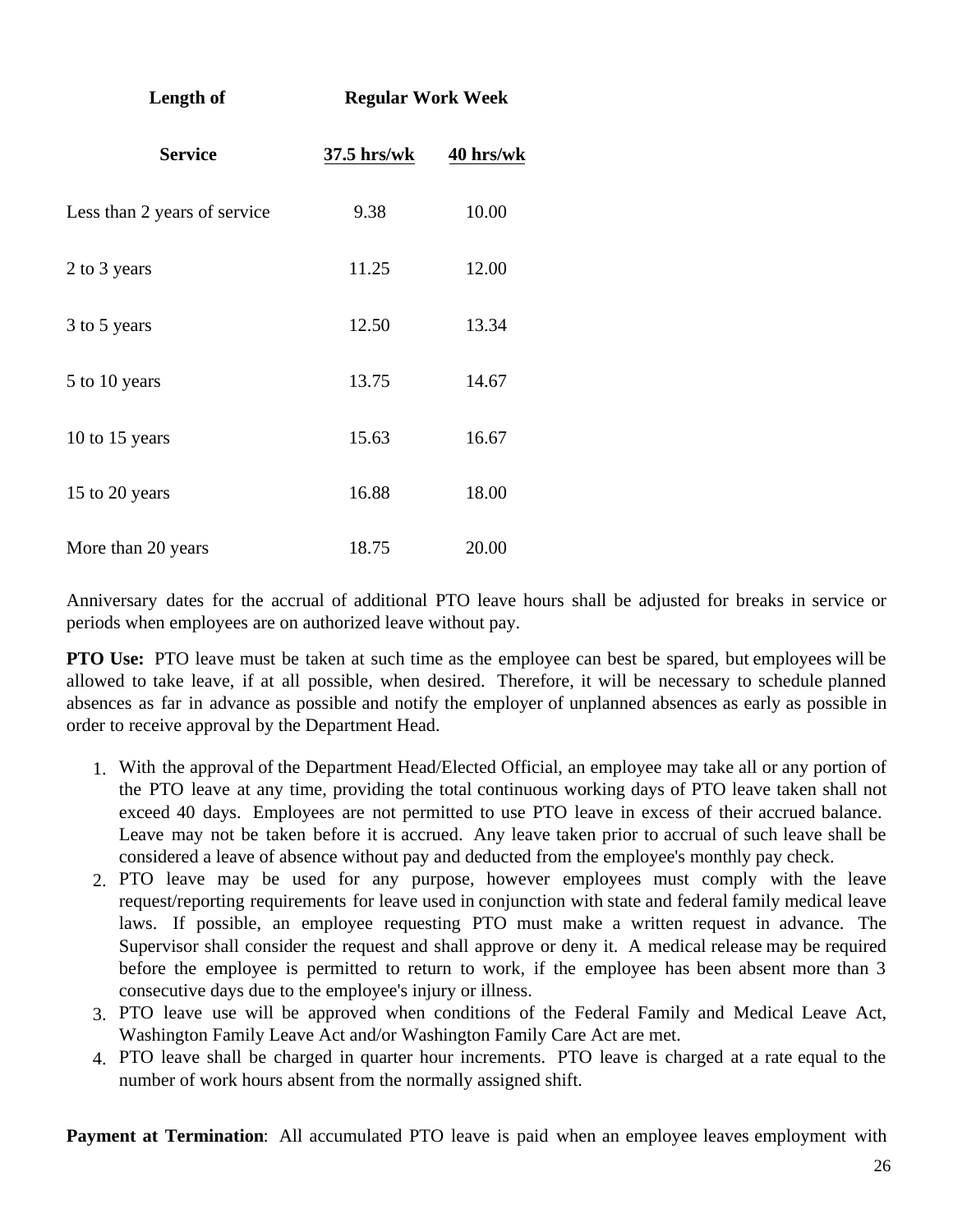<span id="page-26-0"></span>Yakima County, provided the employee has served six (6) consecutive months of employment. In case of death, all accumulated PTO leave is paid to the estate of the employee. Terminating employees do not receive PTO leave credit for the month in which they terminate unless they work continuously through the fifteenth (15th) of the month. PTO leave payouts are based on the employee's salary or wage at the time of separation or death. Adequate notice, for employees resigning from County employment, is defined as written notice submitted at least 14 calendar days prior to termination of employment.

**PTO Leave Sharing Program for Catastrophic Illness:** A leave donation program is established to permit employees to transfer a specified amount of PTO leave to another employee of Yakima County.

The recipient must:

- 1. Have an extraordinary or serious illness or injury, or
- 2. Have a parent, spouse, or child as defined in the County Family and Medical Leave policy, who has an extraordinary or serious illness or injury which requires the employee's attendance or direct care, and
- 3. Have depleted or shortly will deplete all leave reserves (PTO leave, ESL, sick leave or compensatory time), and
- 4. Have diligently attempted to accrue PTO leave, and
- 5. Not be eligible for industrial insurance or other County sponsored disability leave benefits.

PTO leave contributions made to an employee under Item #2 above shall not exceed the actual amount of contribution necessary to cover any unpaid leave of absence while the employee is on FMLA leave.

The donating employee may not request a transferred amount that would result in his or her leave balance falling below ten (10) days. This program shall be administered by the Human Resources Department.

## **4-2. Sick Leave**

**Sick Leave:** Only employees hired before January 1, 2012, were allowed to earn sick leave and retain a bank balance. These employees may choose to use sick leave from the bank for any reason specified under Sick Leave Use below, until such time as the sick leave bank balance is exhausted.

**Sick Leave Use:** Sick leave is charged at a rate equal to the number of work hours absent from the normally assigned shift. Sick leave shall be charged in quarter hour increments. Sick leave may be taken for any of the following reasons:

- 1. Illness or injury or temporary disability (such as during pregnancy) which incapacitates the employee to the extent that work can no longer be performed.
- 2. Medical appointments for employee or dependents under the age of eighteen (18).
- 3. To care for the employee's spouse, state registered domestic partner, child, parent, parent-in-law or grandparent with a health condition requiring treatment or supervision, or for emergency purposes.
- 4. An employee may use accrued sick leave to care for a brother or sister, which leave shall be limited to three (3) days in any one instance. Each instance means one (1) condition or period of illness. Sick leave may NOT be used to care for an aunt, uncle, cousin, niece or nephew, unless living in the employee s household, in which case the three day limitation would apply.
- 5. Employees may use five (5) days of sick leave for bereavement when there is a death of an immediate family member included in #3 or #4 above.
- 6. Under County sick leave policy child means a biological, adopted, foster or stepchild or legal ward under eighteen (18), or a child older than eighteen (18) and incapable of self-care. Parent means a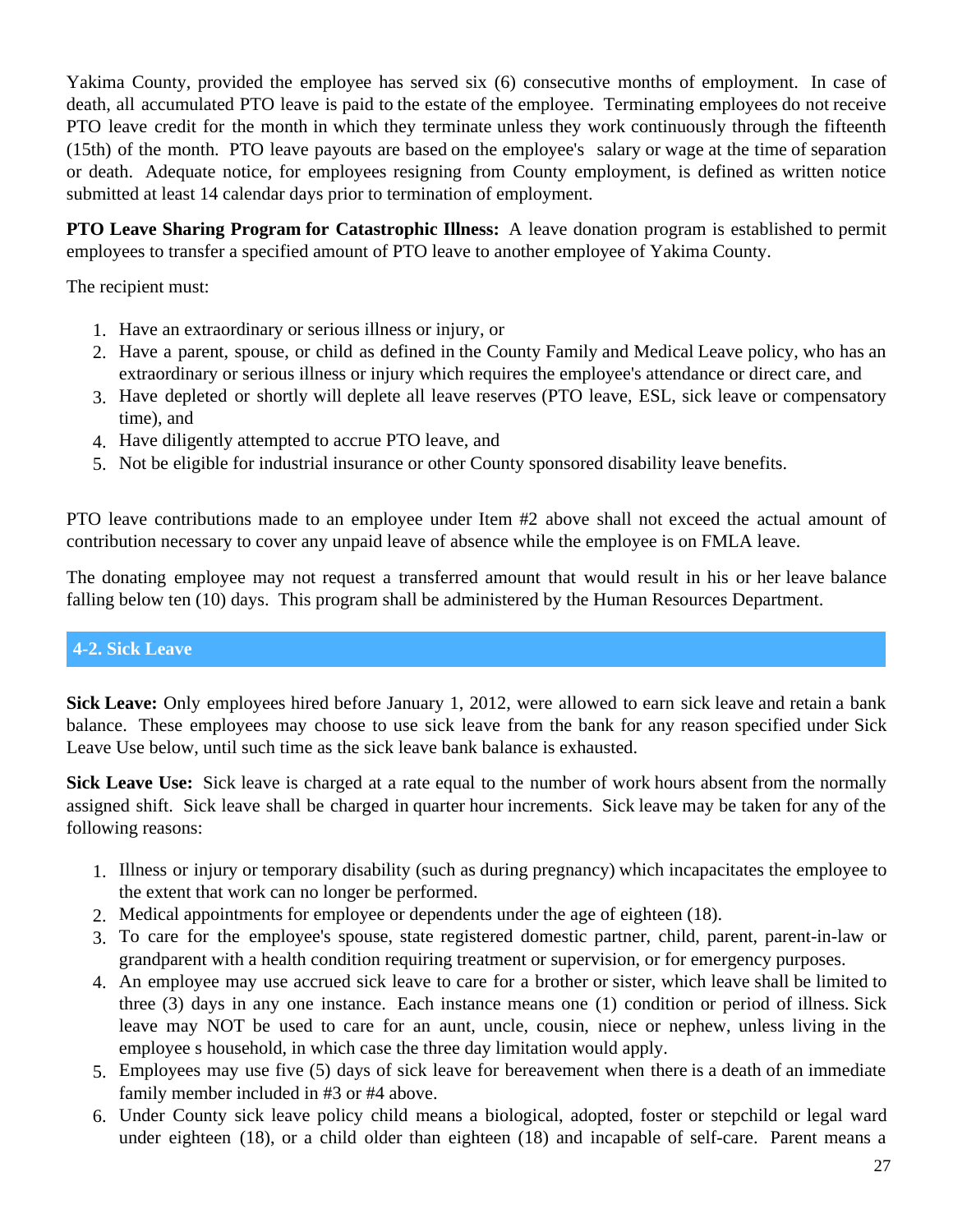<span id="page-27-0"></span>biological parent or someone who stood in place of a parent (in loco parentis ) to the employee when the employee was a child.

7. Sick leave may not be claimed when an employee is on scheduled PTO leave or compensatory time, unless the employee immediately notifies the supervisor of the illness. Upon return to work, the employee may be required to present a written medical certification stating the nature, extent and length of the illness.

**Reporting:** An employee who wishes to use sick leave must notify the Supervisor as soon as possible.

The Supervisor may request a medical certification of illness, as well as regular updates from the medical provider. A medical release may be required before the employee is permitted to return to work.

**Payment at Termination:** Upon separation from employment, any unused sick leave is forfeited without payment, except in the case of death or retirement from the Washington State Department of Retirement Systems, in which case twenty-five percent (25%) of all the employee's accumulated sick leave shall be paid to the employee or his/her estate. Payment of accumulated sick leave is based on the employee's salary at the time of retirement or death

**Worker's Compensation:** An employee receiving time loss payments due to on-the-job injury, can use PTO leave during the period covered, or the employee may request sick leave or disability leave to compensate for the difference between worker's compensation and full pay upon submitting evidence of the amount of time loss payment received.

#### **4-3. Bereavement Leave**

Regular full time or regular part time employees who experience the loss of an immediate family member, will be allowed up to five (5) days of time off to attend to obligations and commitments related to the loss.

Yakima County does not have a separate category for bereavement leave. Employees may use paid sick leave, if available, for an immediate family member.

For the purposes of this policy, an immediate family member includes a spouse, state registered domestic partner, child, parent, parent-in-law, grandparent, or sibling.

Other types of leave such as paid time off (PTO), compensatory time and leave without pay (LWOP) may be used with prior authorization from the Supervisor or Department Head.

Employees must inform their Supervisor prior to commencing bereavement leave. In administering this policy, the County may require verification of death.

## **4-4. Extended Sick Leave**

**Extended Sick Leave (ESL):** Extended sick leave is a benefit provided to eligible employees in the event of a serious extensive injury or illness for the employee or certain family members.

**Eligibility:** ESL is available to the employee when the employee has:

- an extended illness or injury lasting more than ten (10) consecutive work days (cannot be used for intermittent absences);
- a qualified family member with an extended illness or injury lasting more than ten (10) consecutive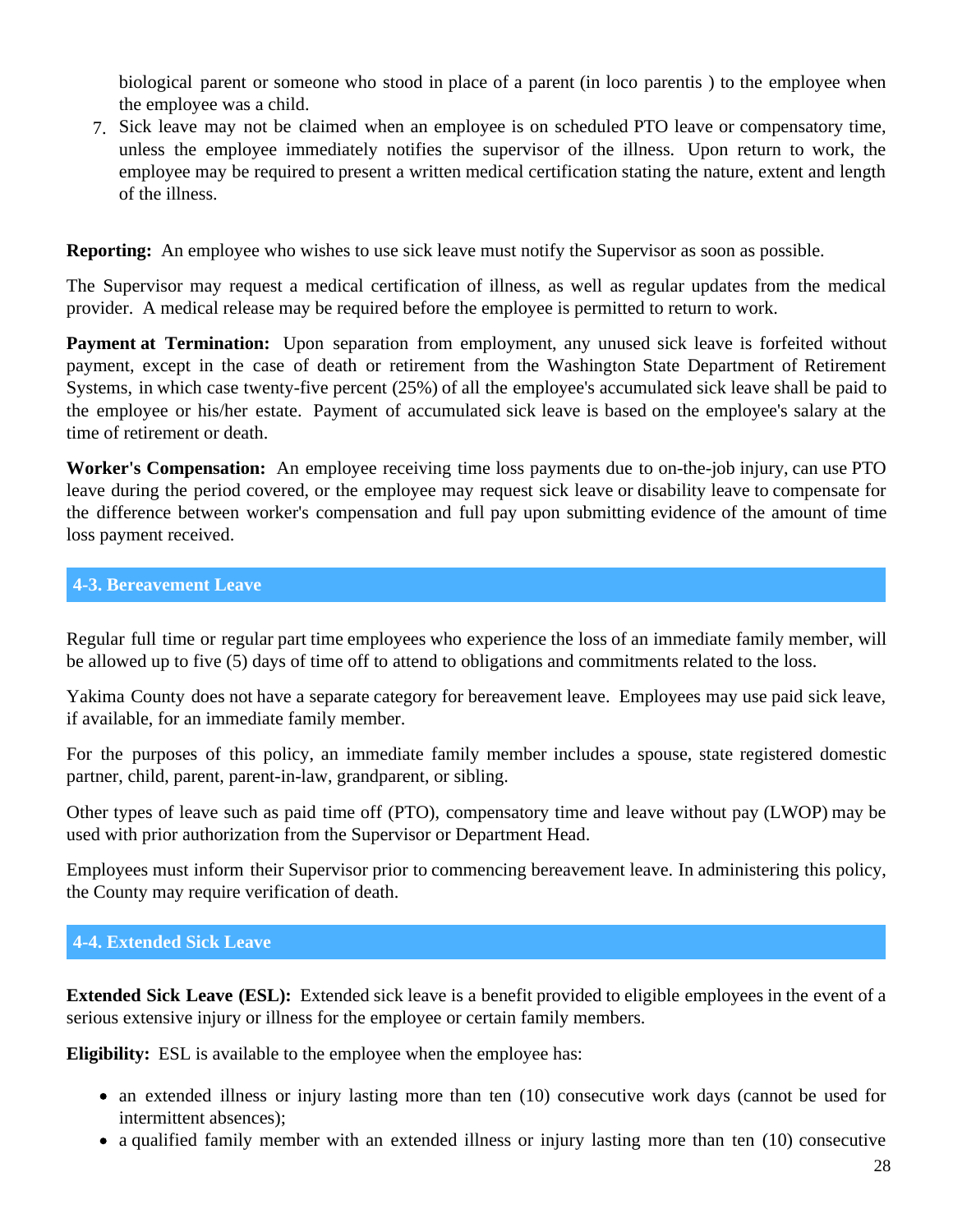work days (cannot be used for intermittent absences);

- <span id="page-28-0"></span> $\bullet$  served thirty (30) consecutive days of employment;
- exhausted all available sick leave hours; and
- used five (5) work days or forty (40) hours of Paid Time Off (PTO), Compensatory Time or Leave without Pay (LWOP).

**Accrual:** ESL is earned by regular full-time employees of Yakima County at the rate of four (4) hours for each month of completed service (employees working 7.5 hours/day accrue at the maximum rate of three and three quarters (3.75) hours for each month of completed service). Regular part-time employees earn ESL on a prorated basis according to the hours budgeted for the position. In the case of authorized leave of absence without pay or lay-off that exceeds half of the employee's scheduled work hours during a pay period, the employee will not earn ESL during the period of absence.

ESL is cumulative to a total of thirty (30) working days (240 hours), after which time no additional leave may be earned until the leave balance is reduced through use of leave hours. An employee cannot have more than 240 hours of ESL credit in the bank at any time. The maximum ESL balance shall be pro-rated for employees who regularly work less than forty (40) hours per week.

**ESL Use:** ESL may be taken under the following conditions:

- With the approval of the Department Head/Elected Official, an employee may take all or any portion of the employee's available ESL. Employees are not permitted to use ESL in excess of their available balance. Leave may not be taken before it is accumulated.
- ESL may only be used for the employee's own illness or injury or for the following family members: spouse, registered domestic partner, child, parent, parent-in-law, or grandparent.
- The employee must comply with the leave request/reporting requirements for leave used in conjunction with state and federal family medical leave laws. If possible, an employee requesting ESL must make a written request in advance. The Department Head/Elected Official shall consider the request and shall approve or deny it.
- A medical release may be required before the employee is permitted to return to work.

**Reporting:** ESL shall be charged in quarter hour increments. ESL is charged at a rate equal to the number of work hours absent from the normally assigned shift.

**No Payment at Termination:** Upon separation from employment with Yakima County, any unused ESL is forfeited without payment.

## **4-5. Military Leave**

An employee who is a member of the National/State Guard or Reserves of the United States, and who is ordered to active military duty shall be granted military leave of absence with pay for a period not to exceed twenty-one work days each year beginning October 1st and ending the following September 30th.

If you are called into active military service or you enlist in the uniformed services, you will be eligible to receive a military leave of absence.

Additional leave because of military orders shall, at your discretion, be charged to your available leave bank(s) or taken as leave without pay (LWOP).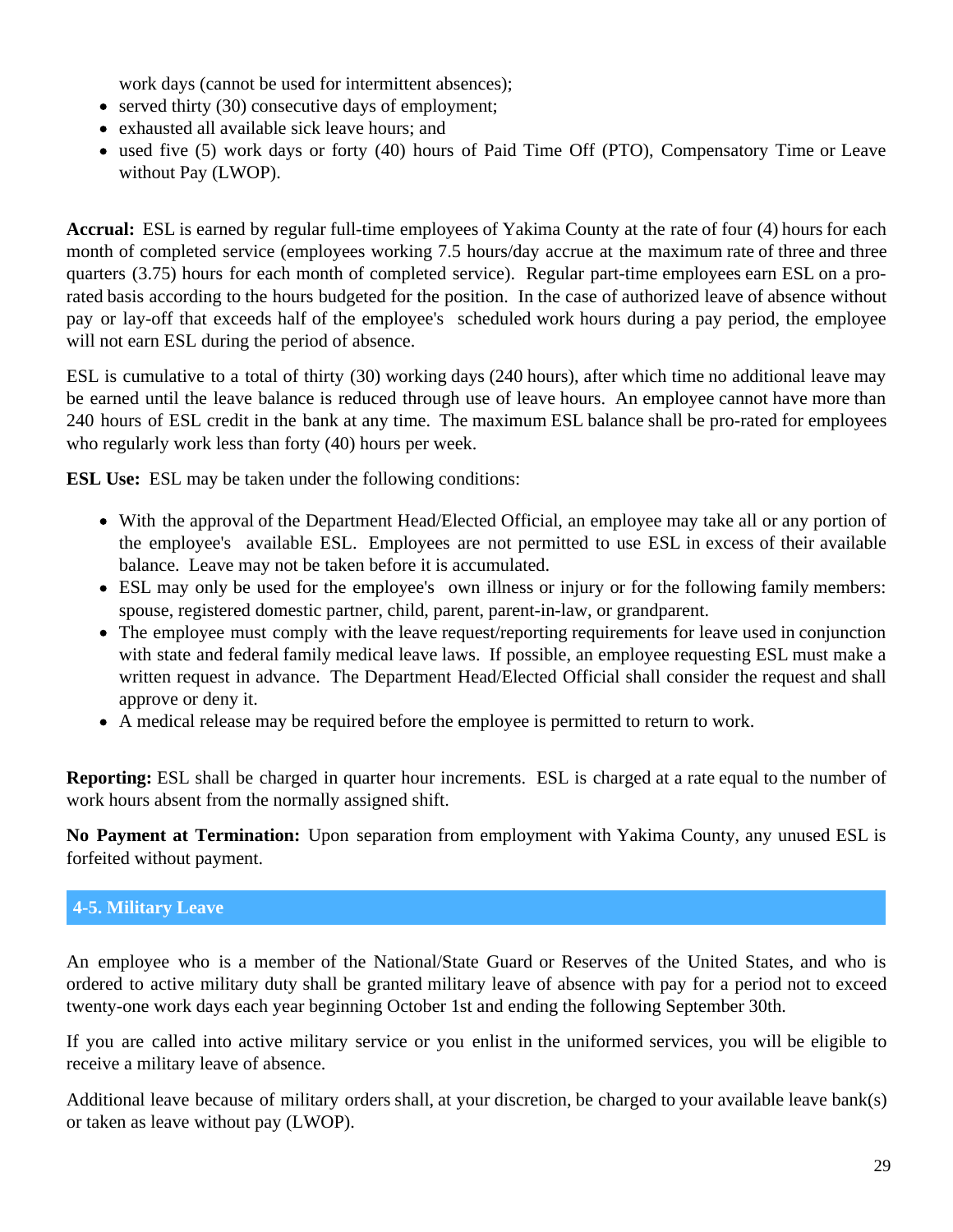<span id="page-29-0"></span>To be eligible for military leave, you must notify your Supervisor in advance of your service obligations unless you are prevented from providing such notice by military necessity or it is otherwise impossible or unreasonable for you to provide such notice.

If your absence does not exceed applicable statutory limitations, you will retain reemployment rights and accrue seniority and benefits in accordance with applicable federal and state laws.

Please see Human Resources for further information about your eligibility for Military Leave.

## **4-6. Spouse of Deployed Military Leave**

Employees who are spouses or registered domestic partners of military personnel deployed or on leave from deployment during times of military conflict may take up to 15 days unpaid leave from work per deployment. Spouses or registered domestic partners of returning military personnel whose deployment orders have ended are not covered. Accrued leave may be substituted upon approval from the supervisor.

## **4-7. Court Leave**

All full-time and part-time employees who submit the proper documentation may be given Court Leave from their regularly scheduled work for the purpose of serving as a member of a jury or as a subpoenaed witness in federal, state, County or city court. Court Leave will not be charged against any other accrued leave and there will be no deduction in regular compensation for the absence. All authorized fees for jury duty will be forfeited to the County by the employee, except for payment of mileage and other travel related expenses. An employee does not receive Court Leave for civil cases where the employee is a party in a legal dispute, unless the dispute is related to actions taken by the employee while performing or purporting to perform duties in the course of employment with the County.

#### **4-8. Personal Leave**

If you are ineligible for any other County leave of absence, Yakima County, under certain circumstances, may grant you a personal leave of absence without pay (LWOP). A written request for a personal leave should be presented to management at least two (2) weeks before the anticipated start of the leave, if practicable.

If the leave is requested for medical reasons and you are not eligible for leave under the federal Family and Medical Leave Act (FMLA) or any state leave law, medical certification may be required.

Your request will be considered on the basis of staffing requirements and the reasons for the requested leave, as well as your performance and attendance records.

Personal leave may be extended beyond the original approved period if, prior to the end of your leave, you submit a written request for an extension to management and the request is granted.

You may be required to self-pay for health insurance and other voluntary benefits to continue coverage.

Authorized leave of absence without pay will not interrupt prior or continuous employment; however, you will not be credited with paid leave time or any other benefits during the period of authorized unpaid leave of absence. Absences may result in an adjusted hire date, seniority date, leave accrual date and/or increment date.

When you anticipate your return to work, notify management of your expected return date. This notification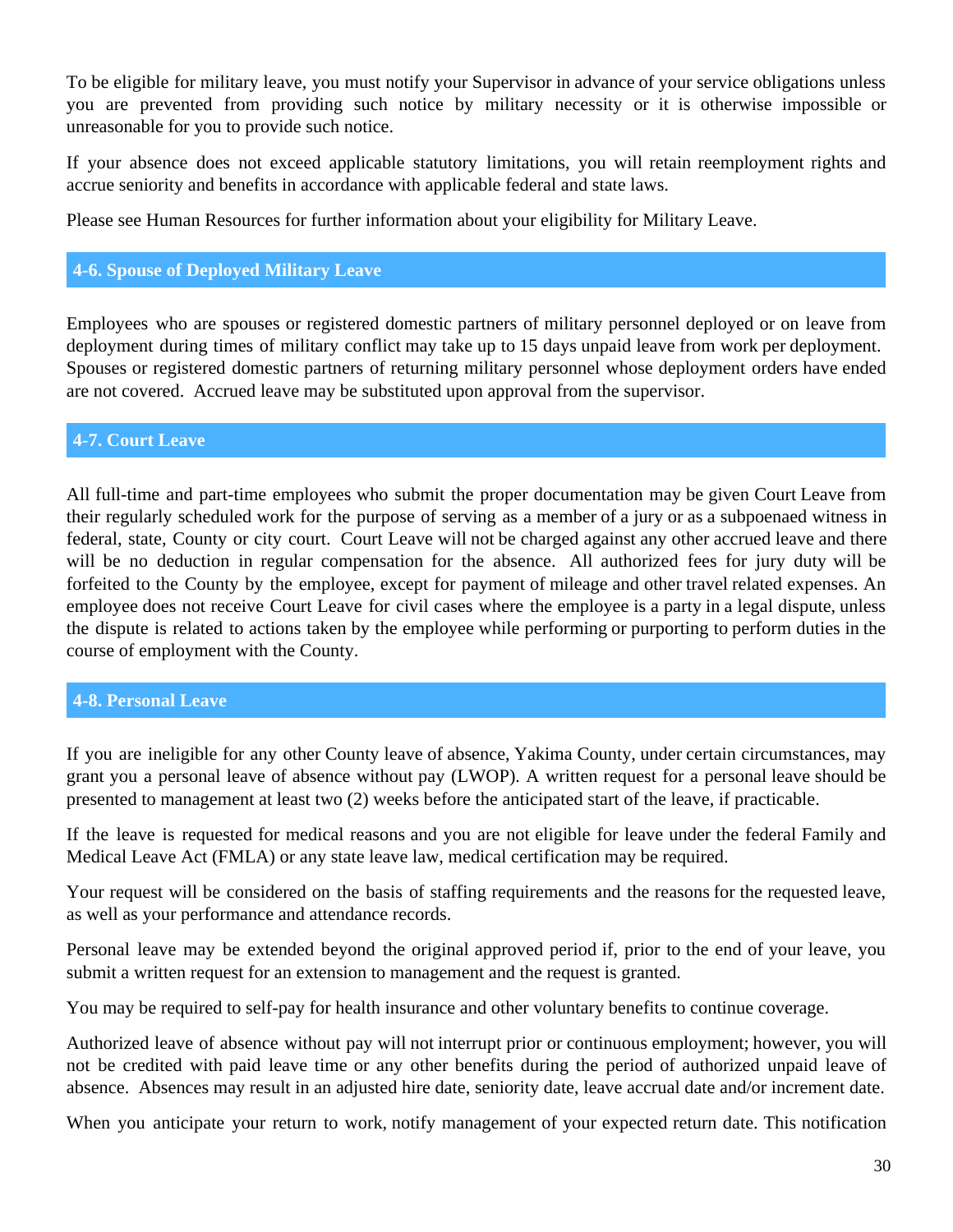<span id="page-30-0"></span>should be made at least one week before the end of your leave.

Failure to advise management of your availability to return to work, failure to return to work when notified, or your continued absence from work beyond the time approved by the County will be considered a voluntary resignation of your employment.

## **4-9. Domestic Violence Leave**

Employees who are victims of domestic violence, sexual assault or stalking may take reasonable paid or unpaid leave from work for legal or law-enforcement assistance, medical treatment or counseling. Family members may also take reasonable leave to help a victim obtain needed treatment or services. Family member includes child, spouse, registered domestic partner, parent, parent-in-law, grandparent, or person the employee is dating. Employees must give advance notice, when possible. The Department Head or Elected Official may require the employee to provide documentation which verifies the need for leave in accordance with RCW 49.76.040.

## **4-10. Family and Medical Leave**

Employees may be entitled to a leave of absence under the Family and Medical Leave Act (FMLA). To qualify for FMLA, a worker must have worked for the County for at least 12 months (not necessarily consecutive) and 1,250 hours within the 12 months immediately prior to the request. The FMLA establishes job-protected leave of absence for up to 12 weeks a year to:

- 1. care for a new child, whether for the birth of a son or daughter, or for the adoption or placement of a child in foster care;
- 2. care for a seriously ill family member (spouse, son, daughter, or parent);
- 3. recover from a worker's own serious illness;
- 4. address qualifying exigencies arising out of a family member's military deployment; or
- 5. care for an injured service member in the family (provides for up to 26 weeks of leave).

**Provide Notice of the Need for Leave/Leave Approval -** An employee who requires a leave of absence must notify his/her supervisor or Human Resources of the need for the leave and the anticipated dates and duration of the leave, if known. If the leave is foreseeable, at least 30 days advance notice is required. If this is not possible, the employee must provide notice as soon as practicable. An employee may request FMLA leave specifically, or sufficiently explain the reasons for leave so as to allow the County to determine whether the leave qualifies under FMLA. If the employee fails to adequately explain the need for absence, FMLA leave may be denied until sufficient information is provided. If an employee is absent for a Family/Medical Leave qualifying reason for more than three consecutive days, the employee may be placed in FMLA leave status without a formal request from the employee.

Yakima County Human Resources determines whether or not an employee is eligible for FMLA leave. Employees will receive written notice indicating their rights and responsibilities in connection with the leave request.

- 1. If FMLA leave is denied, employees will receive an explanation for the denial and information on other leaves that may be available;
- 2. If FMLA leave is approved, employees will be notified of: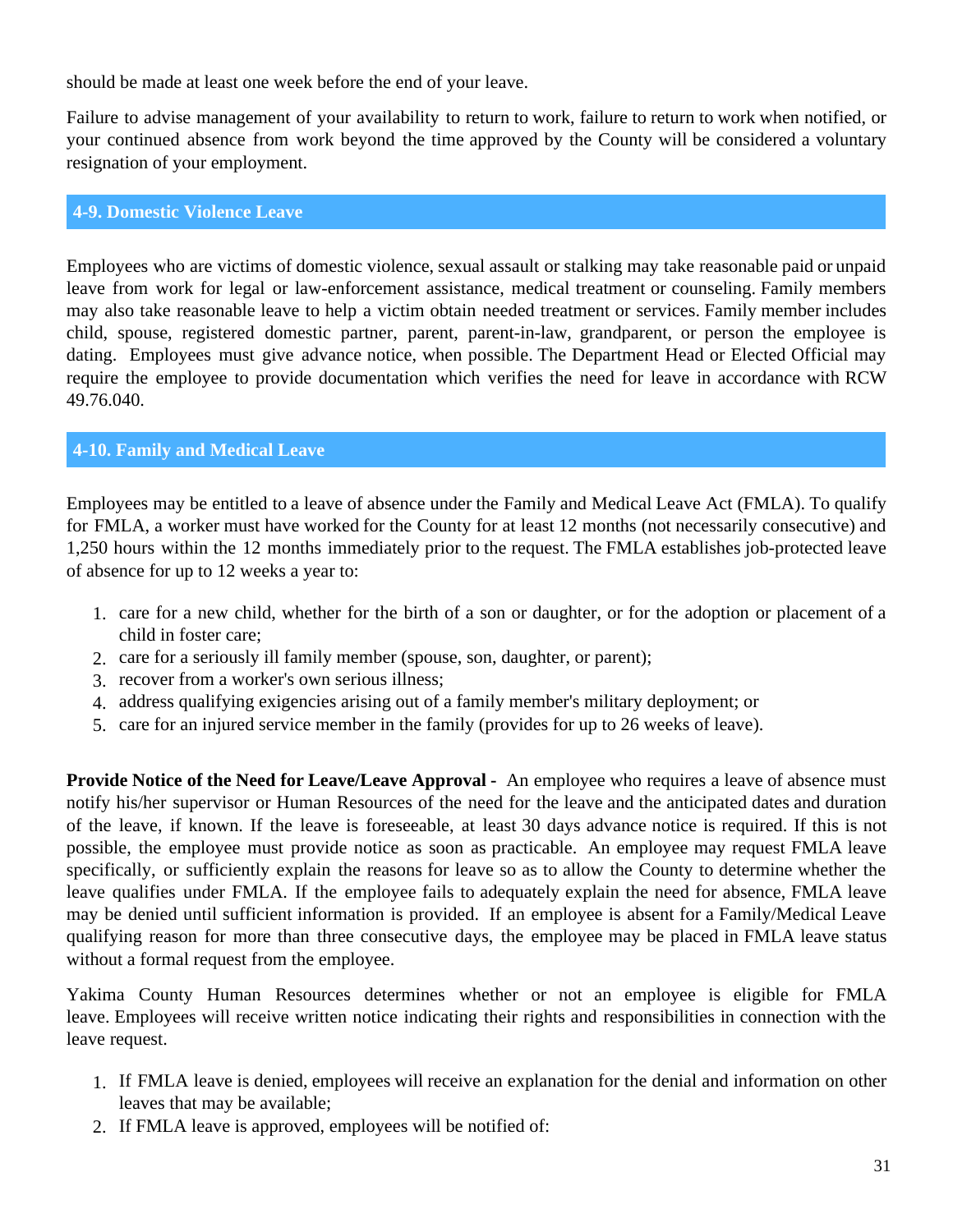- <span id="page-31-0"></span>dates of approved leave
- consecutive or intermittent leave status
- amount of FMLA leave available
- coordination of FMLA and paid leave benefits
- continuation of health and voluntary benefits
- medical certification requirements
- return to work requirements

While the employee is on FMLA leave, the County is required to provide:

- 1. The same group health insurance benefits, including employer contributions to premiums, that would exist if the employee were not on leave. If the employee is in a non-paid status during FMLA leave, the employee must pay the employee's share of the insurance premium or the employee may lose some or all of the health insurance benefits during the leave of absence.
- 2. A right to return at the end of the FMLA period to the same or similar position with equivalent pay, benefits and other employment terms (subject to some exceptions).
- 3. Protection from interference with FMLA leave or retaliation by an employer for exercising employee FMLA rights.

**Coordination of FMLA Leave with Other LeaveEntitlements under Statute or Policy -** The FMLA does not affect any federal, state or local law prohibiting discrimination, or supersede any State or local law or collective bargaining agreement that provides greater family or medical leave rights.

**Questions and/or Complaints about FMLA Leave -** If you have questions regarding this FMLA policy, please contact the Human Resources Department. Additional information is available in the Employee Rights and Responsibilities Notice in Section 7-2 of this handbook. The FMLA Policy is also available on the Yakima County Web Site.

**4-11. Family Leave Act (WFLA) and Washington Family Care Act (WFCA)**

Yakima County coordinates Washington Family Leave Act (WFLA) with Federal Family Medical Leave Act (FMLA). Leave is coordinated as follows:

- Where WFLA and FMLA provisions are identical or the FMLA provides benefits not included in the WFLA, federal law controls.
- Where WFLA provides benefits not included in the FMLA, Washington law controls.

## **Washington Family Leave Act**

The Washington Family Leave Act (WFLA) provides job-protected leave similar to federal Family and Medical Leave Act (FMLA). At this time, Washington State Department of Labor & Industries enforces only the additional leave benefits for women who are pregnant, leave for same sex spouses and registered domestic partners, or Washington Family Leave that remains after FMLA has been exhausted for an exigent deployment reason or as a military caregiver. The WFLA provisions include:

**Eligibility-** whereas the FMLA applies to heterosexual spouses, children, and parents, the WFLA also provides similar protection to same sex spouses and state registered domestic partners.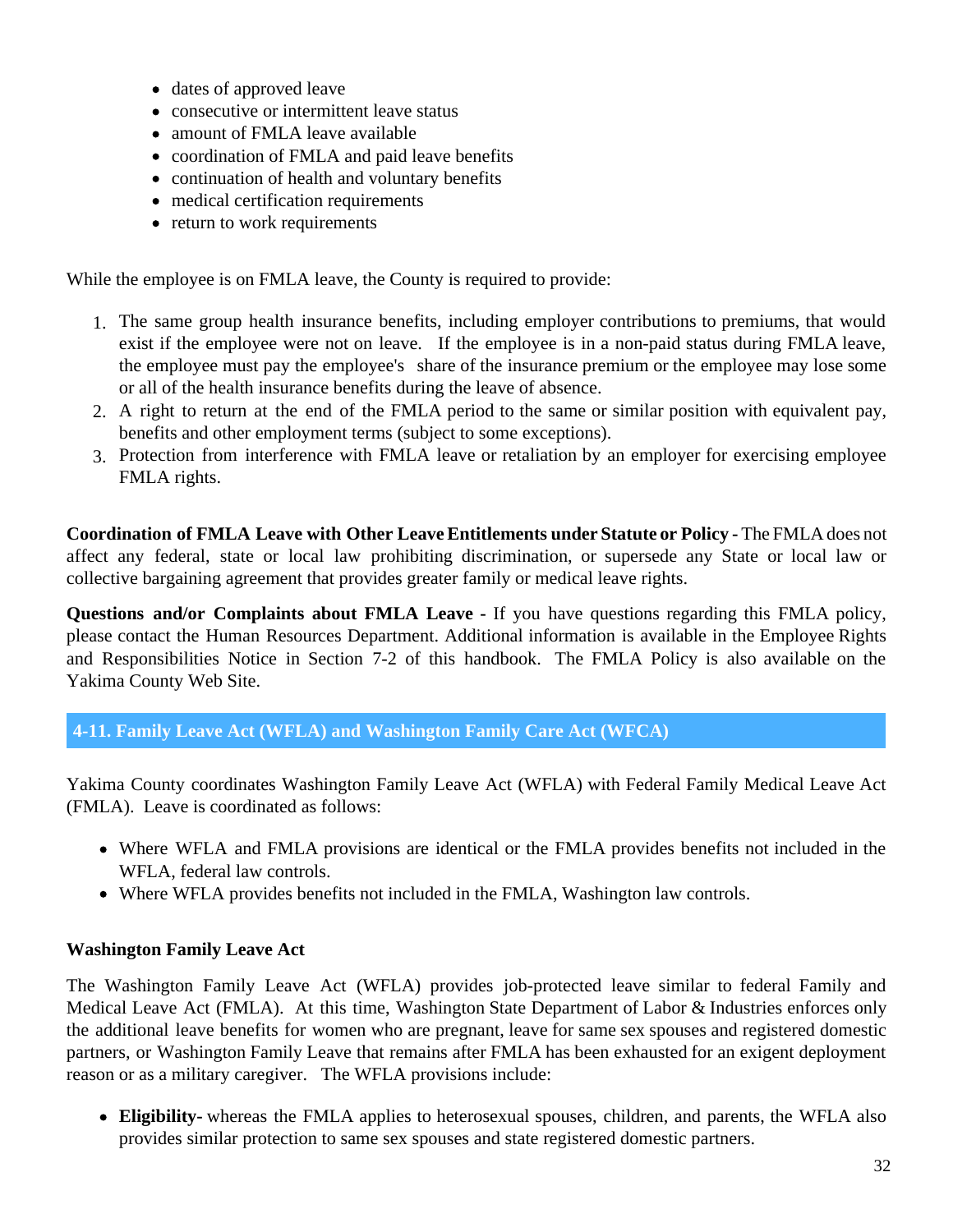- <span id="page-32-0"></span>**Qualifications-** same as FMLA, with the same reporting and employee notification requirements.
- **Entitlements-** same as FMLA, with the exception of military exigencies, military caregiver and includes coverage for pregnancy disability and parental leave as defined below.

Pregnancy Disability Leave is the period of time during which a female employee is unable to perform the functions of her job due to pregnancy related illness and/or recovery after the birth of her child.

Parental Leave is a period of absence from work for a parent to bond with and care for a newborn or newly adopted child. An employee who is the birth mother of a newborn child is entitled to twelve weeks of Parental Leave in addition to the time she is absent from work due to pregnancy disability. Parental Leave is limited to twelve consecutive weeks, and may not be taken on an intermittent basis. If spouses or registered domestic partners are both employed by Yakima County, the total number of workweeks of leave to which both may be entitled may be limited to twelve workweeks during a twelve month WFLA period.The entitlement to leave expires at the end of the twelve-month period beginning on the date of birth or placement.

Leave taken under the WFLA must be taken concurrently with any leave taken under the FMLA, with the exception of Parental Leave. The substitution of paid time for unpaid WFLA leave time does not extend the length of WFLA leave. The paid time will run concurrently with an employee's FMLA entitlement.Leaves of absence taken in connection with a disability leave plan or workers' compensation injury/illness shall run concurrently with any WFLA leave entitlement.

Upon written request, the County will allow employees to use accrued paid time to supplement any paid disability benefits.

## **WA Family Care Act**

The Washington Family Care Act (WFCA) allows for employees to substitute their accrued paid leave for unpaid leave or exercise their choice of paid leave to care for a sick family member as defined below:

- Children-under the age of 18 with a health condition that requires supervision or treatment;
- Spouse-same or opposite sex married partner or state registered domestic partner;
- Parent, parent-in-law, or grandparent with a serious or emergency health condition; or
- Adult son or daughter incapable of self-care due to a disability.

An employee may not take leave before it is earned, and the employee must comply with the terms of the appropriate collective bargaining agreement or his/her department policy applicable to the use of leave, except for any terms relating to the choice of leave. The leave may run concurrent with the WFLA and FMLA.

**Questions and/or Complaints about WFLA/WFCA Leave -** If you have questions regarding this policy, please contact the Human Resources Department.

#### **4-12. Pregnancy and Child Birth Leave**

Female employees are eligible to take unpaid leave for the actual period of time that they are sick or temporarily disabled because of pregnancy or childbirth.

Any female employees wishing to request leave because of a pregnancy-related disability, must supply appropriate medical certification.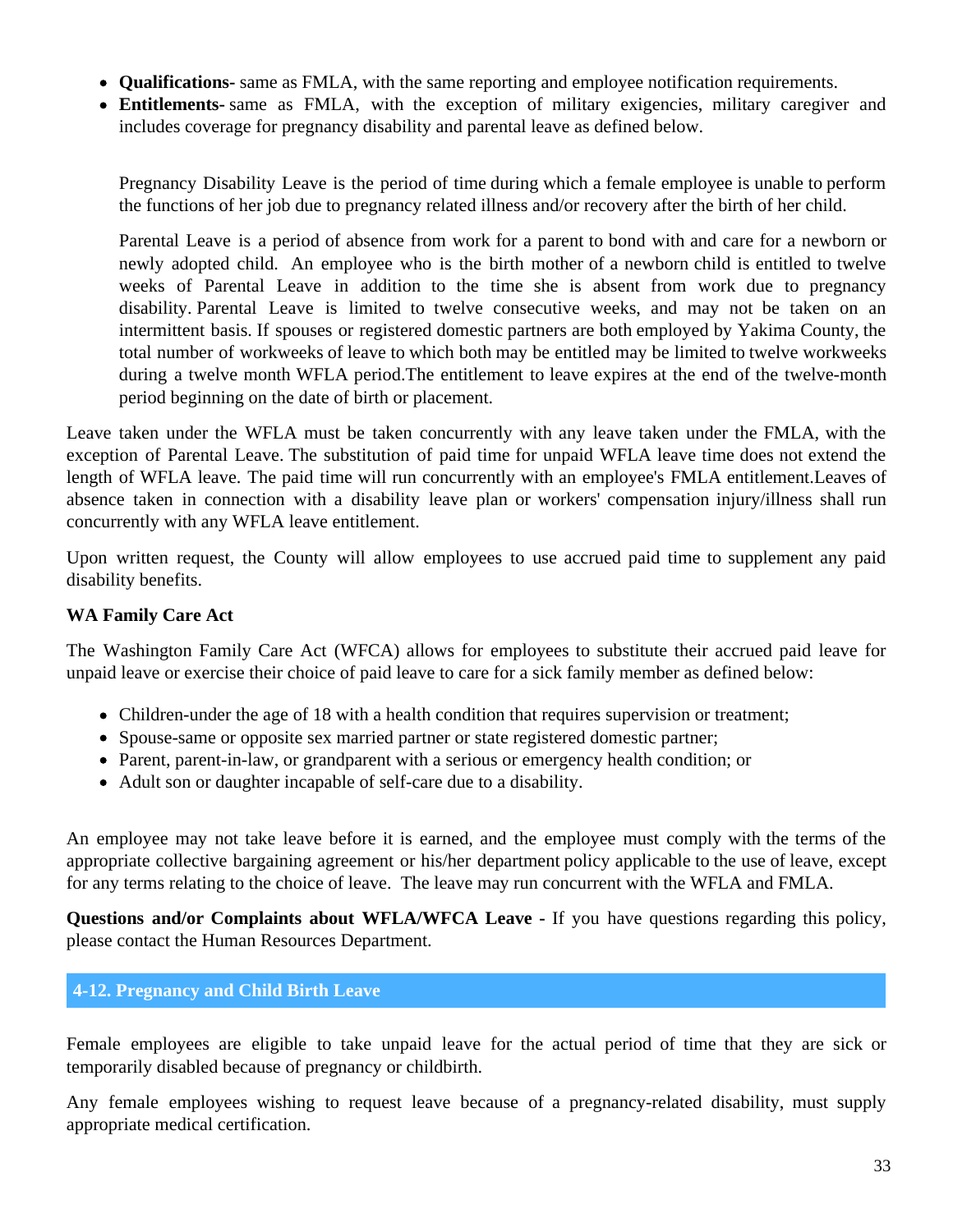This leave is available regardless of whether the employee qualifies for leave under the County's Family & Medical Leave policy. This leave does not count towards an employee's leave entitlement, if any, under the Washington State Family Leave Act (WFLA), but FMLA leave will run concurrently with this leave as well as leave under the FLA.

During this leave, the employee must use any applicable paid time off benefits that she has available to cover some or all of the absence. Otherwise, the leave will be unpaid. Group health and other benefits will be handled in the same manner as for any other similar pregnancy or non-pregnancy related absence.

If the employee takes this leave only for the actual period of disability, as certified by her health care provider, then she ordinarily will be allowed to return from this leave to the same job she held when the leave began, or to a similar job of at least the same pay. Exceptions to this general rule will be made only if the County has a business necessity to do otherwise.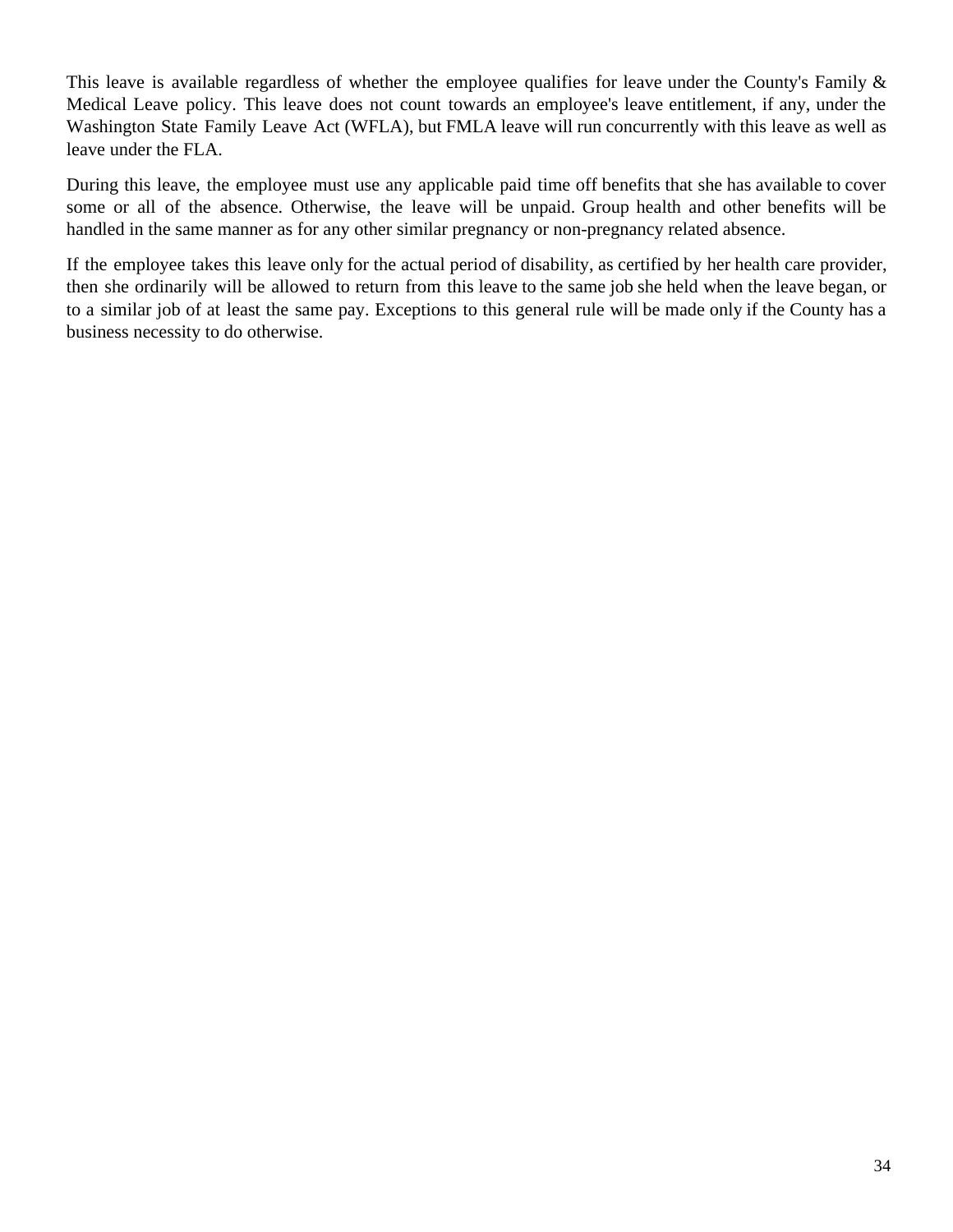### <span id="page-34-0"></span>**5-1. Workplace Conduct**

It is extremely important that all employees act in a courteous, friendly, helpful and prompt manner in dealing with the public, customers, other employees, supervisors, officials, and members of both internal and external organizations.

The County may, when it deems appropriate, establish rules to ensure the safe and effective operation of County government. All County employees are expected to abide by the general standards of conduct and work rules outlined in this handbook and department policies and procedures manuals. The following basic work rules are applicable to all County employees. These rules are not intended to be all-inclusive. Employees shall not:

- 1. Obtain employment, promotions or transfers on the basis of false or misleading information.
- 2. Misuse, falsify or destroy without authorization County records, property or other materials.
- 3. Disclose confidential information without authorization.
- 4. Engage in excessive personal, unethical or non-work related activities during working time.
- 5. Steal, remove or deface property of Yakima County, co-workers, or other public or private entities.
- 6. Willfully or carelessly destroy or damage County assets or the equipment or possessions of others.
- 7. Engage in conduct detrimental to the good order and discipline of the department or the County, including restricting or unnecessarily interrupting the work of others, neglecting duties, refusing to perform assigned work, soliciting, horseplay or other such harmful behavior.
- 8. Report for and/or remain at work when unfit for duty.
- 9. Violate work rules regarding punctuality and attendance.
- 10. Use or possess unauthorized firearms or weapons in County buildings or vehicles.
- 11. Violate safety and security work rules.
- 12. Fight, threaten or disrupt the work of others.
- 13. Disobey or refuse to follow the lawful instructions of a supervisor.
- 14. Perform assigned job duties in an unsatisfactory manner.
- 15. Violate any Yakima County Policy, including, but not limited to:
	- Workplace Violence Policy
	- Drug and Alcohol-Free Workplace Policy
	- Smokefree Policy
	- Non-Discrimination and Anti-Harassment Policy
	- Personal Use of County Resources

Yakima County reserves the right to impose whatever discipline the County determines appropriate, in a particular instance. The County will deal with each situation individually and nothing in this handbook should be construed as a promise of specific treatment in a given situation. Yakima County will endeavor to utilize progressive discipline but reserves the right to impose disciplinary actions in accordance with the level of policy violation up to and including termination of employment.

The observance of these rules will help to ensure that our workplace remains a safe and desirable place to work.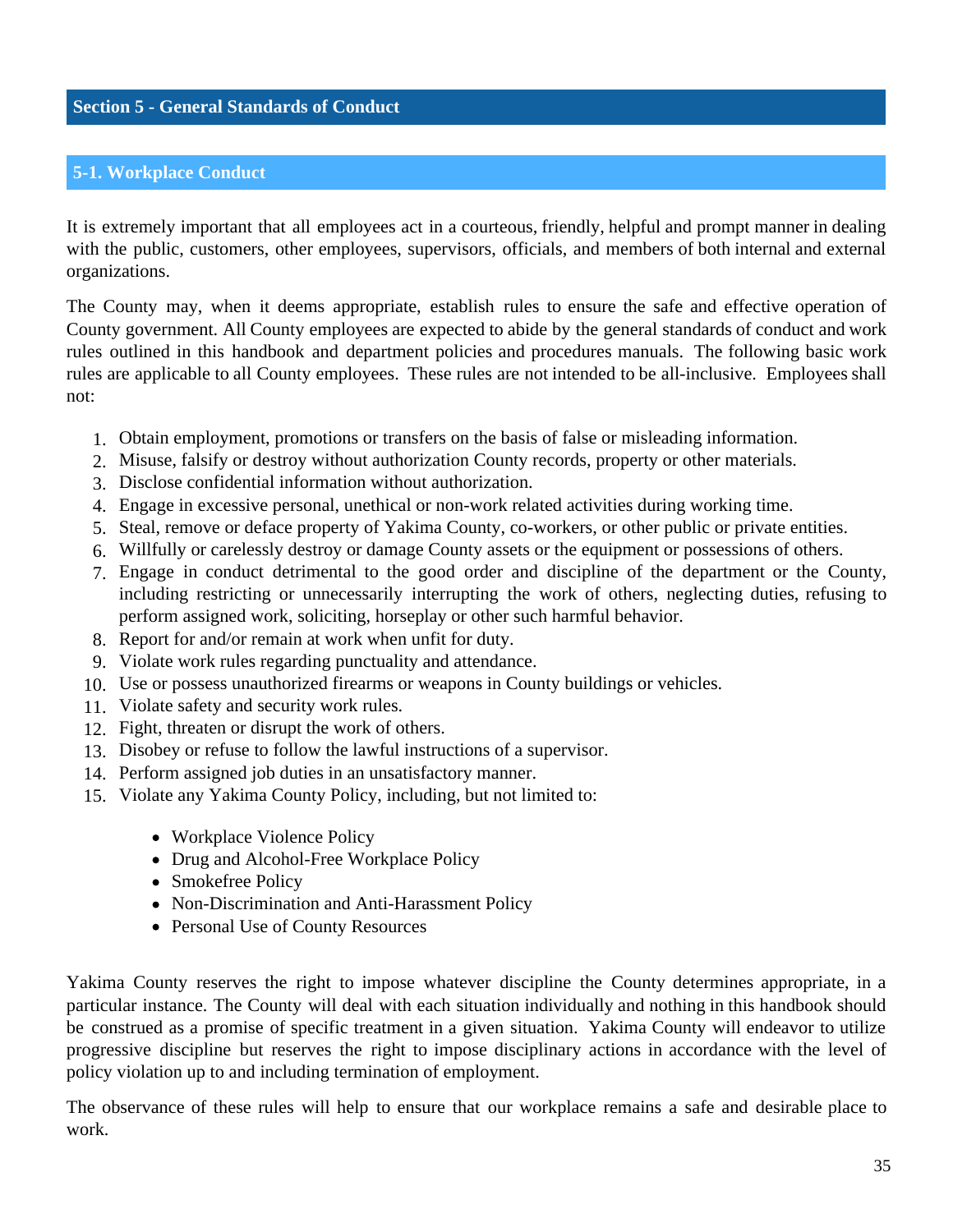## <span id="page-35-0"></span>**5-2. Punctuality and Attendance**

In order to deliver services effectively, it is important that you personally notify your Supervisor of your status when you are off work due to illness, injury or accident. If you are incapable of reporting your own status, a family member or designee may contact your Supervisor on your behalf. Failure to timely report absences of three consecutive work days or more will generally be considered a voluntary resignation of your employment with the County and we will process the necessary termination paperwork.

It is important that you report to work regularly and on-time. The citizens of our County and your Supervisor and co-workers depend on you to complete your work. If you will be late or cannot report to work for any reason, call your Supervisor as early as possible. Prompt notification will allow for the assignment of your essential work to others.

## **5-3. Conflict of Interest and Business Ethics**

It is Yakima County's policy that all employees avoid any conflict between their personal interests and those of the County. The purpose of this policy is to ensure that the County's honesty and integrity, and therefore its reputation, are not compromised. The fundamental principle guiding this policy is that no employee should have, or appear to have, personal interests or relationships that actually or potentially conflict with the best interests of the County.

The County recognizes the right of employees to engage in activities outside of their employment which are of a private nature and unrelated to County business.

It is not possible to give an exhaustive list of situations that might involve violations of this policy. However, the situations that would constitute a conflict in most cases include but are not limited to:

- 1. Using his or her position to secure special privileges or exemptions for the employee or others.
- 2. Disclosing confidential information gained by reason of an employee's position, nor using such information for the employee's personal gain or benefit.
- 3. Directly or indirectly, giving, receiving or agreeing to receive any compensation, gift, reward, or gratuity from a source except the County for the performance of the employee's services. (Contact the Civil Division of the Prosecuting Attorney's Office for more information.)
- 4. Holding an interest in or personally profiting from an organization that does, or is seeking to do, business with the County, by any employee who is in a position to directly or indirectly influence either the County's decision to do business, or the terms upon which business would be done with such organization.
- 5. Being employed by (including as a consultant) or serving on the board of any organization which does, or is seeking to do, business with the County.
- 6. Accepting employment or engaging in business or professional activities which may require the employee to disclose confidential information acquired by reason of his or her official position.
- 7. Engaging in unapproved soliciting or use of an employee's position to directly or indirectly coerce others.
- 8. A member of an employee's immediate family who is involved in situations such as those listed above.

A policy of full disclosure must be followed to assess and prevent potential conflicts of interest. It is your responsibility to report any actual or potential conflict that may exist between you (and your immediate family)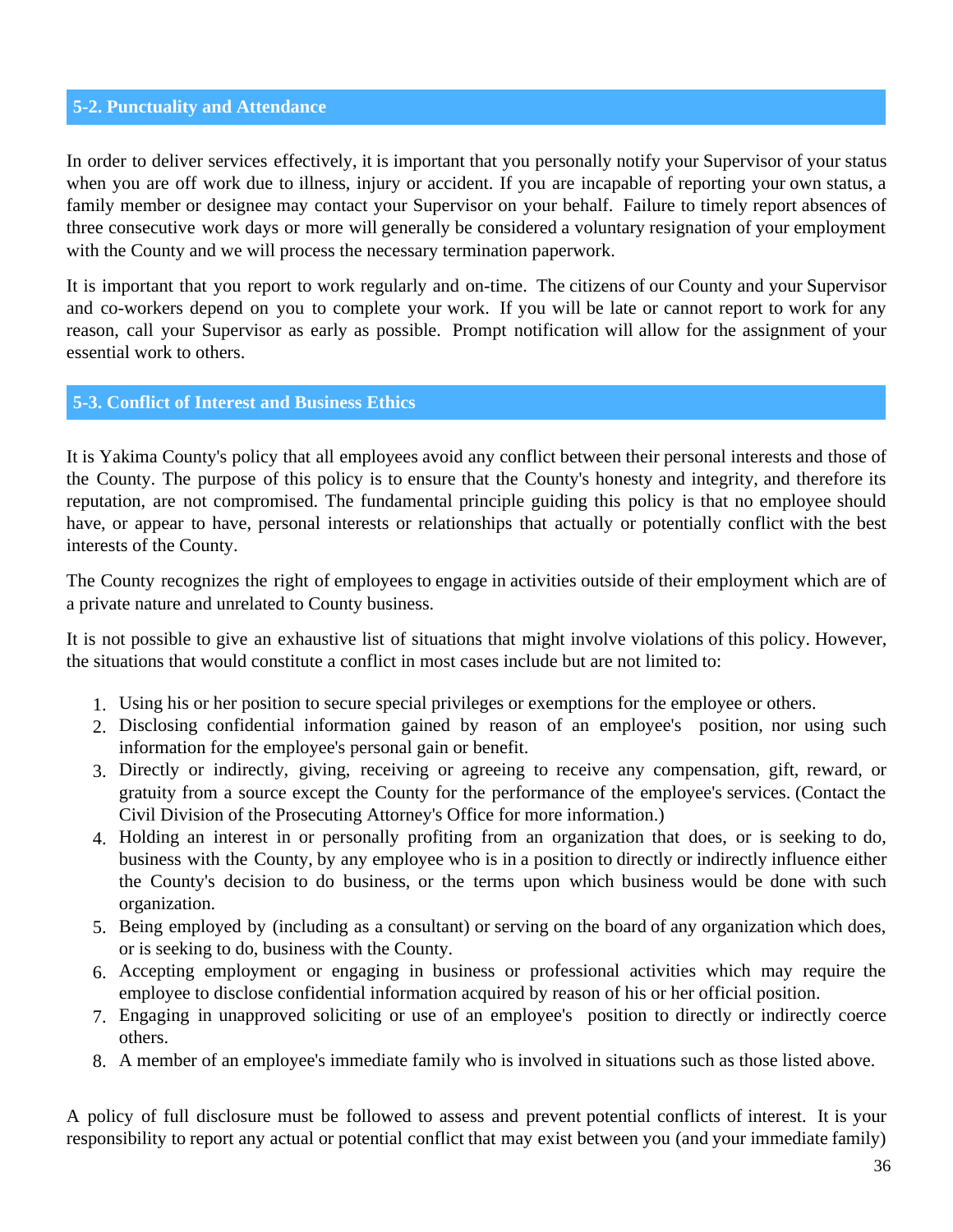<span id="page-36-0"></span>and the County.

Contact your Supervisor or Human Resources if you have questions regarding a possible conflict of interest or outside work.

## **5-4. Health and Safety**

The health and safety of employees and others on County property is important to Yakima County. The County intends to comply with all health and safety laws applicable to our business. To this end, we must rely upon employees to ensure that work areas are kept safe and free of hazardous conditions.

Employees are required to be conscientious about workplace safety, including proper operating methods, and recognize dangerous conditions or hazards. Any unsafe conditions or potential hazards should be reported to management immediately, even if the problem appears to be corrected.

Periodically, the County may issue rules and guidelines governing workplace safety and health. All employees should familiarize themselves with these rules and guidelines, as strict compliance will be expected.

Any workplace injury, accident, or illness must be reported to the employee's Supervisor as soon as possible, regardless of the severity of the injury or accident.

#### **Yakima County Accident Prevention Program**

It is the policy and intent of Yakima County to provide all employees with a work environment which is free from recognized hazards likely to cause an accident, physical injury, illness, or death. Accordingly, the prevention of accidents, incidents and occupational illnesses to preserve a safe working environment shall be of paramount importance.

The County has developed and implemented a comprehensive Accident Prevention Program which includes: safety committees, education and training, inspections, accident reporting, investigations, and statistics. Employee cooperation with safety guidelines and active participation in the Yakima County Accident Prevention Program is an important part of being a Yakima County employee.

The Central Safety Committee is made up of members from departments across the organization. It meets quarterly. These meetings facilitate the flow of information from the department level to an organization-wide level and also allow information to be passed to each employee. The purpose of the Central Safety Committee is to increase safety awareness, resolve safety issues and foster a positive safety attitude.

#### **Exposure Control Policy/Hazard Communication Program**

Yakima County has established a Hazard Communication Program to provide information and training for employees regarding potential danger of biological, chemical and physical hazards in the workplace, and to establish procedures to prevent or reduce potential injuries and illnesses.

Designated employees with potential exposure to hazards are offered, free of charge, the option to undergo vaccinations, training or periodic medical testing.

All employees are responsible for reading the program material provided in the Exposure Control Policy and Hazard Communication Program and complying with department level safety guidelines.

#### **Personal Protective Equipment (PPE)**

PPE is specialized equipment or clothing required by certain job classifications due to the risk of injury or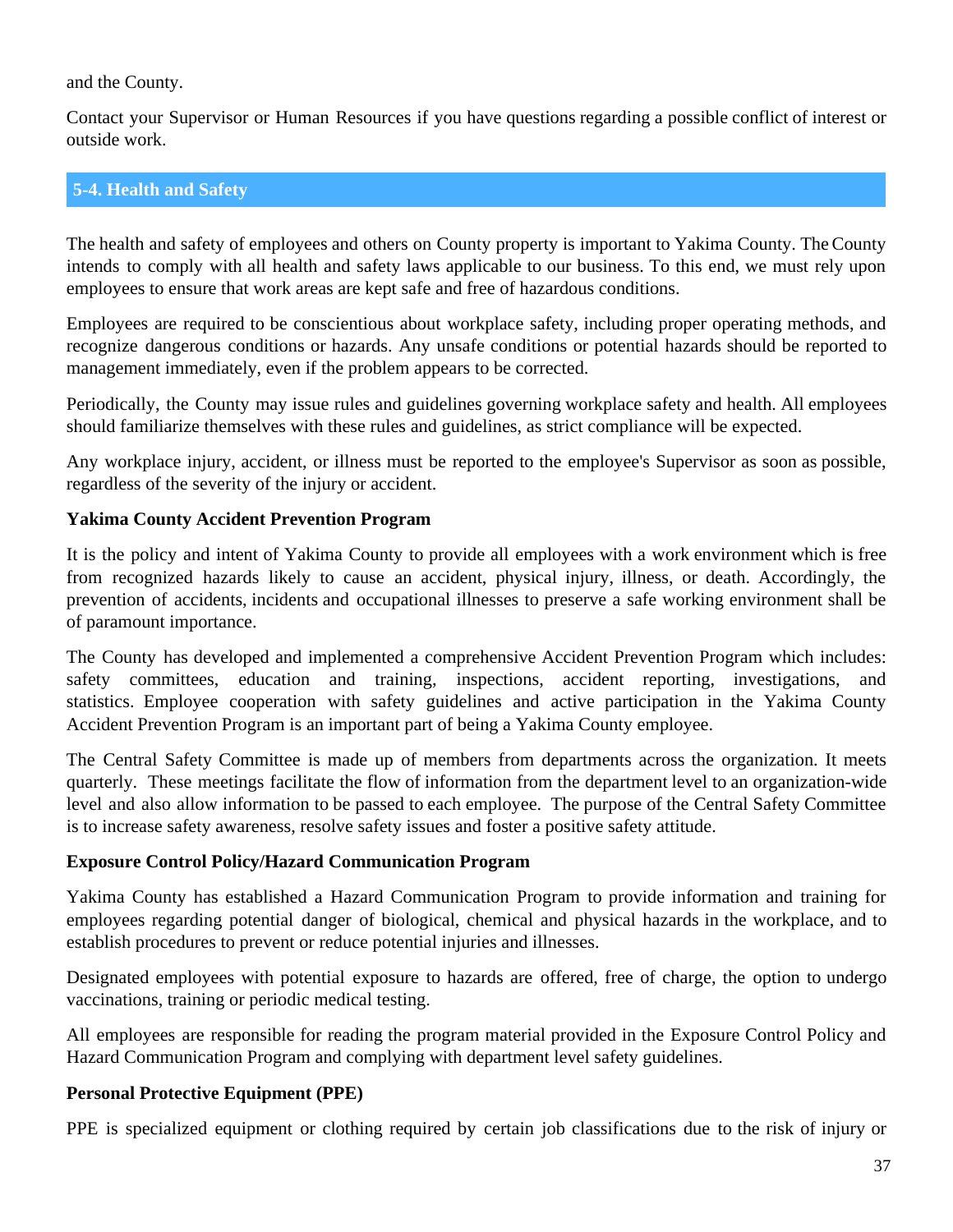<span id="page-37-0"></span>illness associated with duties performed.

Yakima County provides required PPE to employees at no cost. Each department is responsible for maintaining and providing all necessary PPE and controls, as well as ensuring an adequate supply of PPE is available in the appropriate size and type. Each affected employee is responsible for adhering to safety protocols and proper use, care and disposal of PPE.

Employees are informed of the procedure and trained by their respective department in the use and disposal of PPE for their job classifications and the duties they perform.

## **Emergency Procedures**

Employees should contact their supervisors for emergency procedures and training for their specific locations.

## **First Aid/CPR Training**

First Aid/CPR training is provided by the County for designated supervisors, crew leaders and other employees who may be asked to acquire First Aid/CPR certification for their jobs. All other Yakima County employees are encouraged to receive this life-saving training.

Additional information regarding accident prevention and workplace safety can be found on the County **Intranet** 

## **5-5. Employee Dress and Personal Appearance**

You are expected to report to work well groomed, clean, and dressed according to the requirements of your position and the standards set by your department. Some employees may be required to wear uniforms or safety equipment/clothing.

Bare midriffs, immodest/improperly fitting or torn clothing, clothing with writing and/or logos not related to work purposes or any other inappropriate clothing is not considered acceptable attire. If you report to work dressed or groomed inappropriately, you may be prevented from working until you return to work well groomed and wearing the proper attire.

Please contact your Supervisor for specific information regarding acceptable attire for your position.

## **5-6. Hiring Relatives/Employee Relationships**

Familial or intimate relationships among employees can create an actual or at least a potential conflict of interest in the employment setting, especially where the two employees also share a supervisor/subordinate relationship.

To avoid this problem, Yakima County may refuse to hire or place an individual in a position where the potential for nepotism or conflict of interest exists.

Parties to any type of intimate personal or familial relationship must inform management when nepotism or conflict of interest may occur.

If two employees marry, become related, or enter into an intimate relationship, they may not remain in a reporting relationship or in positions where one individual may affect the compensation or other terms or conditions of employment of the other individual.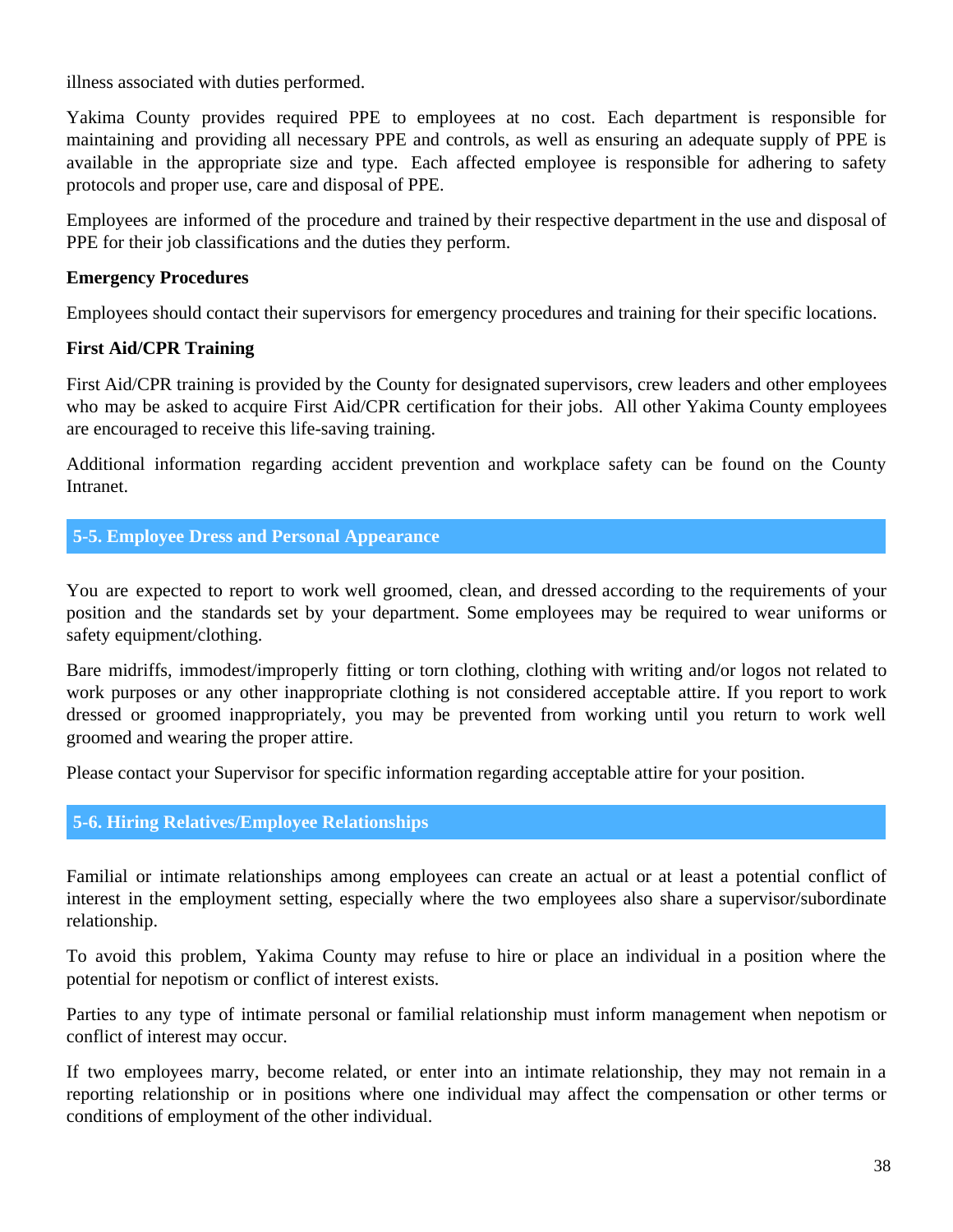<span id="page-38-0"></span>Yakima County generally will attempt to identify other available positions, but if no alternate position is available, County retains the right to decide which employee will remain with County.

Intimate relationships include personal relationships of a consensual romantic or sexual nature.

Familial relationships include:

- 1. Spouse-a person who is a husband or a wife through marriage.
- 2. Registered Domestic Partner-an unmarried partner as defined in Chapter 26.60 of the Revised Code of Washington whose partnership has been recorded in the Washington Domestic Partnership Registry.
- 3. Parent-the parent of the employee.
- 4. Parent-in-law-the parent of a Spouse or Registered Domestic Partner.
- 5. Child-the natural born, adopted or foster child of the employee or of the Spouse or Registered Domestic Partner.
- 6. Sister-the sister of the employee who is related by blood or adoption.
- 7. Brother-the brother of the employee who is related by blood or adoption.
- 8. Sister-in-law-the sister of the Spouse or Registered Domestic Partner.
- 9. Brother-in-law-the brother of the Spouse or Registered Domestic Partner.
- 10. Grandparent-the grandparent of the employee.
- 11. Grandchild-the grandchild of the employee.

## **5-7. Political Activity**

Employees of Yakima County are protected from unlawful partisan political pressure.

Employees have the right to vote and express their opinions on all political subjects and candidates and to hold political office or manage a campaign, unless holding such office is incompatible with or substantially interferes with the discharge of their work duties.

The Hatch Act restricts the political activity of individuals principally employed by state or local executive agencies and who work in connection with programs financed in whole or in part by federal loans or grants.

State and local employees subject to the Hatch Act continue to be covered while on annual leave, sick leave, leave without pay, administrative leave or furlough.

Covered state and local employees *may not*:

- be candidates for public office in a partisan election if their position is fully funded by the federal government;
- use official authority or influence to interfere with or affect the results of an election or nomination; or
- directly or indirectly coerce, attempt to coerce, command, or advise a state or local officer or employee to pay, lend, or contribute anything of value to a party, committee, organization, agency, or person for political purposes.

State and local employees subject to the Hatch Act should note that an election is partisan if any candidate is to be nominated or elected as representing a political party, for example, the Democratic or Republican Party.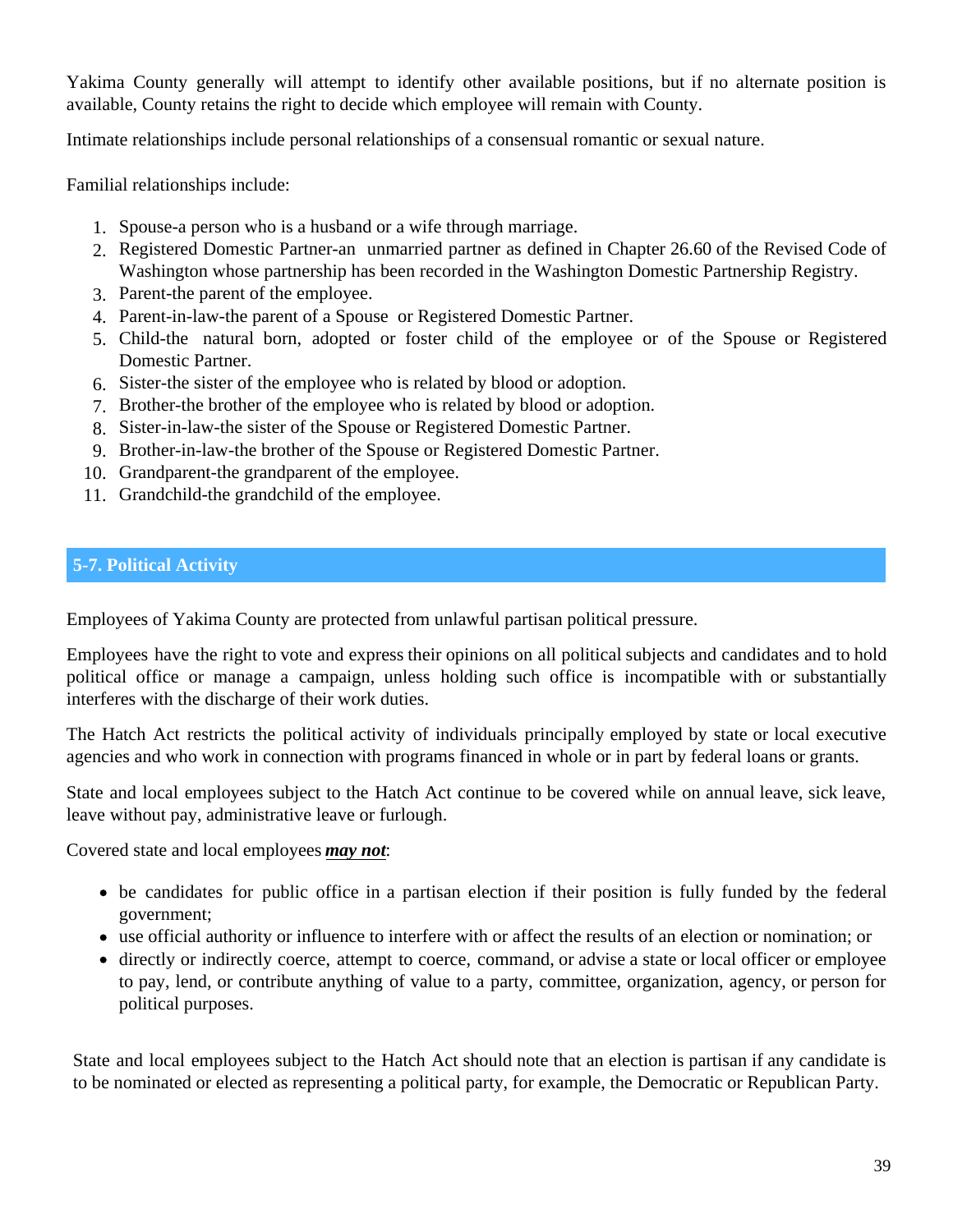#### <span id="page-39-0"></span>**5-8. Publicity/Statements to the Media**

All media inquiries regarding the position of Yakima County as to any issues must be referred to the appropriate Department Head or Elected Official.

No employees, unless specifically designated by their Department Head or Elected Official, are authorized to make statements on behalf of Yakima County.

#### **5-9. Inspections**

Yakima County reserves the right to require employees while on County property, or on client property, to submit to the inspection of County owned property and work areas. This includes lockers, vehicles, desks, cabinets, work stations, as well as communications sent to the County or to its clients through County owned or leased telecommunication equipment or services. Employees are expected to cooperate in the conduct of any search or inspection.

## **5-10. Parking**

Yakima County has limited reserved parking available for Supervisors, Managers, Department Heads, Elected Officials, disabled and a limited number of general employees for a monthly fee. In addition, free parking for County employees and members of the public is available in designated County parking lots on a first come, first served basis. Unauthorized parking in reserved employee parking spaces can result in fines and/or towing. More information may be obtained from the Facilities Services Department.

On-street all-day public parking is available on outlying streets in the Courthouse vicinity. Be sure to check parking signs! Parking in short-term spaces near the courthouse is intended for courthouse visitors.

#### **5-11. Use of Communications and Computer Systems**

County employees are obligated to conserve and protect County resources for the benefit of the public interest, rather than their private interests. Responsibility and accountability for the appropriate use of County resources ultimately rests with the Department Head/Elected Official and the individual employee who uses County resources or who authorizes such use.

Yakima County's communication and computer systems are intended for business purposes and may be used only during working time; however limited personal usage is permitted if it does not hinder performance of job duties or violate any other County policy. This includes the voice mail, e-mail and Internetsystems. **Users have no legitimate expectation of privacy in regard to their use of the systems. Electronic communications are considered County records and may be subject to disclosure in response to a Public Records Act request.**

Yakima County may access electronic communication devices, voice mail, e-mail, Internet/Intranet, social networking media and electronic information systems and obtain the communications within the systems, including past voice mail and e-mail messages, and communications sent via the Internet without notice to users of the system, in the ordinary course of business when the County deems it appropriate to do so. The reasons for which the County may obtain such access include, but are not limited to: maintaining the system;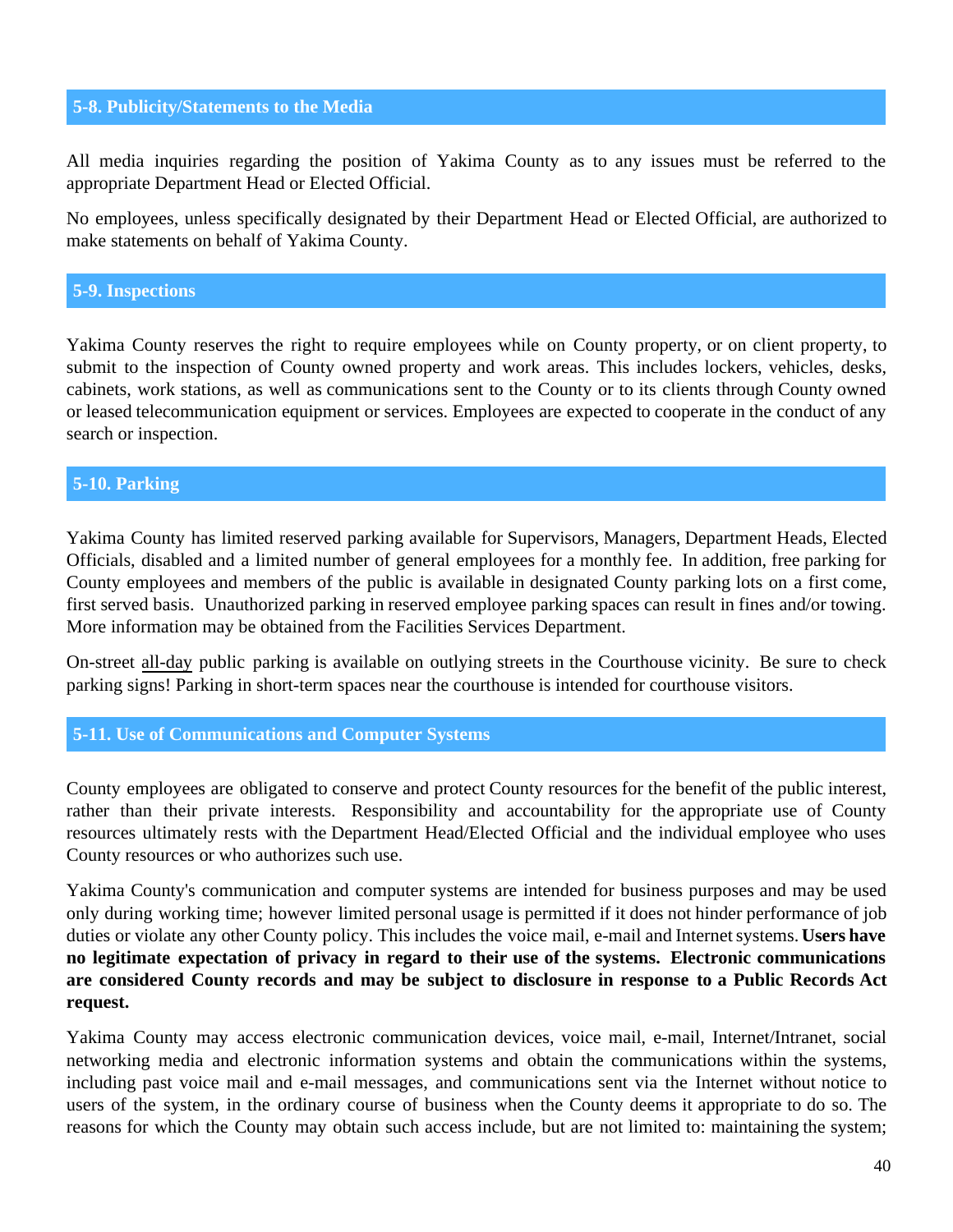preventing or investigating allegations of system abuse or misuse; assuring compliance with software copyright laws; complying with legal and regulatory requests for information; and ensuring that County operations continue appropriately during an employee's absence.

The County may store electronic communications for a period of time after the communication is created. From time to time, copies of communications may be deleted.

The County's policies prohibiting harassment, in their entirety, apply to the use of the County's communication and computer systems. No one may use any communication or computer system in a manner that may be construed by others as harassing or offensive based on age, color, creed, sensory, mental or physical disability, genetic information, marital status, national origin, political belief, race, religion, sex, sexual orientation, and military status, or any other protected status under federal or state law.

Users are responsible for the security of their electronic devices and account password(s) and any communication/information sent via a user account.

An employee, who uses a County cell phone for non-work related reasons, may be required to reimburse the County the full cost of such calls.

Since the County's communication and computer systems are intended for business use, these systems may not be used to solicit for religious or political causes or outside organizations. Further, all employees, upon request, must inform management of any private access codes or passwords.

Unauthorized duplication of copyrighted computer software violates the law and is strictly prohibited. Likewise, the County prohibits installation of unauthorized software.

No employee may access, or attempt to obtain access to, another employee's computer systems without appropriate authorization.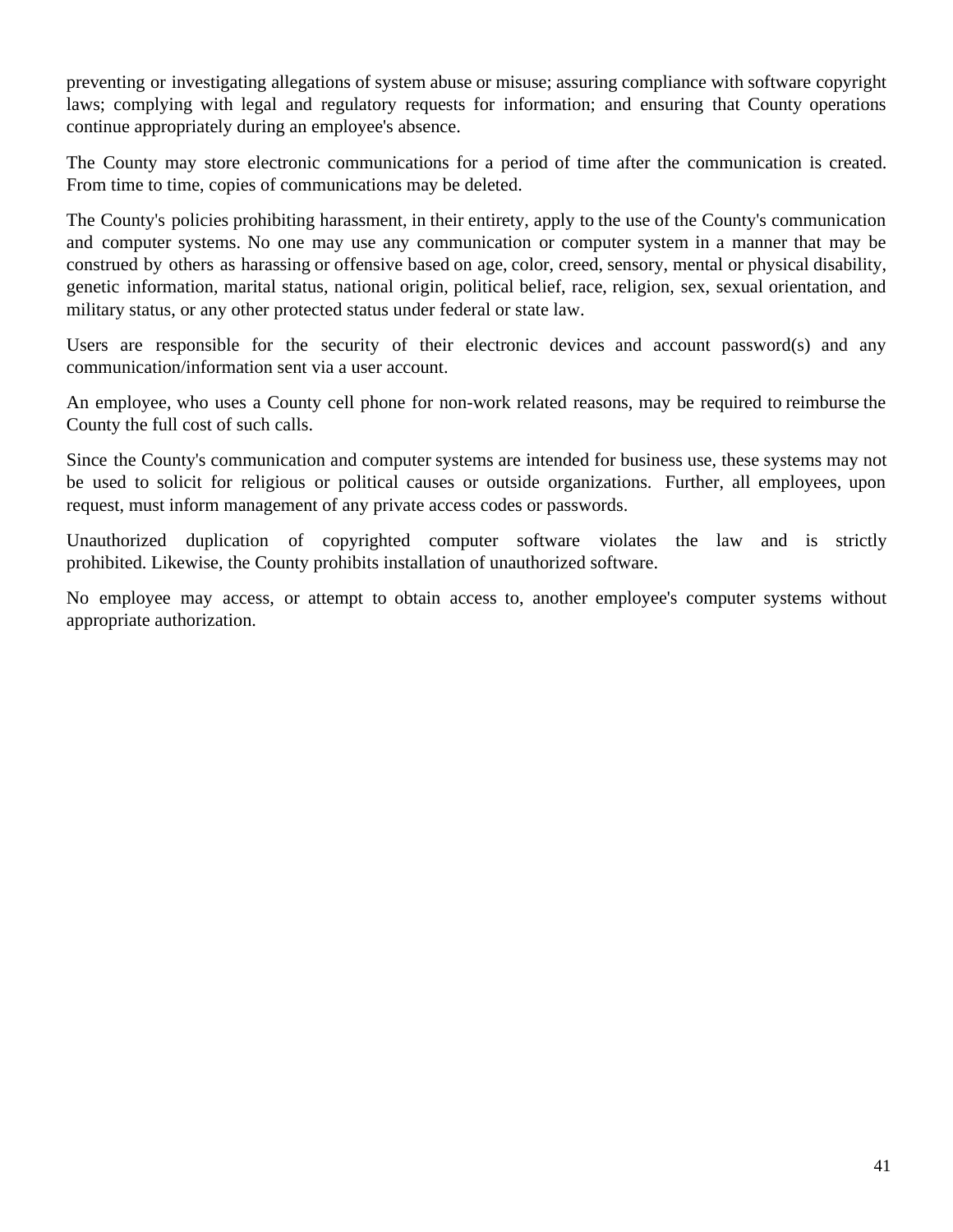#### <span id="page-41-0"></span>**Section 6 - Personal Use of County Resources**

#### **6-1. Personal Use of County Resources Overview**

Equipment essential in accomplishing job duties is often expensive and may be difficult to replace. When using property, employees are expected to exercise care, perform required maintenance, and follow all operating instructions, safety standards and guidelines.

Employees also are prohibited from any unauthorized use of the County's records and/or intellectual property, such as audio and video tapes, print materials and software.

Improper, careless, negligent, destructive, or unsafe use or operation of equipment can result in discipline, up to and including discharge.

Employees are responsible for notifying supervisors if any equipment, machines, or tools appear to be damaged, defective, or in need of repair. Prompt reporting of loss, damages, defects, and the need for repairs could prevent deterioration of equipment and possible injury to employees or others. The Supervisor can answer any questions about an employee's responsibility for maintenance and care of equipment used on the job.

#### **6-2. Use of Communication and Computer Systems**

County employees are obligated to conserve and protect County resources for the benefit of the public interest, rather than their private interests. Responsibility and accountability for the appropriate use of County resources ultimately rests with the Department Head/Elected Official and the individual employee who uses County resources or who authorizes such use.

Yakima County's communication and computer systems are intended for business purposes and may be used only during working time; however limited personal usage is permitted if it does not hinder performance of job duties or violate any other County policy. This includes the voice mail, e-mail and Internet systems. Users have **no legitimate expectation of privacy in regard to their use of the systems. Electronic communications are considered County records and may be subject to disclosure in response to a Public Records Act request.**

Yakima County may access electronic communication devices, voice mail, e-mail, Internet/Intranet, social networking media and electronic information systems and obtain the communications within the systems, including past voice mail and e-mail messages, and communications sent via the Internet without notice to users of the system, in the ordinary course of business when the County deems it appropriate to do so. The reasons for which the County may obtain such access include, but are not limited to: maintaining the system; preventing or investigating allegations of system abuse or misuse; assuring compliance with software copyright laws; complying with legal and regulatory requests for information; and ensuring that County operations continue appropriately during an employee's absence.

The County may store electronic communications for a period of time after the communication is created. From time to time, copies of communications may be deleted.

The County's policies prohibiting harassment, in their entirety, apply to the use of the County's communication and computer systems. No one may use any communication or computer system in a manner that may be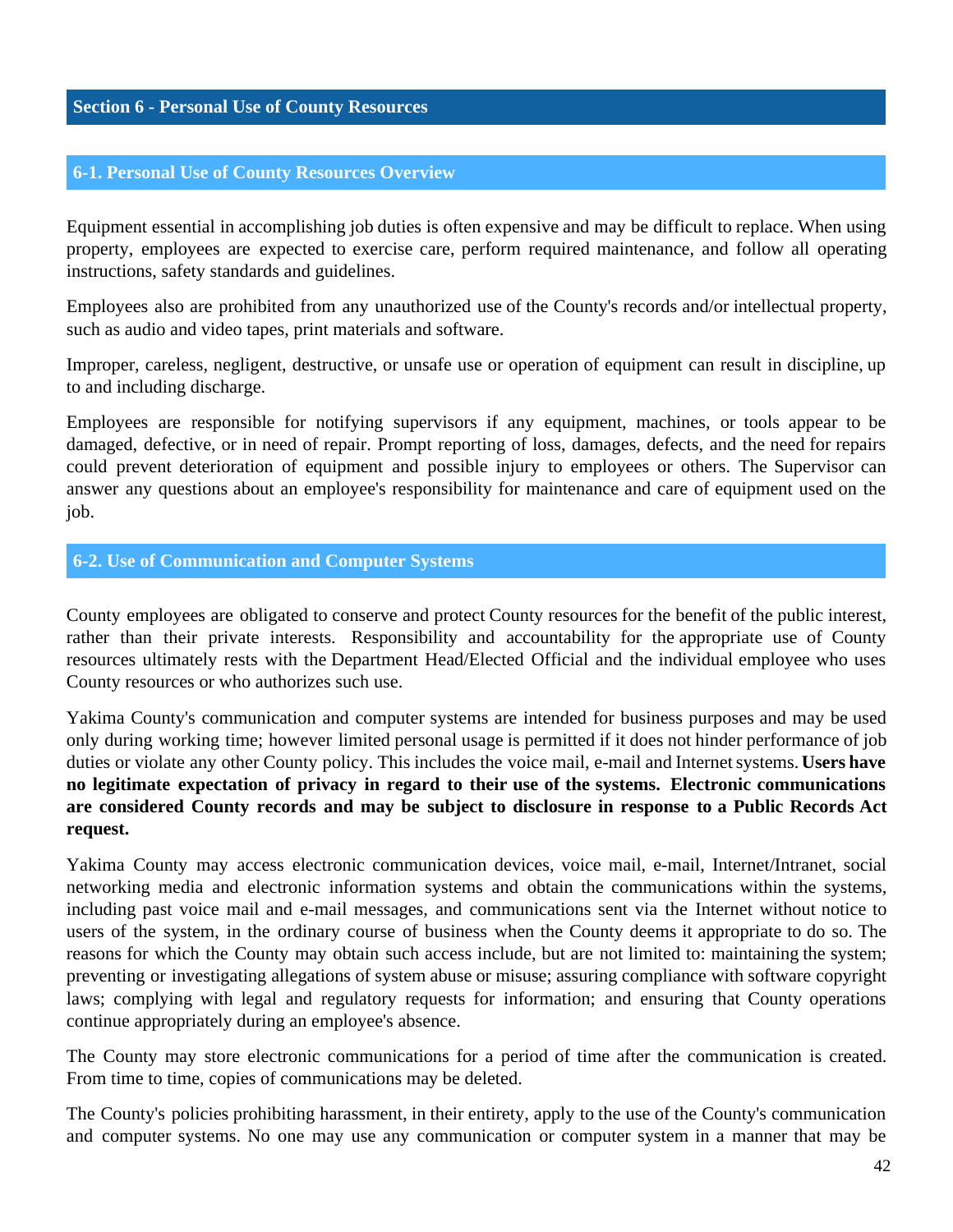<span id="page-42-0"></span>construed by others as harassing or offensive based on race, national origin, sex, sexual orientation, age, disability, religious beliefs or any other characteristic protected by federal, state or local law.

Users are responsible for the security of their electronic devices and account password(s) and any communication/information sent via a user account.

An employee, who uses a County cell phone for non-work related reasons, may be required to reimburse the County the full cost of such calls.

Since the County's communication and computer systems are intended for business use, these systems may not be used to solicit for religious or political causes or outside organizations. Further, all employees, upon request, must inform management of any private access codes or passwords.

Unauthorized duplication of copyrighted computer software violates the law and is strictly prohibited. Likewise, the County prohibits installation of unauthorized software.

No employee may access, or attempt to obtain access to, another employee's computer systems without appropriate authorization.

## **6-3. Personal and Company-Provided Portable Communication Devices**

County-provided portable communication devices (PCDs), including cell phones, personal digital assistants (PDAs), notebooks, iPads, etc., should be used primarily for business purposes. Employees have no reasonable expectation of privacy in regard to the use of such devices, and all use is subject to monitoring, to the maximum extent permitted by applicable law. This includes as permitted the right to monitor personal communications as necessary.

Some employees may be authorized to use their own PCD for business purposes. These employees should work with Technology Services to configure their PCD for business use. Communications sent via a personal PCD also may be subject to monitoring if sent through the County's networks and the PCD must be provided for inspection and review upon request.

All conversations, text messages and e-mails must be professional. When sending a text message or using a PCD for business purposes, whether it is a County-provided or personal device, employees must comply with applicable County guidelines, including policies on sexual harassment, discrimination, conduct, confidentiality, and equipment use. Using a County-issued PCD to send or receive personal text messages should be limited to emergency situations.

Employees may not use their personal PCD for business unless they agree to submit the device to Technology Services on or before their last day of work for resetting and removal of County information or to provide the device for public disclosure requests. This is the only way currently possible to ensure that all County information is removed from the device at the time of termination. The removal of County information is crucial to ensure compliance with the County's confidentiality policies.

Please note that whether employees use their personal PCD or a County-issued device, the County's electronic communications policies, including but not limited to, proper use of communications and computer systems, remain in effect. In addition, information on these devices may be subject to scrutiny under the Public Disclosure Act.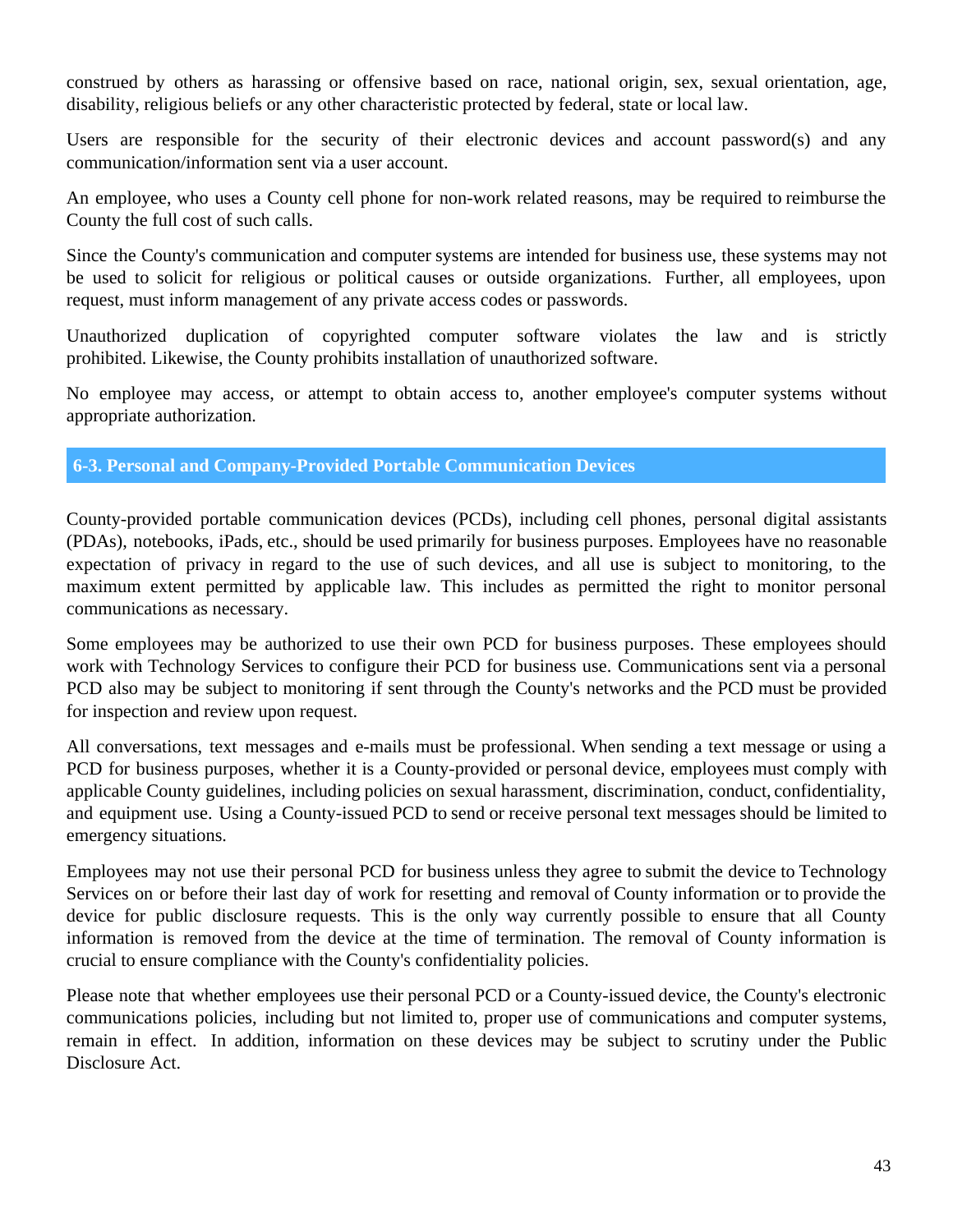### <span id="page-43-0"></span>**6-4. Use of Social Media**

Yakima County respects the right of any employee to maintain a blog or web page or to participate in a social networking, Twitter or similar site, including but not limited to Facebook and LinkedIn. However, to protect the County interests and ensure employees focus on their job duties, employees may not post on a blog or web page or participate on a social networking, Twitter or similar site during working time or at any time with County equipment or property unless it is work related.

All County rules regarding confidentiality apply in full to blogs, web pages, social networking, Twitter and similar sites. Any information that cannot be disclosed through a conversation, a note or an e-mail also cannot be disclosed in a blog, web page, social networking, Twitter or similar site.

Whether an employee is posting something on his or her own blog, web page, social networking, Twitter or similar site or on someone else's, if the employee mentions the County and also expresses either a political opinion or an opinion regarding the County's actions, the poster must include a disclaimer. The poster should specifically state that the opinion expressed is his/her personal opinion and not the County's position. This is necessary to preserve the County's good will in the marketplace.

Any conduct that is impermissible under the law if expressed in any other form or forum is impermissible if expressed through a blog, web page, social networking, Twitter or similar site. For example, posted material that is discriminatory, obscene, defamatory, libelous or threatening is forbidden. County policies apply equally to employee social media usage.

Yakima County encourages all employees to keep in mind the speed and manner in which information posted on a blog, web page, and/or social networking site is received and often misunderstood by readers. Employees must use their best judgment. Employees with any questions should review the guidelines above and/or consult with their manager.

## **6-5. Personal Visits and Telephone Calls**

Disruptions during working time can lead to errors and delays. Therefore, we ask that personal guests or telephone calls be kept to a minimum, and should be restricted to non-work hours, or during lunch or breaks.

#### **6-6. Personal Mail**

Yakima County asks that employees refrain from either receiving personal mail or sending out personal mail from the County facilities. The County does not have adequate staff to process mail other than County business mail. There is a public U.S. Postal Service drop box on Martin Luther King Blvd on the north side of the Courthouse.

#### **6-7. Operation of Vehicles**

**Vehicle Use:** County employees shall be authorized to operate a vehicle on County business only as provided in the Personal Use of County Resources Policy. Employees may be subject to a driving history record review and must demonstrate the ability to drive in a safe and legal manner prior to being authorized. Employees required or authorized to operate a vehicle on County business, whether a private vehicle or a County vehicle,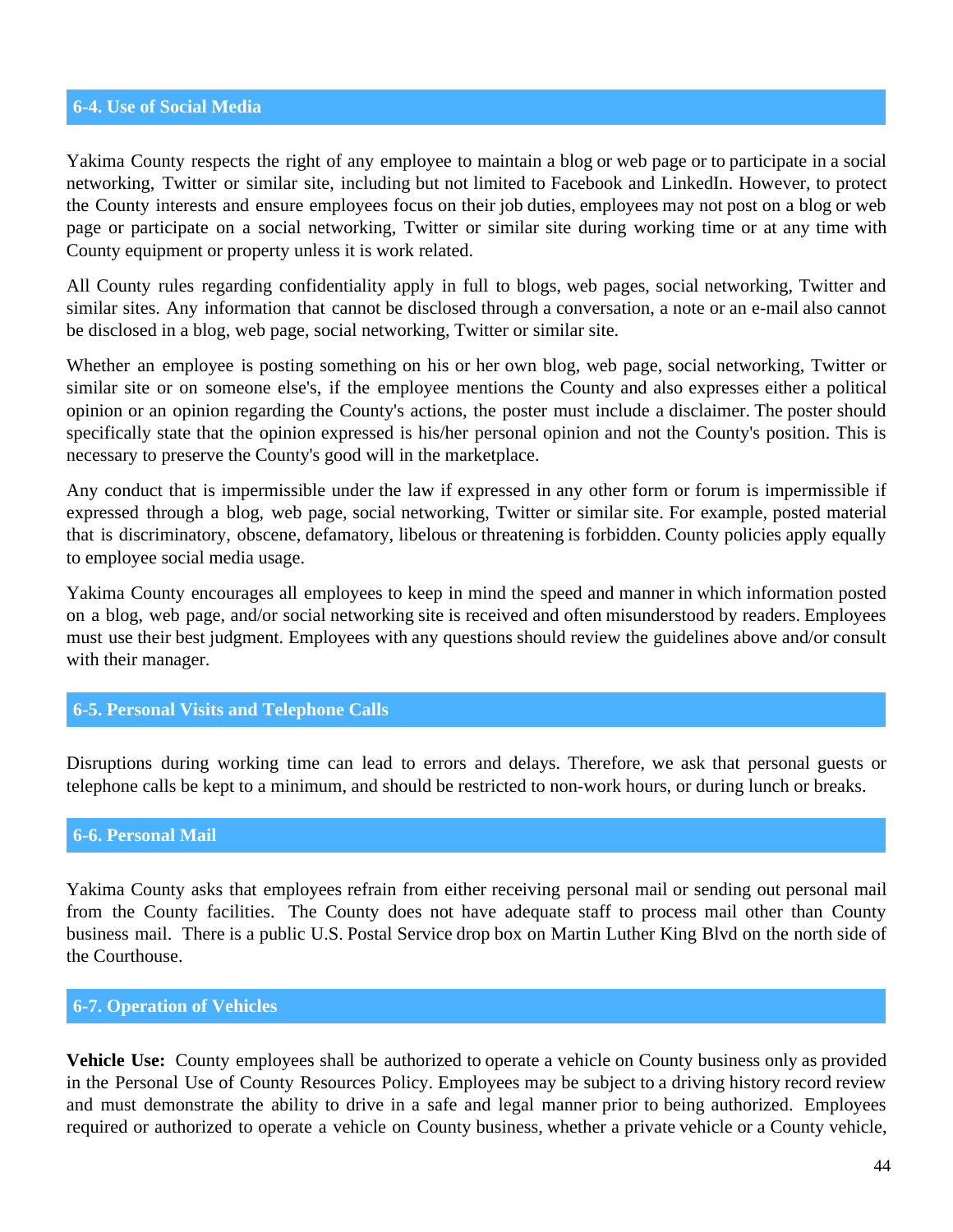must possess a valid Washington State driver's license and comply with any licensing restrictions. Any employees authorized to operate a vehicle on County business may, at any time, have the employee's Department of Licensing driving record obtained and reviewed by the County. An employee authorized to operate a vehicle on County business shall notify the employee's supervisor or Department Head of any suspension or revocation of licensed status or any restriction placed upon the employee's license. The failure to report a change in license status is a violation of this policy. Refer to the Personal Use of County Resources Policy for more information on:

- limitations on personal use
- passengers and animals
- use of personal vehicles for County business
- safety
- prohibited use of tobacco, alcohol and drugs
- fuel
- vehicle operator responsibilities
- driving offenses
- disqualification from driving
- volunteers

## **Portable Communication Device Use While Driving**

Employees who drive on County business must abide by all state or local laws prohibiting or limiting portable communication device (PCD) use, including cell phones or personal digital assistants, while driving. Further, even if use is permitted, employees may choose to refrain from using any PCD while driving. "Use" includes, but is not limited to, talking or listening to another person or sending an electronic or text message via the PCD.

Regardless of the circumstances, including slow or stopped traffic, if any use is permitted while driving, employees should proceed to a safe location off the road and safely stop the vehicle before placing or accepting a call. If acceptance of a call is absolutely necessary while the employee is driving, and permitted by law, the employee must use a hands-free option and advise the caller that he/she is unable to speak at that time and will return the call shortly.

Under no circumstances should employees feel that they need to place themselves at risk to fulfill business needs.

Since this policy does not require any employee to use a PCD while driving, employees who are charged with traffic violations resulting from the use of their PCDs while driving will be solely responsible for all liabilities that result from such actions.

Texting and e-mailing while driving is prohibited in all circumstances.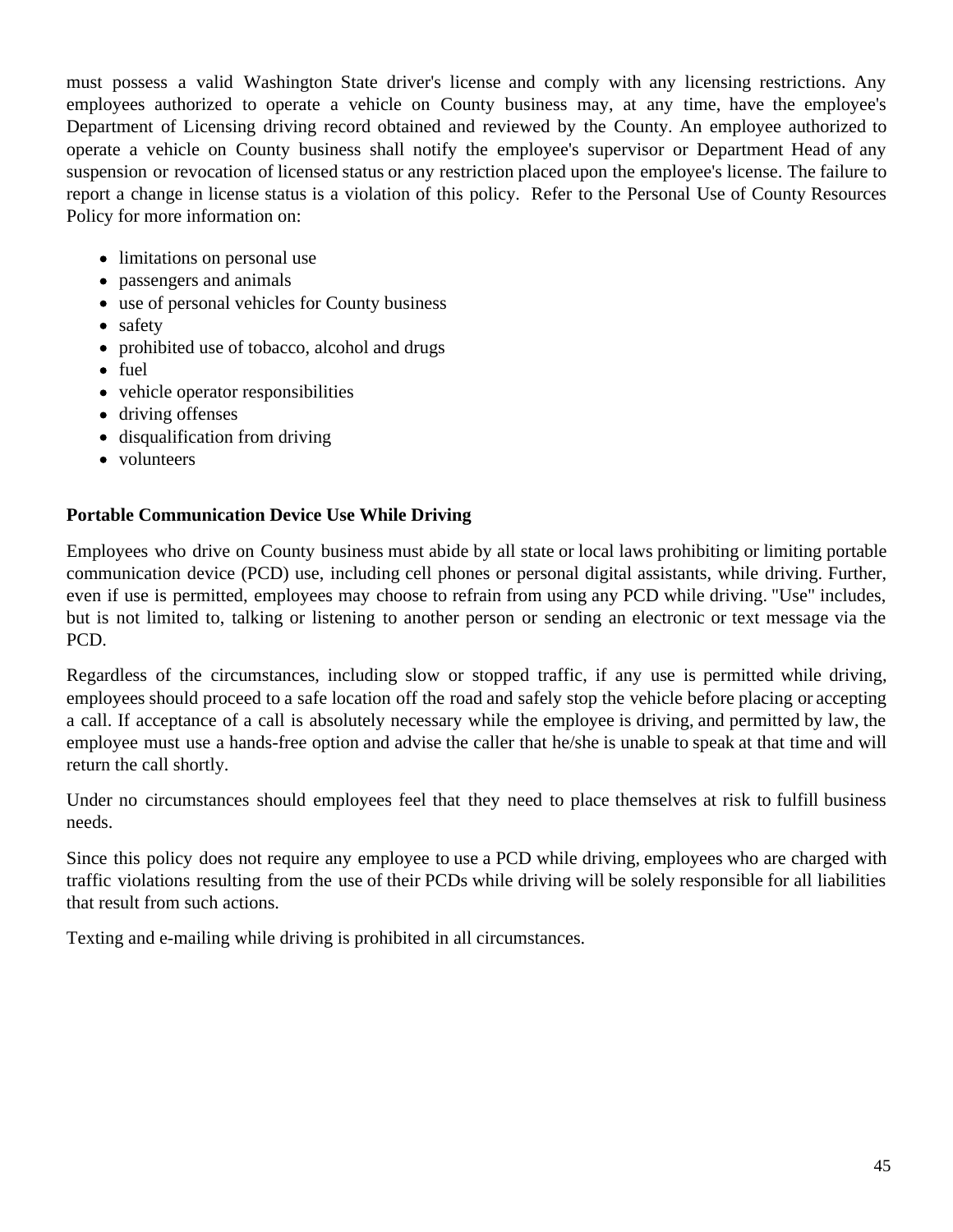<span id="page-45-0"></span>**Section 7 - Attachments**

**7-1. Non-Discrimination and Anti-Harassment Policy**

[http://ycshare/HumanResources/Policies/Nondiscrimination%20Policy/HR%20003%20Non-](http://ycshare/HumanResources/Policies/Nondiscrimination%20Policy/HR%20003%20Non-Discrimination%20and%20Anti-Harassment%20Policy%2008-16.pdf)[Discrimination%20and%20Anti-Harassment%20Policy%2008-16.pdf](http://ycshare/HumanResources/Policies/Nondiscrimination%20Policy/HR%20003%20Non-Discrimination%20and%20Anti-Harassment%20Policy%2008-16.pdf)

**7-2. FMLA Notice of Rights**

http://ycshare/HumanResources/Benefits/Leaves/FMLA/FMLA%20Notices/FMLA%20Notice%20Form%2003-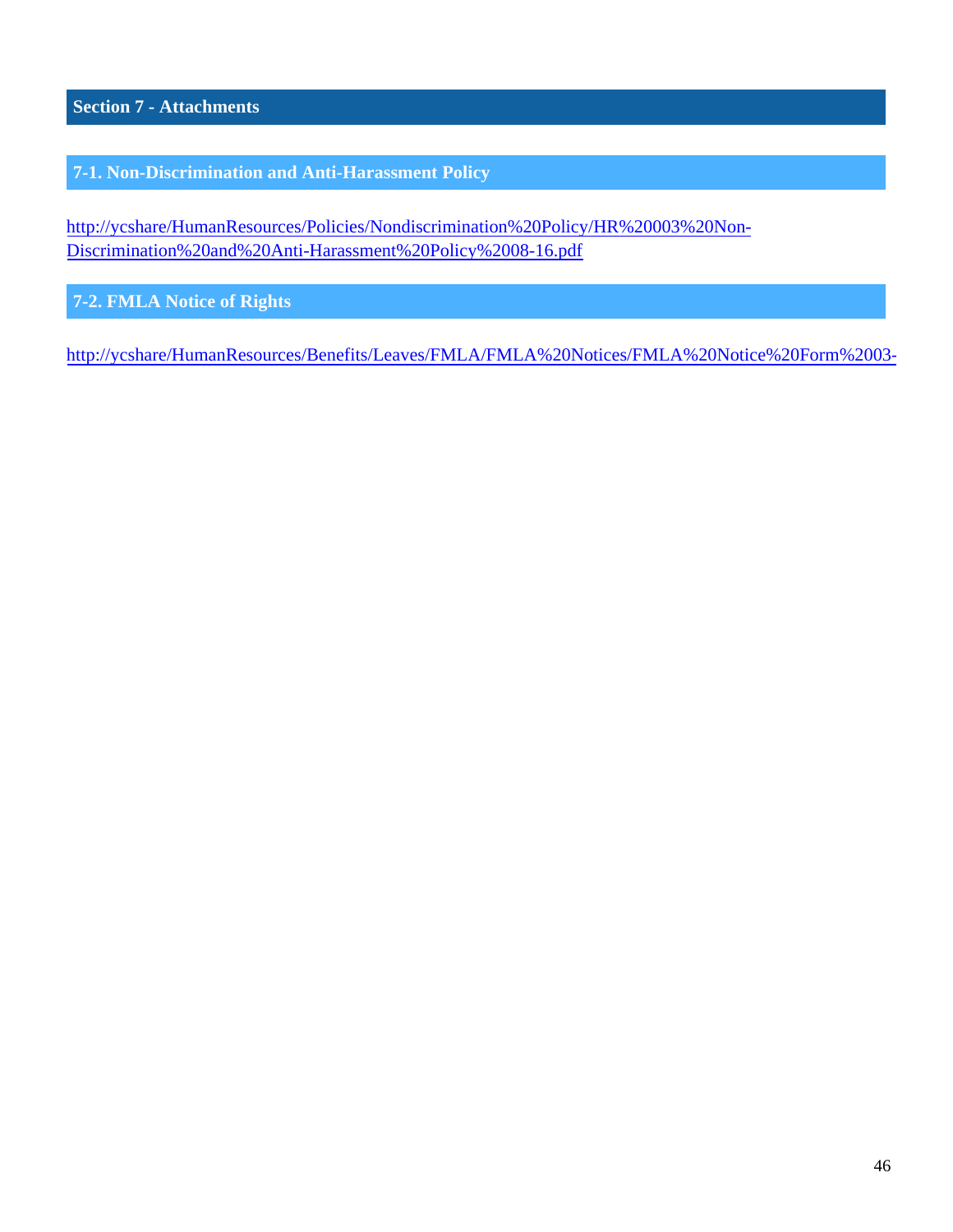## <span id="page-46-0"></span>**General Handbook Acknowledgment**

This handbook contains information regarding policies and rules which apply to me. I agree to read the handbook, become familiar with the policies and procedures described, and follow them during my employment with the County. If a policy or procedure is unclear to me, I will be responsible for seeking clarification.

I understand that Yakima County reserves the right to modify, revoke, suspend, terminate, or change any or all of the policies and procedures described in this handbook, in whole or in part, at any time and without prior notice. In that case, changes will be communicated to me.

I understand that no language contained in the handbook, or in any other document provided by the County, provides promises of specific treatment in specific situations. I understand that no language contained in the handbook alters the at-will employment relationship, or creates an employment contract between me and Yakima County.

I understand that no employee, supervisor or manager is authorized to make any oral assurances or promises of continued employment.

I understand that if my position is covered by a bargaining agreement, language in the bargaining unit contract takes precedence over language in this handbook where there are conflicts.

My signature below indicates that I have read and understand the above statements and that I have received a copy of the Yakima County Employee handbook.

| <b>Name:</b><br>Printed |  |  |  |
|-------------------------|--|--|--|
| <b>Signature:</b>       |  |  |  |
| Date:                   |  |  |  |

Please print, sign, keep a copy of this acknowledgment for your records and send the original to Human Resources.